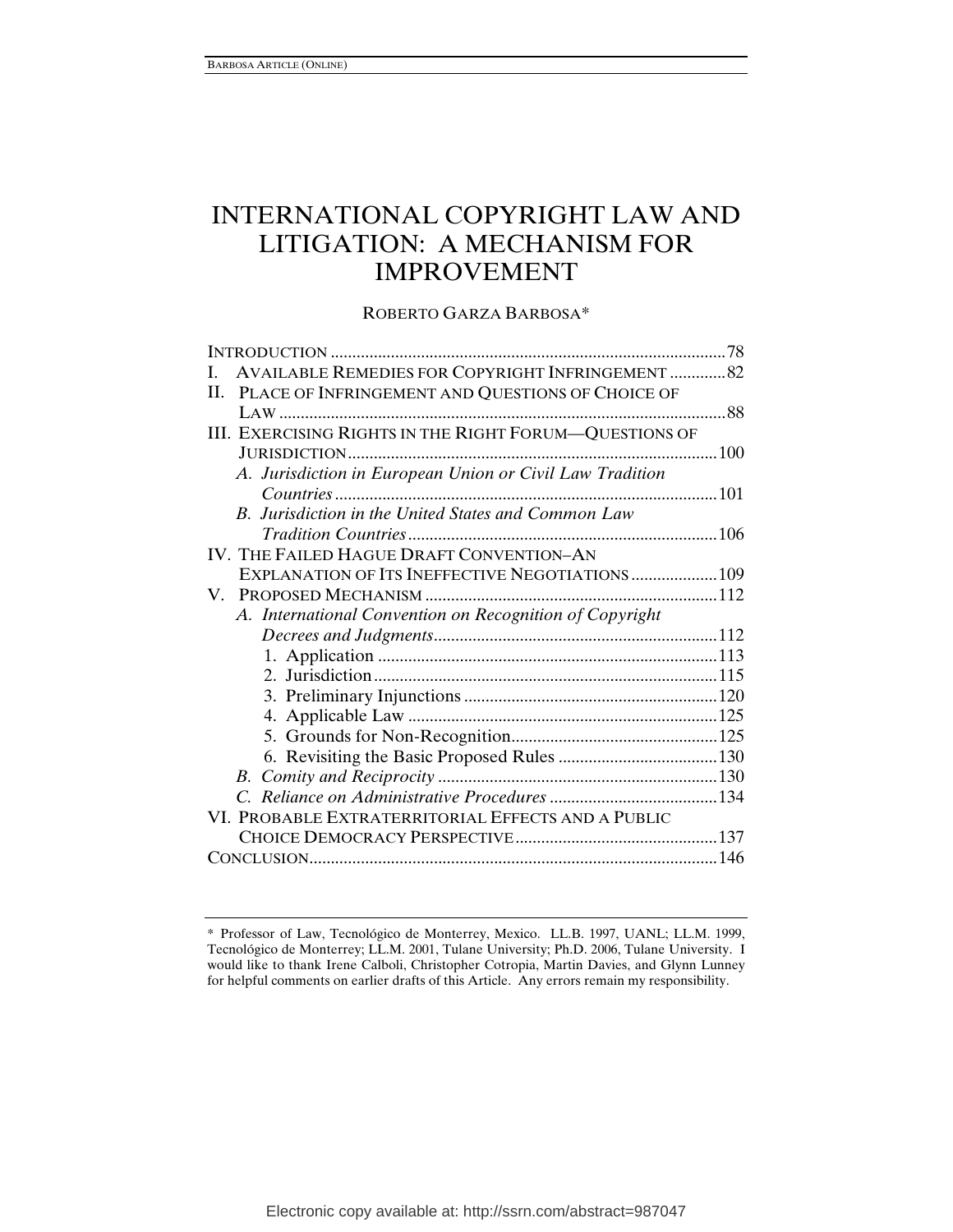### **INTRODUCTION**

New technology has made copyright enforcement difficult to achieve.<sup>1</sup> Technology has made it possible to transmit, reproduce, and obtain copyrighted materials around the globe without great monetary investment. The Internet and digital technology allow users from different countries to share and obtain music, movies, or other protected works without even knowing where the source of the copyrighted material is located. On the other hand, satellite technology brings another problem: foreign users may obtain satellite signals without authorization. As technology becomes more sophisticated and easy to use, copyright holders may need the aid of more efficient enforcement procedures to be able to stop infringement abroad, including protecting themselves even in countries where the activity is not otherwise considered an infringement of rights.

Existing international copyright litigation practices were crafted in the analog age. A new set of problems are now afoot. Copyright holders face an entirely different sort of scenario when, for example, they must try to quell infringement in a situation in which the copy is of exactly the same quality as the original as opposed to when they just had to focus on impeding the diffusion of low quality copies or subsequent transmissions. In the latter situation, the mere fact that each generation of copies lost quality, as compared to the source, served as an essential and inherent protection mechanism that now largely no longer exists.

At the international level, copyright holders are fighting a battle in which they hold nothing more than antique guns while they are pitted against the most modern and sophisticated artillery. This does not mean that all existing international conventions are useless.<sup>2</sup> On the contrary, the Agreement on Trade-Related Aspects of Intellectual Property

<sup>1</sup>*. See* Graeme W. Austin, *Domestic Laws and Foreign Rights: Choice of Law in Transnational Copyright Infringement Litigation*, 23 COLUM.-VLA J.L. & ARTS 1, 3 (1999).

 <sup>2.</sup> Professor Gervais defines four stages of development of international copyright conventions: the pre-1883 bilateral phase; the 1883–1971 BIRPI phase (so named for the Bureaux Internationaux Réunis pour la Protection de la Propriété Intellectuelle under which the Paris and Berne Conventions were administered); the 1971–1994 TRIPs phase, which included the signing of the 1971 Paris Act of the Berne Convention and the negotiation of the Agreement on Trade-Related Aspects of Intellectual Property Rights; and the now current, post-1994 paradigmatic phase in which new technologies have new challenges. Daniel J. Gervais, *The Internationalization of Intellectual Property: New Challenges from the Very Old and the Very New*, 12 FORDHAM INTELL. PROP. MEDIA & ENT. L.J. 929 (2002). While I agree with the designation of those phases, I think that the new challenges are about enforcement procedures, rather than traditional knowledge, as Professor Gervais suggests. *See id.* at 933.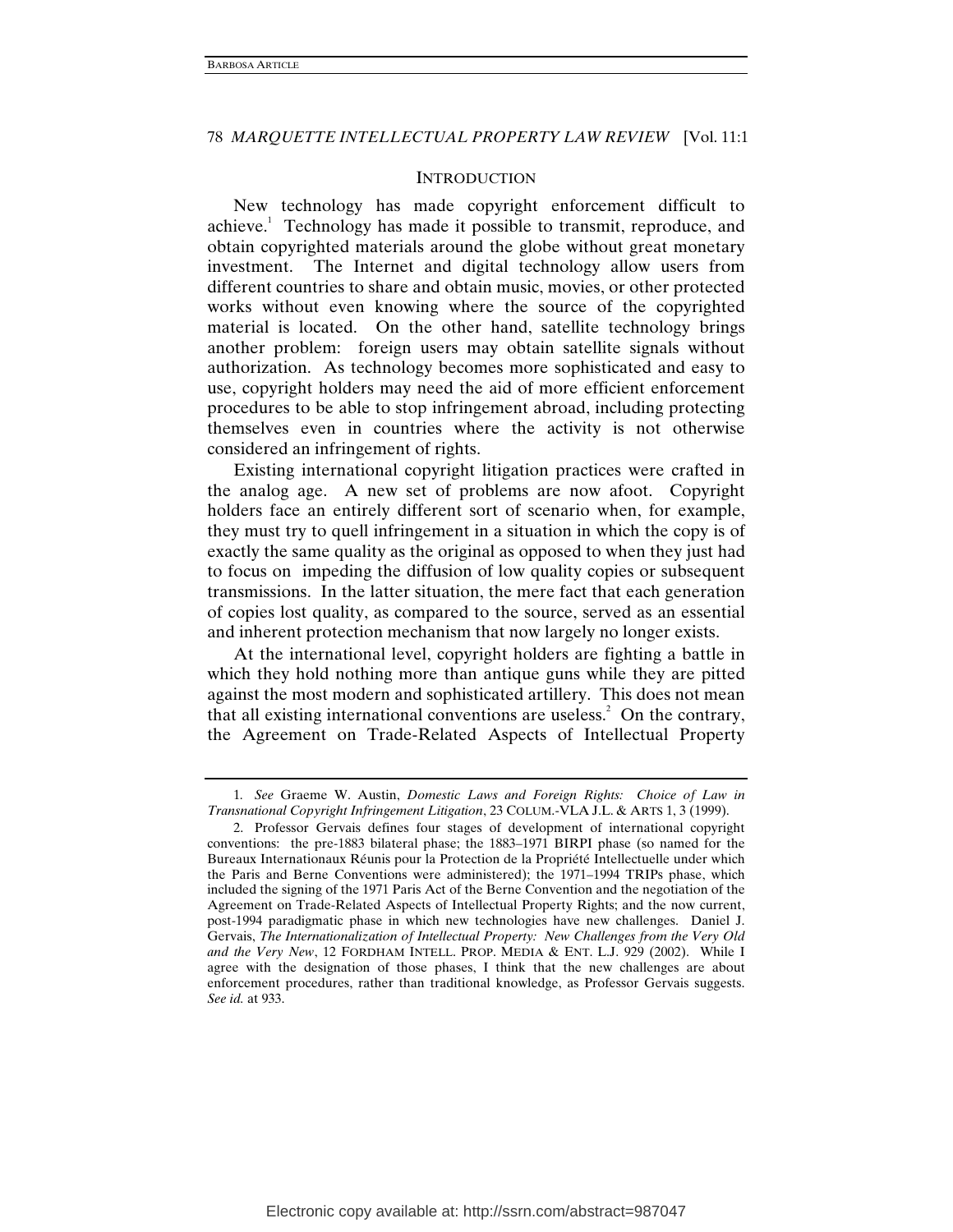Rights (TRIPs Agreement) has achieved impressive accomplishments in harmonizing and setting minimum rights around the world.<sup>3</sup> In other words, in order to enforce copyrights efficiently, only a modest step is needed. There is a need for an international mechanism for the enforcement of existing rights.<sup>4</sup> Just as it has become easier to infringe upon copyrights, it must become easier to enforce copyrights as well. This is the impetus for this Article; what follows is a proposal for a mechanism for international copyright litigation.

The proposed mechanism is the next needed development in international copyright law. History has shown that technological developments are followed by changes in the copyright law in an attempt to solve the new problems technology creates for copyright holders.<sup>5</sup> But the problems created by recent technological developments can not be solved by the decisions of individual countries to each expand their copyright protections. With the Internet, even if copyrighted works can be well protected in the home country, those same copyrighted materials can be subject to infringement abroad. As technology allows copyrighted materials to be transmitted easily around the globe without the authorization of the copyright owner, there is an increased need for protection without borders. This protection needs to be not only substantive, but also procedural. International treaties establishing minimum rights and other substantive definitions like those

 <sup>3.</sup> Agreement on Trade-Related Aspects of Intellectual Property Rights, Apr. 15, 1994, Marrakesh Agreement Establishing the World Trade Organization, Annex 1C, Legal Instruments—Results of the Uruguay Round, 33 I.L.M. 1125, 1197 [hereinafter TRIPs Agreement]; *see* Martin D.H. Woodward, *TRIPs and NAFTA's Chapter 17: How Will Trade-Related Multilateral Agreements Affect International Copyright?*, 31 TEX. INT'L L.J. 269, 284 (1996) (recognizing that the TRIPs Agreement found common ground among different nations and potentially succeeded in increasing the level of international copyright protection).

 <sup>4.</sup> While it has been recognized that the TRIPs Agreement has advanced the effort to achieve strong worldwide enforcement, "with the continued rapid proliferation of the Internet, international enforcement of intellectual property rights will remain a significant and increasingly daunting challenge." Matthew V. Pietsch, *International Copyright Infringement and the Internet: An Analysis of the Existing Means of Enforcement*, 24 HASTINGS COMM. & ENT. L.J. 273, 277 (2002). However, in this Article I suggest that a new mechanism for international enforcement of copyrights is the next needed step.

<sup>5</sup>*. See* Robert P. Merges, *One Hundred Years of Solicitude: Intellectual Property Law, 1900*–*2000*, 88 CAL. L. REV. 2187 (2000). The premise of Merges's article is that "intellectual property law has generally adapted quite well to each successive wave of technological innovation." *Id.* at 2190.Merges includes some examples based on U.S. law, including movies, radio, television, video recording, software, and piano rolls, and he closes with the Digital Millennium Copyright Act (DMCA). *Id.* at 2192–99.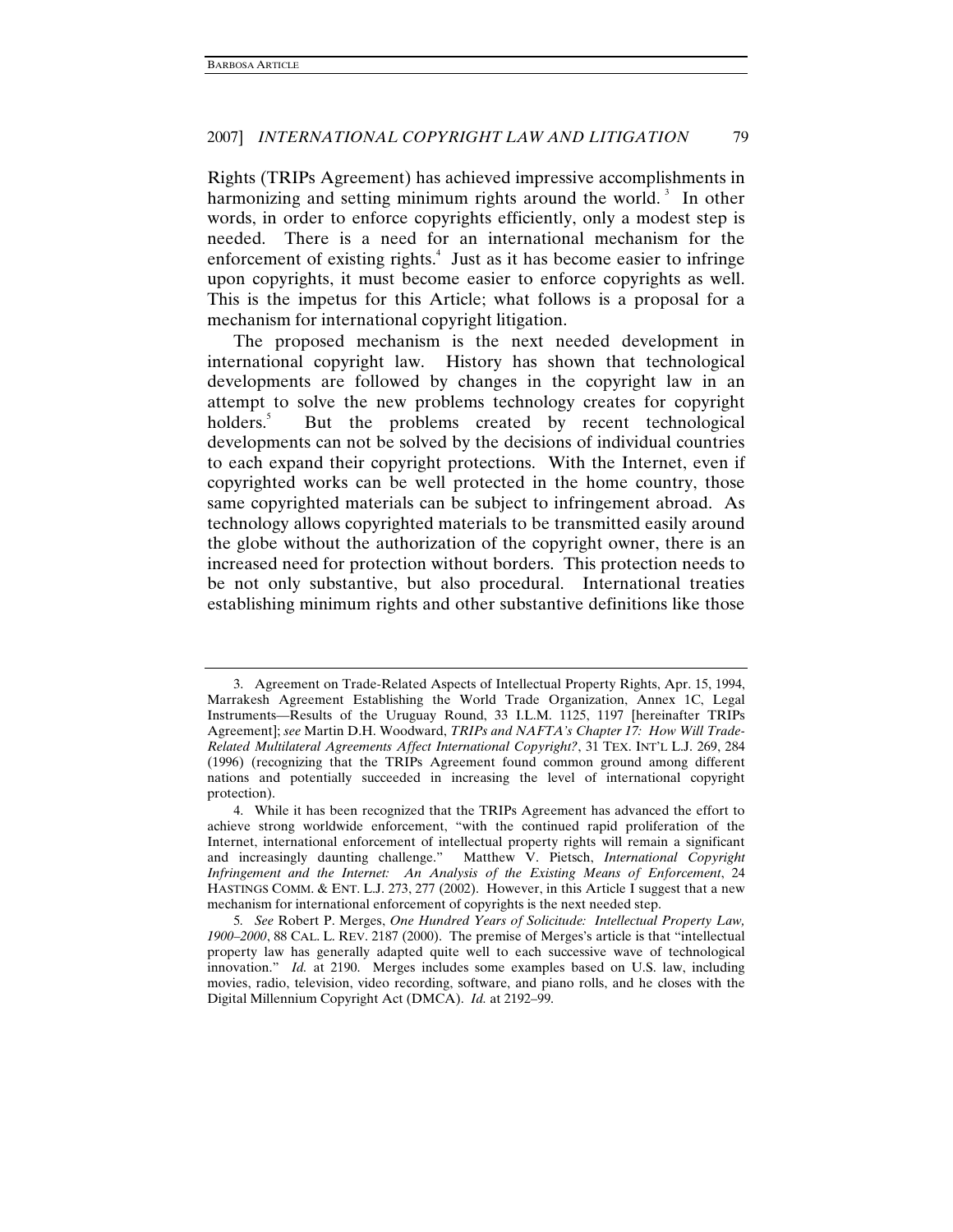already in force are not the only measures needed. A procedural mechanism for international litigation would serve to complement already existing substantive provisions. This problem of international enforcement is not entirely new, but it is made more critical by technological developments.

It is extremely easy to distribute infringing materials throughout the whole world. Therefore, it is necessary to balance between easy infringement and expensive enforcement; it is also important to address the uncertainties involved in international litigation. The risk is not only the expense of attorneys' fees, but also that copyright holders do not know if their efforts to enforce copyrights abroad are going to succeed or will only be useless wastes of money and time. No doubt, to some extent these uncertainties are common to all lawsuits, but in most other contexts there is, at least, a greater amount of precedent for successful results. The more uncertainty there is about the procedures of enforcement, applicable laws, or the likely results, the more unwilling copyright holders will be to try to enforce their rights abroad.

The problem for a copyright holder is not only the potential loss of earnings due to infringement, but also the additional costs spent in unsuccessful litigation. Also, there is the risk that the procedure could be legally successful, but still ineffective at stemming the infringement. Success in court by receiving a favorable judgment is only the first step; a favorable judgment is made worthwhile through enforcement. Enforcing judgments would be easy if all the defendants were residents of the country of the court that rendered the judgment. In the case of foreign defendants, it would also be straightforward if they had assets within that country.<sup>7</sup> However, foreign defendants with no assets in the forum country create a problem. It can be difficult to have national judgments enforced in the foreign country where the defendant resides or has assets, and it is also difficult, costly, and time consuming to need

 <sup>6.</sup> During the early stages of implementation of the TRIPs Agreement, Professor Hamilton presented an article criticizing the TRIPs Agreement, among other things, because it neglected to address that intellectual property environments would soon be online. *See* Marci A. Hamilton, *The TRIPS Agreement: Imperialistic, Outdated, and Overprotective*, 29 VAND. J. TRANSNAT'L L. 613 (1996).

<sup>7</sup>*. See* Symposium, *Copyright's Long Arm: Enforcing U.S. Copyrights Abroad*, 24 LOY. L.A. ENT. L. REV. 45, 47 (2004). Panelist Rufus Pichler suggested that the first step to enforce international intellectual property rights is to know where to bring the lawsuit and to have those rights recognized and enforced. *Id.* Or, in the alternative, if the enforcement abroad is too cumbersome, one must focus on other potential defendants that may be local. *Id.* at 47–48. Even with regard to local cases, he stressed the need to check for the place of enforcement. *Id.*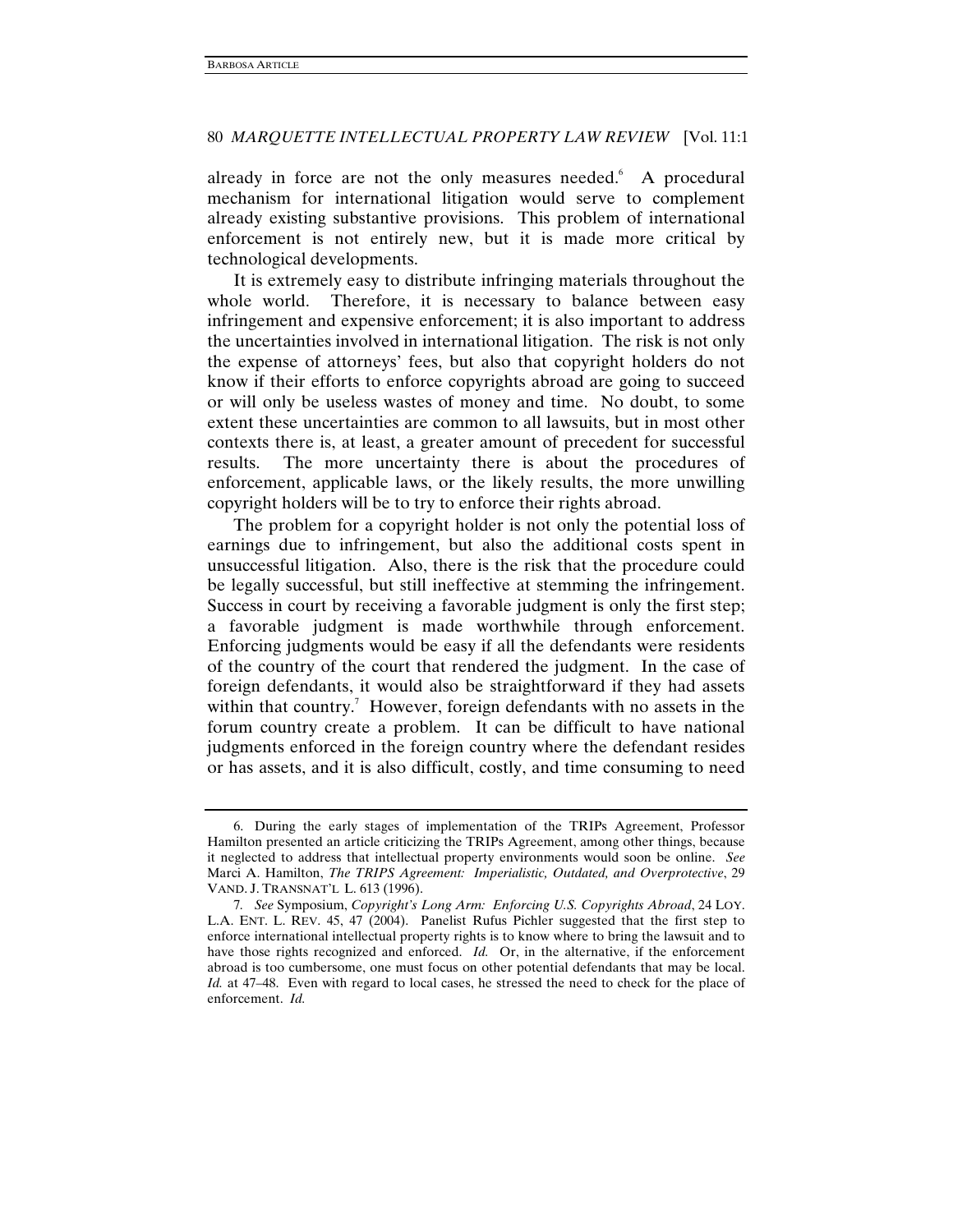to pursue additional copyright litigation abroad. Clear rules about the enforcement of preliminary injunctions and monetary judgments will also diminish the inconvenience of dealing with the unknowns of how foreign judges apply their own substantive and procedural laws. Even if the cost of international litigation would only be marginally reduced with this enforcement mechanism, the increased certainty and probability of success would improve the balance between unfettered infringement and expensive enforcement.

With the advent of the Internet, it is especially necessary to be able to have a decision enforced in the home country and abroad. The proposed mechanism is intended to facilitate certainty in the enforcement of copyright judgments abroad. It will also help avoid the re-litigation of the same issues abroad and will bring increased certainty to the likely results of litigation. Ultimately, the proposed mechanism is intended to resolve some of the existing problems related to international copyright litigation that have been aggravated by the advent of the digital age. While the proposed mechanism does not pretend to resolve all of these problems—for instance, counterfeiting in Latin America—it will help to diminish them.

This Article proposes three possible paths. The first path presents a basis for a possible convention on the recognition and enforcement of interim measures and judgments related to copyright litigation. Ultimately, it is not the convention, itself, but rather its component parts that have to be considered if countries want to engage in the proposed problem-solving. But should this first and most ambitious path fail, two other possibilities for overcoming the problem are provided.

In order to facilitate this analysis, the Article is divided into six parts. Part I considers remedies both from the perspective of the TRIPs Agreement and according to several national copyright statutes. While remedies may differ from country to country, they nevertheless tend to have strong similarities due to the TRIPs Agreement. Part II describes the problem of the place of infringement and the related rules about choice of law. Part III addresses concerns related to choosing the right forum when trying to enforce court decisions, taking into consideration legal aspects of jurisdiction and its consequences. Part IV considers why the proposed Hague Draft Convention on Jurisdiction and Foreign Judgments (Hague Draft Convention) failed and sets forth the ways in which similar failure is to be avoided under the proposed mechanism. Part V includes an examination and explanation of the proposed mechanism and analyzes how it would perform in practice. And in conclusion, Part VI analyzes several issues concerning the consequences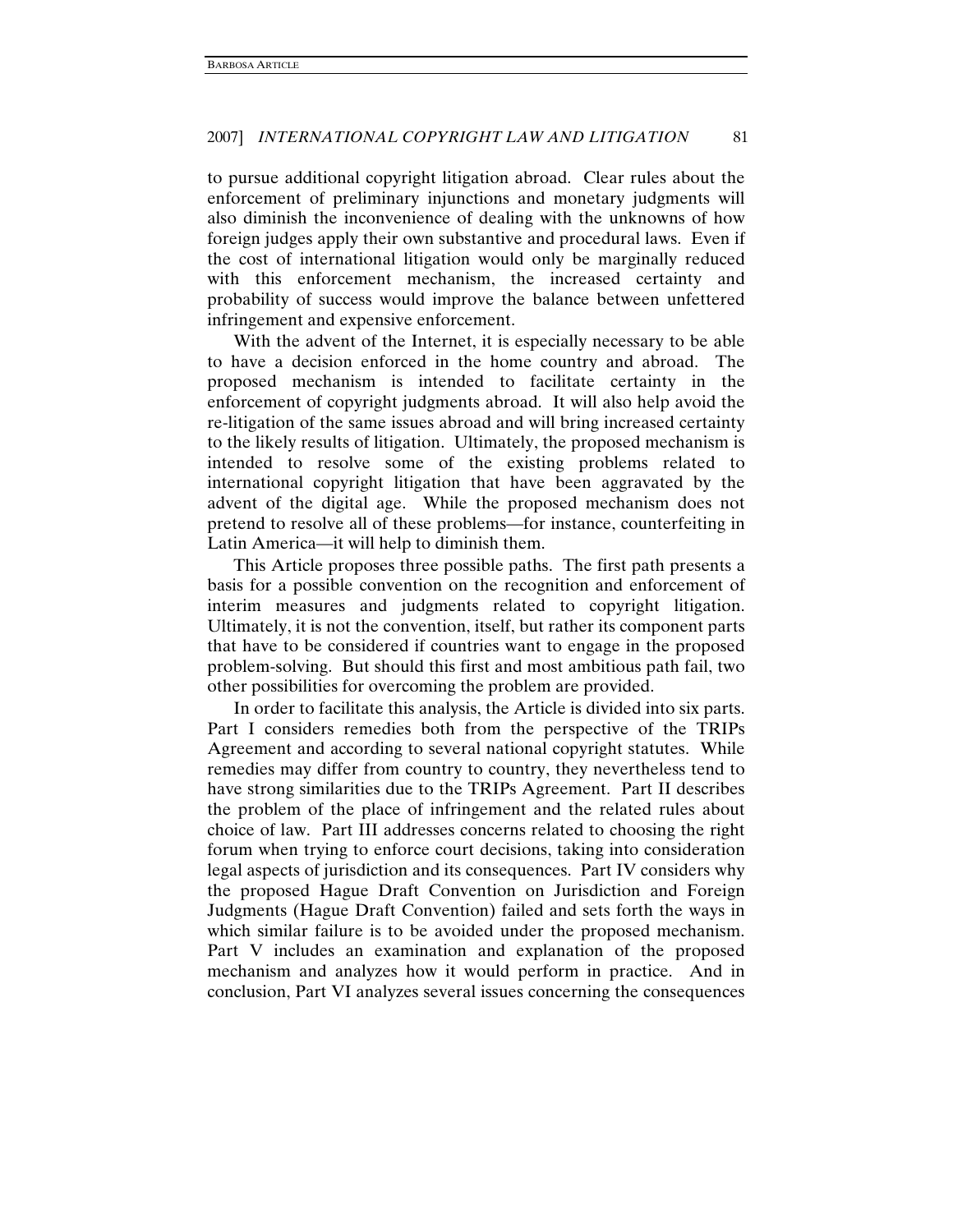of the proposed mechanism and discusses legislative decisions and questions of public choice democracy.

### I. AVAILABLE REMEDIES FOR COPYRIGHT INFRINGEMENT

The TRIPs Agreement was the first multilateral agreement to establish a comprehensive set of remedies. With slight differences, remedies available under national copyright statutes contain all the provisions contained in the TRIPs Agreement. Consequently, the remedies ordered by a court applying its own copyright law would not be completely unfamiliar to other courts.<sup>8</sup>

The problem that could arise, however, is the possible clash of some of those remedies with a given country's constitutional principles, including, for example, free speech, due process of law, and takings clauses, among others. Arguably, this problem is resolved, at least partially, by considering the fact that the remedies most likely issued by the forum court are those available in the place where the remedy is enforced and are most likely to meet local constitutional tests. However, it must be remembered that local statutes are not free from constitutional flaws and are subject to constitutional checks as well.

It is evident that the negotiators of the TRIPs Agreement took into consideration the constitutional clauses of different countries, as exemplified in Article 46 of the TRIPs Agreement.<sup>9</sup> Article 46 empowers judicial authorities to destroy and dispose of infringing materials and the instruments utilized for their creation "unless this would be contrary to existing constitutional requirements."<sup>10</sup> The issue then is whether this "unless" phrasing is applicable to the entire enforcement section of the TRIPs Agreement or only to Article 46. The answer seems to be that it is not applicable to the whole enforcement section; otherwise, negotiators would have included this clause in

 <sup>8.</sup> Professor Ginsburg discusses the existence of a supranational copyright code. Jane C. Ginsburg, *International Copyright: From a "Bundle" of National Copyright Laws to a Supranational Code?*, 47 J. COPYRIGHT SOC'Y U.S.A. 265, 288 (2000). While she overlooks some of the gaps of existing major conventions, she ultimately concludes the following:

<sup>&</sup>quot;International copyright" can no longer accurately be described as a "bundle" consisting of many separate sticks, each representing a distinct national law, tied together by a thin ribbon of Berne Convention supranational norms. Today's international copyright more closely resembles a giant squid, whose many national law tentacles emanate from but depend on a large common body of international norms.

*Id.* at 289.

 <sup>9.</sup> TRIPs Agreement, *supra* note 3, art. 46.

<sup>10</sup>*. Id.* art. 41.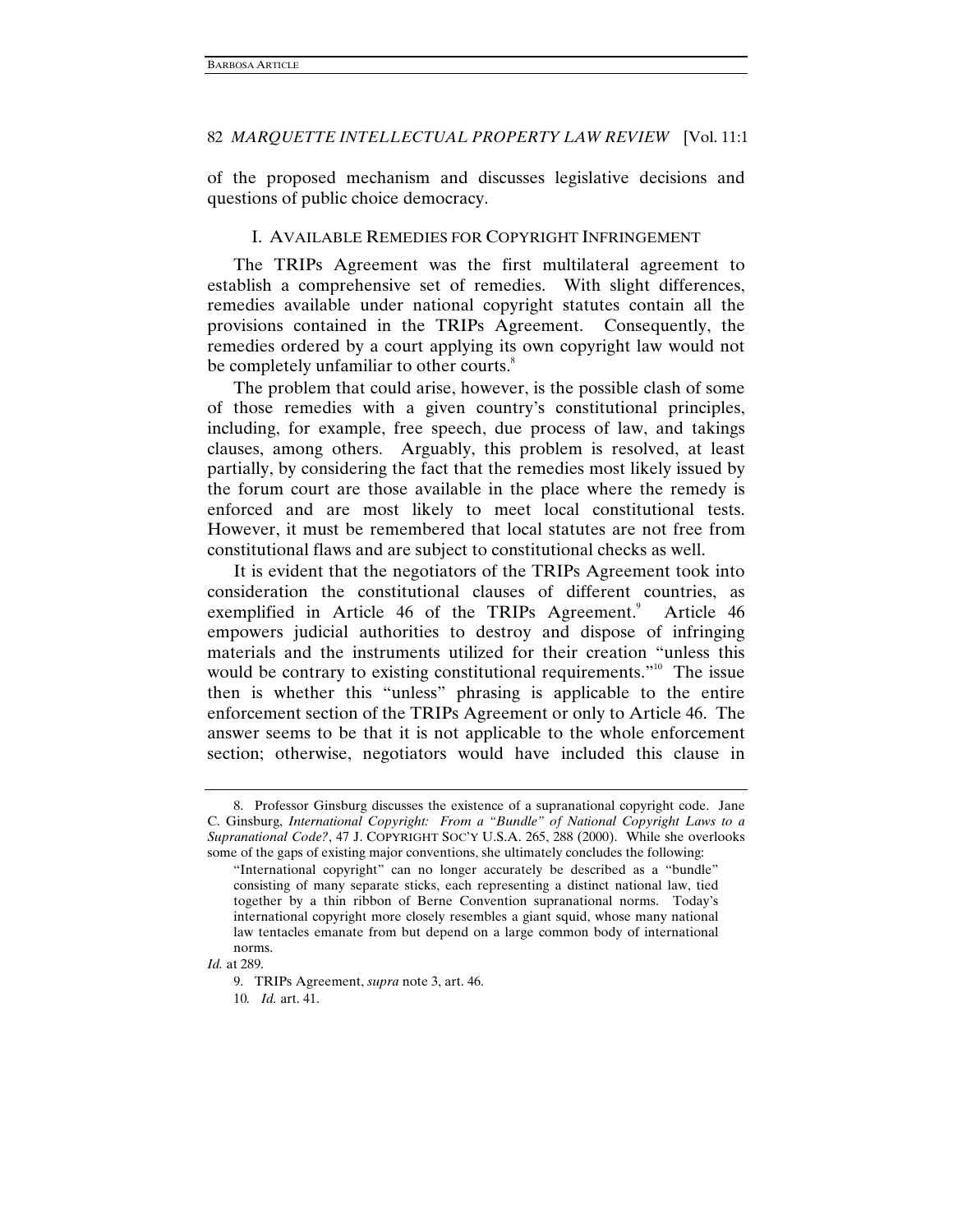Article 41, which contains general obligations.<sup>11</sup> Moreover, the phrasing of the entire enforcement section seems to be carefully crafted in order to meet constitutional requirements of most countries.<sup>12</sup> For instance, for provisional measures ordered *inaudita altera parte*, Article 50(4) establishes that the affected party shall be given notice with the opportunity of reviewing the decision to see whether it is reasonable.<sup>13</sup> Therefore, it may be concluded that possible constitutional issues were studied and resolved by the drafters. Obviously, the phrasing will not prevent constitutional actions against it, but at least it may help to prevail against them. In addition, when implementing treaty obligations in their internal law, local legislators have an opportunity to adapt those obligations to meet the constitutional principles of their respective countries.

This Article is not intended as an exhaustive study of local remedies, but merely seeks to examine the remedies available in several jurisdictions. It also is intended to demonstrate that remedies under national copyright statutes are, at some point, very similar due to the TRIPs Agreement.<sup>14</sup> Where differences do arise, they are often limited to the degree of requirements for obtaining a preliminary injunction or in the compensation of damages. This Article addresses remedies by dividing them into three categories: temporary or preliminary remedies, permanent remedies, and monetary remedies.

The copyright statutes in most countries establish preliminary measures in order to stop infringing activities. These remedies are available, for instance, in France, Germany, the United Kingdom, the United States, and Mexico without even showing if the infringer acted intentionally or negligently. In France, for example, preliminary measures include injunctions to stop infringing activities and the confiscation of infringing copies.<sup>15</sup> Injunctions to stop infringing

 15. 1 INTERNATIONAL COPYRIGHT LAW AND PRACTICE ch. FRA § 8[4][a] (Paul Edward Geller & Melville B. Nimmer eds., 2005).

<sup>11</sup>*. Id.*

<sup>12</sup>*. Id.*

<sup>13</sup>*. Id.* art. 50(4).

 <sup>14.</sup> A key advantage of the TRIPs Agreement is the availability of effective dispute settlement procedures among Member States. *See* Daniel R. Bereskin, *A Comparison of the Trademark Provisions of NAFTA and TRIPs*, 83 TRADEMARK REP. 1, 4 (1993). Therefore, Member States are more likely to comply with the TRIPs Agreement in order to avoid trade sanctions. *Id.*; *see also* Graeme W. Austin, *Valuing "Domestic Self-Determination" in International Intellectual Property Jurisprudence*, 77 CHI.-KENT L. REV. 1155, 1169 (2002) (suggesting that the TRIPs Agreement provides mechanisms, including trade sanctions, for testing whether particular policy choices comply with international norms).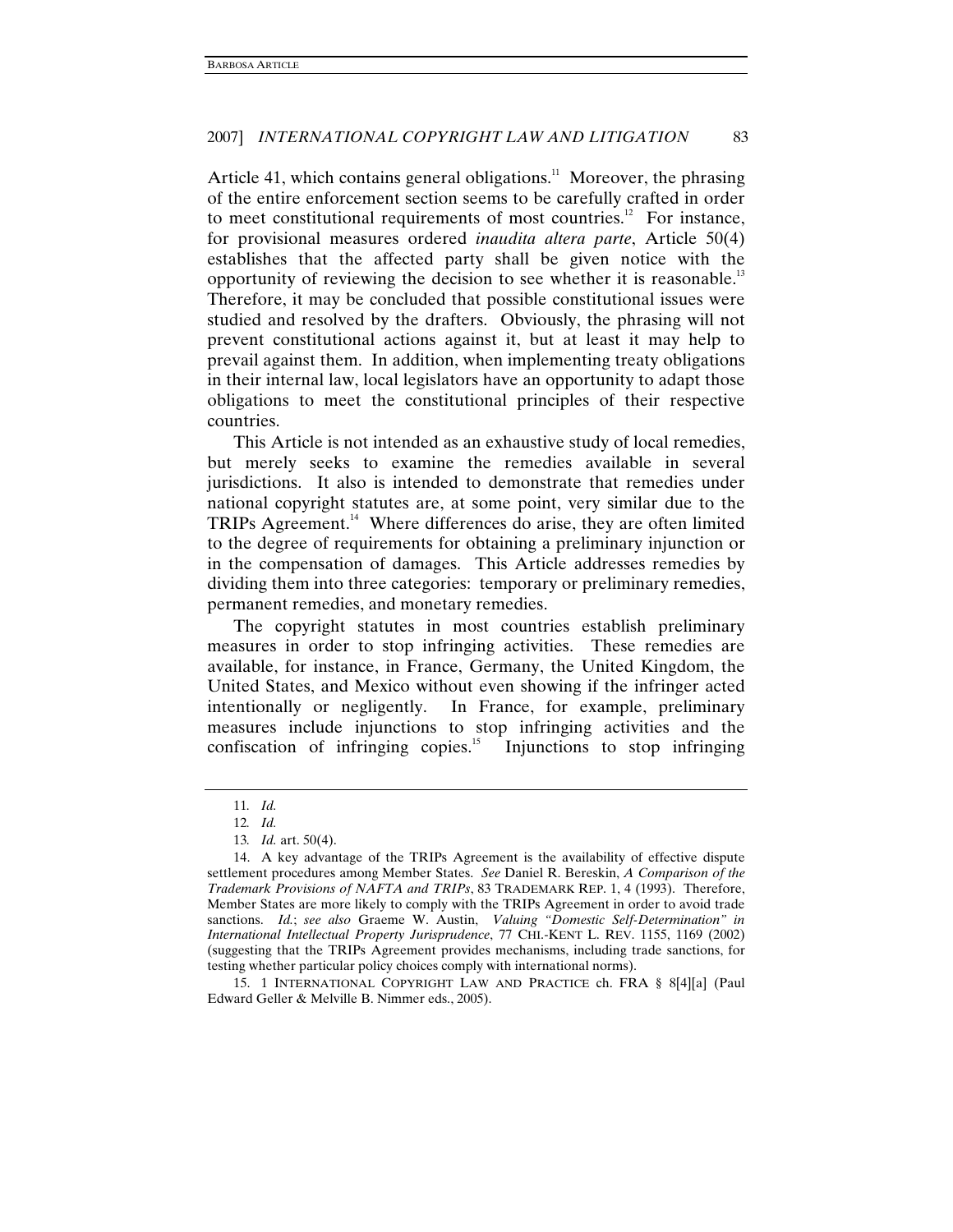activities are almost always given by the judge or administrator of the respective first instance court.<sup>16</sup> In Germany, an injured party may obtain a preliminary injunction even if the infringement is imminent and has not taken place yet.<sup>17</sup> In the United States, 17 U.S.C.  $\S$  502 establishes that courts may grant preliminary injunctions to prevent further harmful conduct by defendants.<sup>18</sup> These injunctions are to remain until the final judgment is rendered. A plaintiff must prove that he or she is likely to prevail in the final decision of the case, that he or she will suffer irreparable harm unless the preliminary injunction is granted, and that he or she would suffer more harm if the injunction is not granted than the defendant would if the injunction is granted.<sup>19</sup> On the other hand, if the plaintiff clearly proves the infringement, courts are likely to presume the irreparable harm.<sup>20</sup>

In Mexico, the *Instituto Mexicano de la Propiedad Industrial* (National Industrial Property Institute), an administrative federal agency, and the trial courts may order an inspection visit to a given premises. If federal officials find acts of infringement, they can order the forfeiture of infringing materials and devices utilized in infringing activities. $21$  Even if these provisions are weak due to the lack of injunctive relief to stop infringement without the inspection visit, Article 228 of the Industrial Property Act makes the TRIPs Agreement enforcement provisions self-executing and the infringement can be stopped without these inspections by directly invoking the TRIPs Agreement provisions. $22$ 

Because most countries' national statutes contain enforcement provisions complying with the enforcement provisions of the TRIPs Agreement, it is very likely that a Mexican court will find those

 22. In Mexico, almost all treaty provisions containing private rights and remedies are self-executing. Article 228 of the Industrial Property Act makes all treaty enforcement provisions self-executing; this includes, for example, the chapter XVII provisions of NAFTA. L.P.I. [Industrial Property Act] art. 228. Those provisions, however, are similar to the TRIPs Agreement enforcement provisions.

<sup>16</sup>*. Id.*

<sup>17</sup>*.* 2 *id.* ch. GER § 8[4][a][i].

 <sup>18. 17</sup> U.S.C. § 502 (2000).

<sup>19</sup>*. See* ROGER E. SCHECHTER & JOHN R. THOMAS, INTELLECTUAL PROPERTY: THE LAW OF COPYRIGHTS, PATENTS AND TRADEMARKS 195 (2003).

<sup>20</sup>*. See id.*

<sup>21</sup>*. See* Ley Federal del Derecho de Autor [L.F.D.A.] [Federal Copyright Act], art. 234, Diario Oficial de la Federación [D.O.], 24 de Diciembre de 1996 (Mex.) (establishing that the Industrial Property Act enforcement provisions apply to copyright infringement); *see also* Ley de la Propiedad Industrial [L.P.I.] [Industrial Property Act], *as amended*, arts. 203, 207, 211, 228, Diario Oficial de la Federación [D.O.], 27 de Junio de 1991 (Mex.).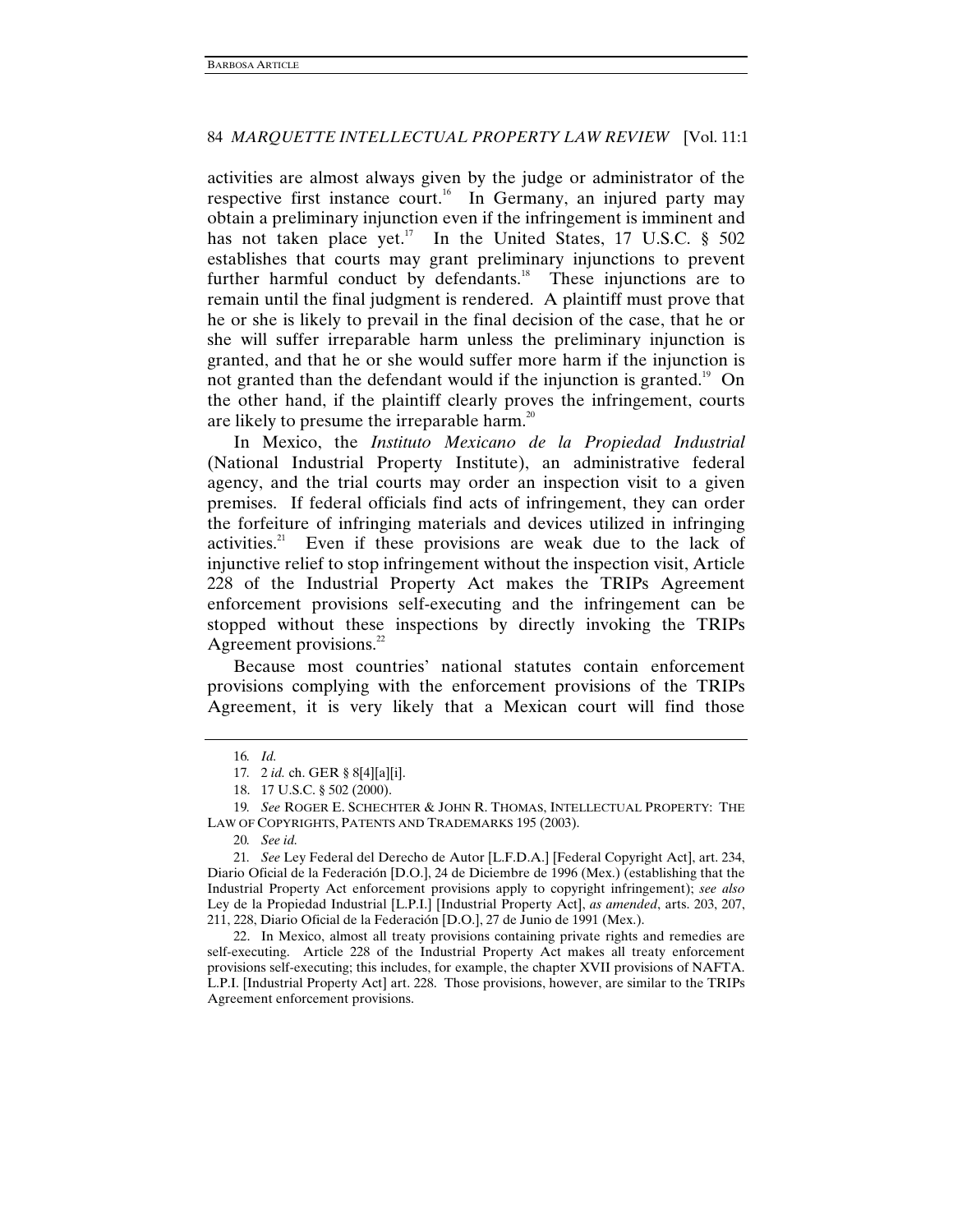provisions similar to those available in Mexico. The process or assimilation of the TRIPs Agreement is increased by the particular view of the Mexican Supreme Court that international treaties precede federal and state law in hierarchy. The result of this view is that in cases of contrary dispositions between federal or state law and an international treaty, the latter would prevail. Consequently, injunctive orders issued by foreign courts are not likely to be against Mexican public policy.

Permanent remedies usually are the same in the TRIPs Agreement and in national legal systems. In almost all cases, the preliminary injunction becomes permanent if the plaintiff prevails on the merits of the case. In the United States, however, permanent injunctions are not always granted if the court determines that future infringements are unlikely or if the court determines that the permanent injunction is unnecessary. $2<sup>3</sup>$  Therefore, almost all copyright statutes likely warrant the grant of permanent injunctions, although in some cases, such a grant is going to be available only if it is necessary.

While injunctive relief is very similar across diverse legal systems, differences arise in the case of monetary recoveries. As will be explored in Part II, the wording of Article 45 of the TRIPs Agreement leaves national legislatures with the task of determining the amount of award needed to "adequate[ly] compensate for the injury the right holder has suffered because of an infringement of his intellectual property right by an infringer who knew or had reasonable grounds to know that he was engaged in infringing activity."<sup>24</sup> Thus, the capacity to compensate is left to national copyright statutes. Whereas some copyright statutes provide for statutory damages as an option for redress, others are less severe and leave the right holder with the burden of proving losses or enrichment by the defendant.

In France, for instance, damages are awarded by taking into consideration the amount of harm suffered by the plaintiff, equivalent to profits made by the infringer, and those profits that the plaintiff would have received.<sup>25</sup> Those principles are quite similar to common law principles. The difference here, as compared to U.S. copyright law, is that French law does not provide for statutory damages. Moreover,

<sup>23</sup>*. See* SCHECHTER & THOMAS, *supra* note 19, at 195–96.

 <sup>24.</sup> TRIPs Agreement, *supra* note 3, art. 45(1).

 <sup>25. 1</sup> INTERNATIONAL COPYRIGHT LAW AND PRACTICE, *supra* note 15, ch. FRA § 8[4][b].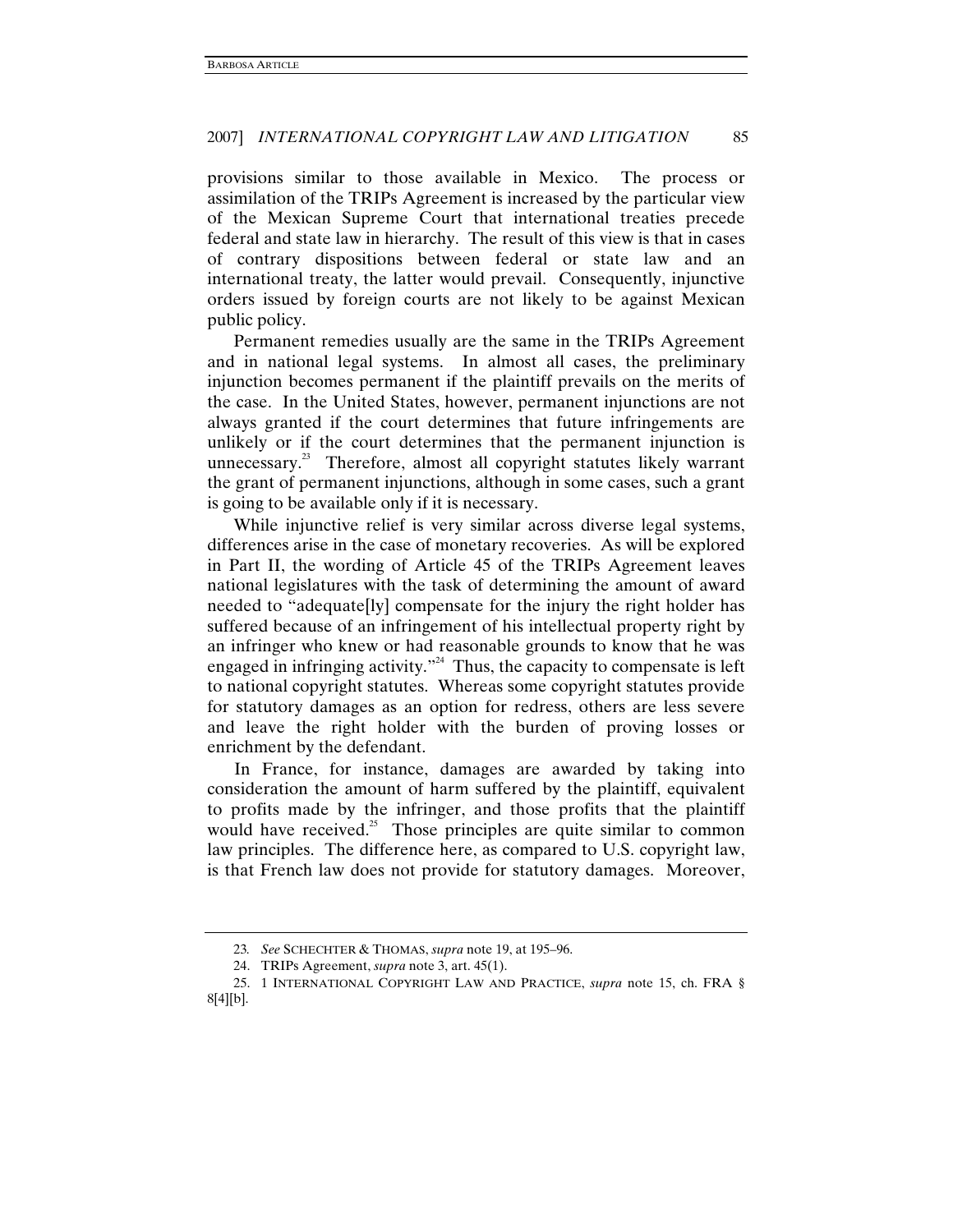even if the copyright law of a given country provides for statutory damages, the amounts would be different.

In Germany, damages are available if the infringement is intentional or results from negligence.<sup>26</sup> The plaintiff may recover profits made by the infringer due to the infringement. However, in practice, damages are often calculated taking into account a "license analogy" of an equivalent industry or actual fees already received by the plaintiff for the same work.<sup>27</sup> Section 97(3) of the German Copyright Act allows the plaintiff to recover under the German Civil Code doctrines of unjust enrichment. $^{28}$  The plaintiff may then recover under the previously explained rules contained in the German Copyright Act and also based on the German Civil Code doctrine of unjust enrichment.

In the United States, there are three types of monetary recovery: actual damages, defendant's profits, and statutory damages.<sup>29</sup> According to 17 U.S.C. § 504(b), the plaintiff may recover actual damages, consisting of the loss of profits or royalties resulting from the infringing activity, plus any profit made by the defendant.<sup>30</sup> The plaintiff may recover both damages and profits because the statute not only intends to compensate losses but also seeks to prevent the infringer from benefiting from his or her wrongful acts. $31$  In the alternative, a plaintiff may recover statutory damages instead of actual damages and profits.<sup>32</sup>

The precondition for obtaining statutory damages is registration with the U.S. Copyright Office prior to the infringement, or in the case of published works, within three months of publication.<sup>33</sup> Because international treaties do not require statutory damages, this provision does not violate the Berne Convention requisite of non-formalities in order to obtain copyright protection.<sup>34</sup> If a foreign work is not registered, a plaintiff may still initiate an action and recover actual damages and profits. However, he or she may not recover statutory damages. The amount awarded is no less than \$750 and no more than \$30,000.<sup>35</sup> If the conduct was committed willfully, the amount may be

<sup>26</sup>*.* 2 *id.* ch. GER § 8[4][a][ii].

<sup>27</sup>*. See id.*

<sup>28</sup>*. Id.*

 <sup>29. 17</sup> U.S.C. § 504 (2000).

<sup>30</sup>*. Id.* § 504(b).

<sup>31</sup>*. See* SCHECHTER & THOMAS, *supra* note 19, at 196.

<sup>32</sup>*. Id.*

<sup>33</sup>*. Id.* at 90.

<sup>34</sup>*. Id.* at 90 n.11.

 <sup>35. 17</sup> U.S.C. § 504(c)(1).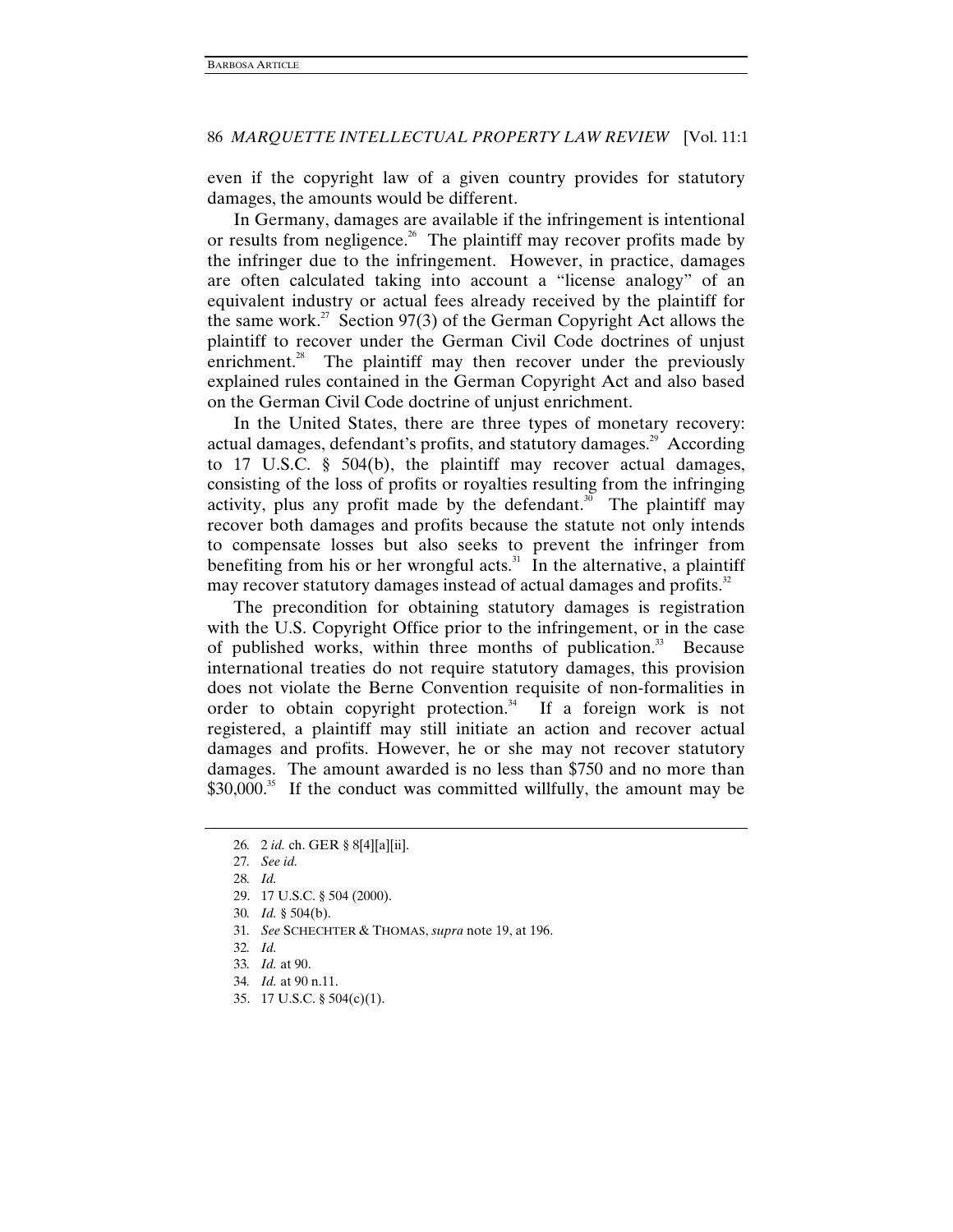increased to  $$150,000$ .<sup>36</sup> However, if the defendant proves that he or she was not aware or had no reason to believe that his or her conduct was an infringement, the amount cannot be more than  $$200<sup>37</sup>$  It is quite interesting to note that the amount is for the infringement of each work no matter how many times the infringement was made.

In Mexico, Article 216*bis* of the Mexican Copyright Act establishes that consequential damages always have to reach an amount of no less than forty percent of the sale price to the public of the infringing product or the cost of the service provided.<sup>38</sup> If the plaintiff can prove that he or she lost more than the statutory forty percent, he or she will be entitled to a higher award. But statutory damages of no less than forty percent of the sale price are not enough to deter infringement; they leave a margin of sixty percent to the infringer, which is not desirable because most infringement takes place in the informal economy. Infringers do not pay taxes or workers' social benefits, and their raw materials are cheap. In other cases, when the defendant does not have profits, a percentage of the sale price will be unsatisfactory, and trying to recover actual damages would be even more difficult without yielding any better results. Statutory damages would likely serve as a more effective deterrent if they inflicted large financial penalties based on the number of infringed works or the number of infringing copies instead of being based on a minimum percentage of the sale price.

Finally, attorneys' fees are contemplated in Article 45(2) of the TRIPs Agreement: "[t]he judicial authorities shall have the authority to order the infringer to pay the right holder expenses, which may include appropriate attorney's fees."<sup>39</sup> However, this wording leaves the question open as to whether expenses may or may not include attorneys' fees. This becomes important when national statutes do not include attorneys' fees or subject them to formalities. According to 17 U.S.C. § 412, attorneys' fees are recoverable only if the work is registered at the U.S. Copyright Office.<sup>40</sup> This precept is applicable to both U.S. works and non-U.S. works.<sup>41</sup> While it is not the purpose of this Article to determine whether this provision violates Article 45(2) of

<sup>36</sup>*. Id.* § 504(c)(2).

<sup>37</sup>*. Id.*

 <sup>38.</sup> Ley Federal del Derecho de Autor [L.F.D.A.] [Federal Copyright Act], art. 216*bis*, Diario Oficial de la Federación [D.O.], 24 de Diciembre de 1996 (Mex.).

<sup>39</sup>*. Id.*

 <sup>40. 17</sup> U.S.C. § 412.

<sup>41</sup>*. See* SCHECHTER & THOMAS, *supra* note 19, at 90.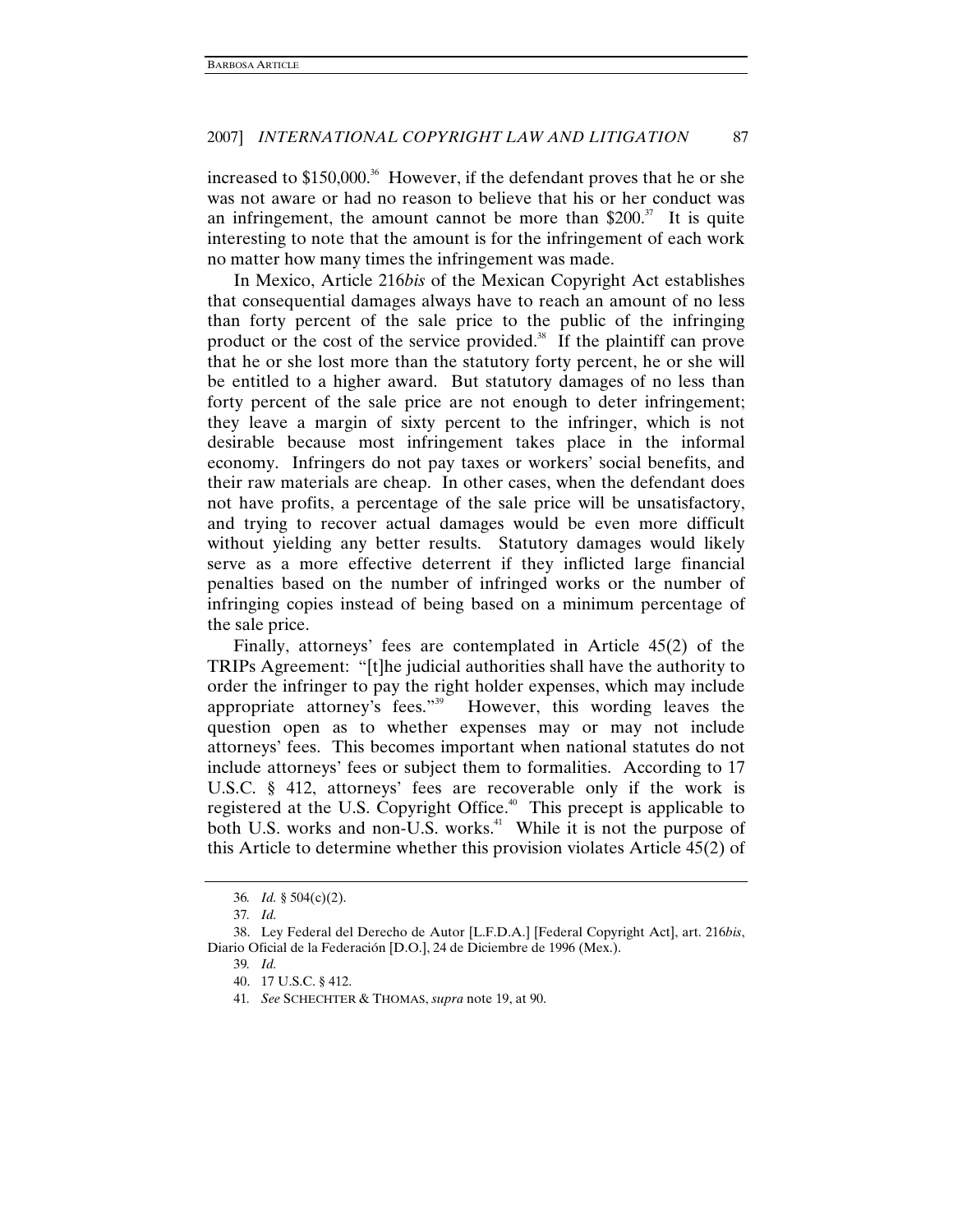the TRIPs Agreement or the non-formality provisions of Article 5(2) of the Berne Convention, it is important to consider its practical implications. For U.S. works, registration is necessary to commence an infringement action, which is not the case for foreign works under the Berne Convention or other major copyright agreements. However, the practical recommendation is, of course, to have those works registered in the U.S. Copyright Office. In almost all other countries, attorneys' fees are available to the prevailing plaintiff, even if his or her work is not registered.

### II. PLACE OF INFRINGEMENT AND QUESTIONS OF CHOICE OF LAW

When there is copyright infringement abroad, there are several steps to be taken in order to claim protection overseas. The first step is to locate the country where protection is sought. Even if this task does not represent a problem in principle, the assessment of the place of infringement may not be as clear as one might hope. Moreover, there can be several places of infringement according to several national statutes.

Having determined the place of infringement and the country where protection is sought, the next step is to look into the national law of the protecting country.<sup>42</sup> It is necessary to look at both national copyright law and the governing treaty provisions. It is also important to note how treaty provisions are to be construed and if the international treaty in question is self-executing or if it has an implementing law. This part of the Article will address conflicts of law issues that arise when deciding the applicable law to be applied to infringing activities.<sup>43</sup>

 <sup>42.</sup> The choice of a particular country's protection is a conflict of law issue because that determination is made based on the applicable law of the possible countries where protection can be sought.

 <sup>43.</sup> This question should not pose a problem if using traditional rules of choice of law. However, one scholar noted as follows:

Intellectual property lawyers and intellectual property scholars have on the whole had little to say about conflicts matters. And, reciprocating the affectation of nonchalance, conflicts scholars have had very little to say about intellectual property law. If one scans the principal intellectual property treatises and casebooks, one largely finds passing discussion of the traditional trinity of private international law (jurisdiction, choice of law, and recognition and enforcement of judgments). The same has been true . . . with conflict treatises and casebooks; intellectual property is given short shrift.

Graeme B. Dinwoodie, *International Intellectual Property Litigation: A Vehicle for Resurgent Comparativist Thought?*, 49 AM. J. COMP. L. 429, 429 (2001). As Professor Dinwoodie notes, the lack of engagement between intellectual property and conflicts scholars has produced approaches to resolving copyright choice of law issues that are quite different from traditional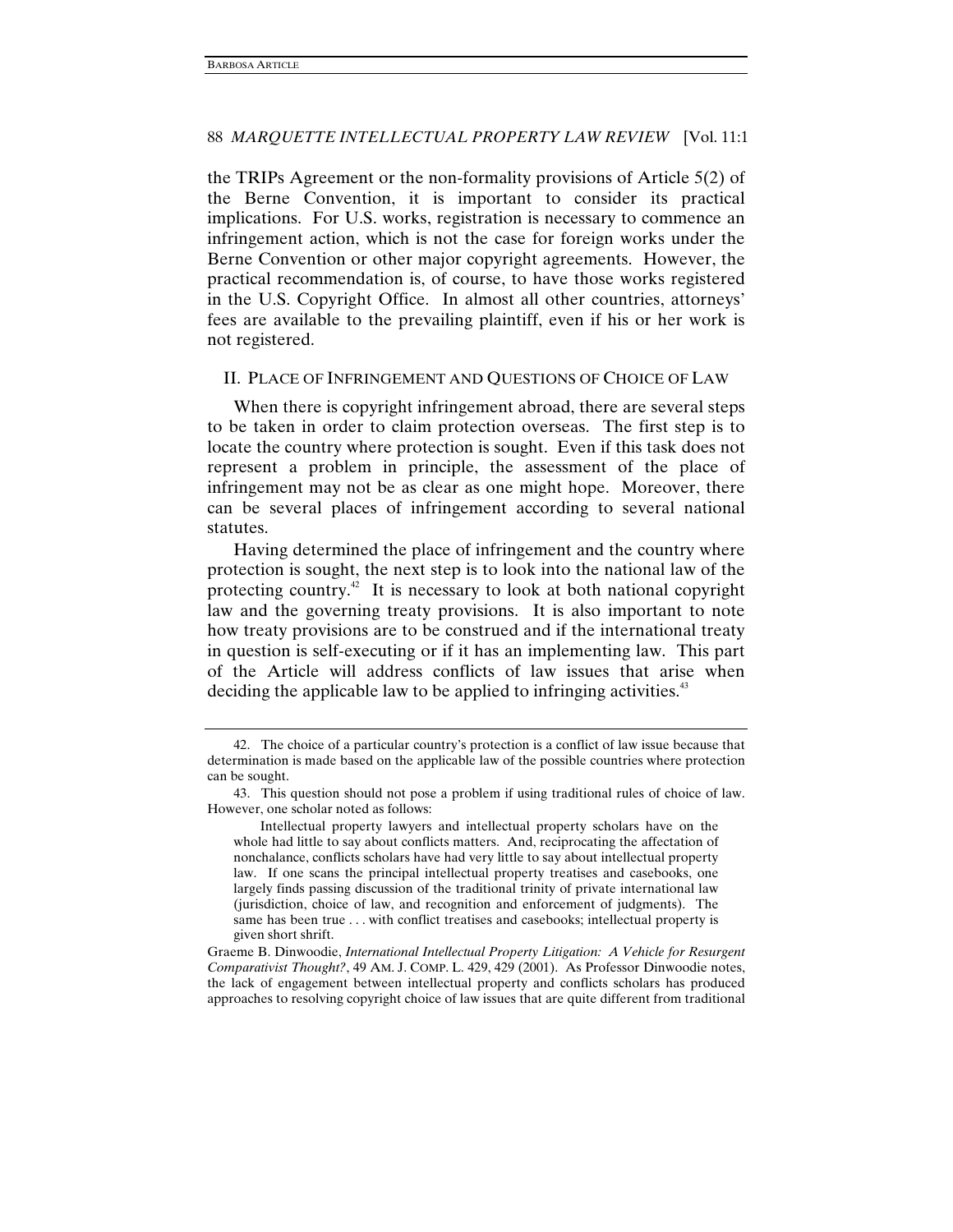Identifying the country whose protection is claimed is the starting point when engaging in international copyright litigation. The protecting country is the country where the alleged infringing act occurred.44 It is well established that the law of the protecting country is the applicable law for infringement that occurs in that jurisdiction.<sup>45</sup> Under this approach, if an infringement takes place in Mexico, for example, the protecting country will be Mexico. But this does not necessarily mean that the forum country would be Mexico. This means that even if an infringement action is brought to another forum—where the defendant has his domicile—the applicable law must be that of Mexico.<sup>46</sup>

As already mentioned, the territorial character of copyright law has led to the creation of several copyright and neighboring rights conventions. Like the Berne Convention, almost all the conventions have included the national treatment principle and several minimum rights. Therefore, when applying foreign copyright law, the outcome must be somehow predictable in that it must conform to treaty obligations, such as protected subject matter and remedies. This is significant because efforts to harmonize create certainty in cases involving acts that occur abroad or in cases with international elements.

The proposed mechanism may apply to cases where, for one reason or another, the protecting country is different than the forum country. In those cases, the forum country may issue injunctive relief enforceable in the protecting country, if it contains rights and remedies specifically covered by the copyright law of the protecting country or the TRIPs Agreement.<sup>47</sup> In other words, if the copyright law of the forum country provides for rights not contained in the TRIPs Agreement and the protecting country does not provide for those rights, then the enforcement of the injunctive relief may become uncertain. This lack of regulation may range from moral rights to secondary liability. However, before entering into the details of the proposed mechanism, it is

rules. *Id.* at 430.

 <sup>44. 1</sup> INTERNATIONAL COPYRIGHT LAW AND PRACTICE, *supra* note 15, ch. INT § 3[1][a][i].

<sup>45</sup>*. Id.*

<sup>46</sup>*. See* Austin, *supra* note 14, at 1180 (analyzing recent trends in U.K. and U.S. courts rejecting earlier common law assumptions that domestic courts lacked subject matter jurisdiction over foreign copyright infringements).

 <sup>47.</sup> The TRIPs Agreement can be characterized as one of the most important harmonization efforts—it first brought harmony to its large membership and then brought intellectual property into the fields of the World Trade Organization (WTO) and its dispute resolution procedures.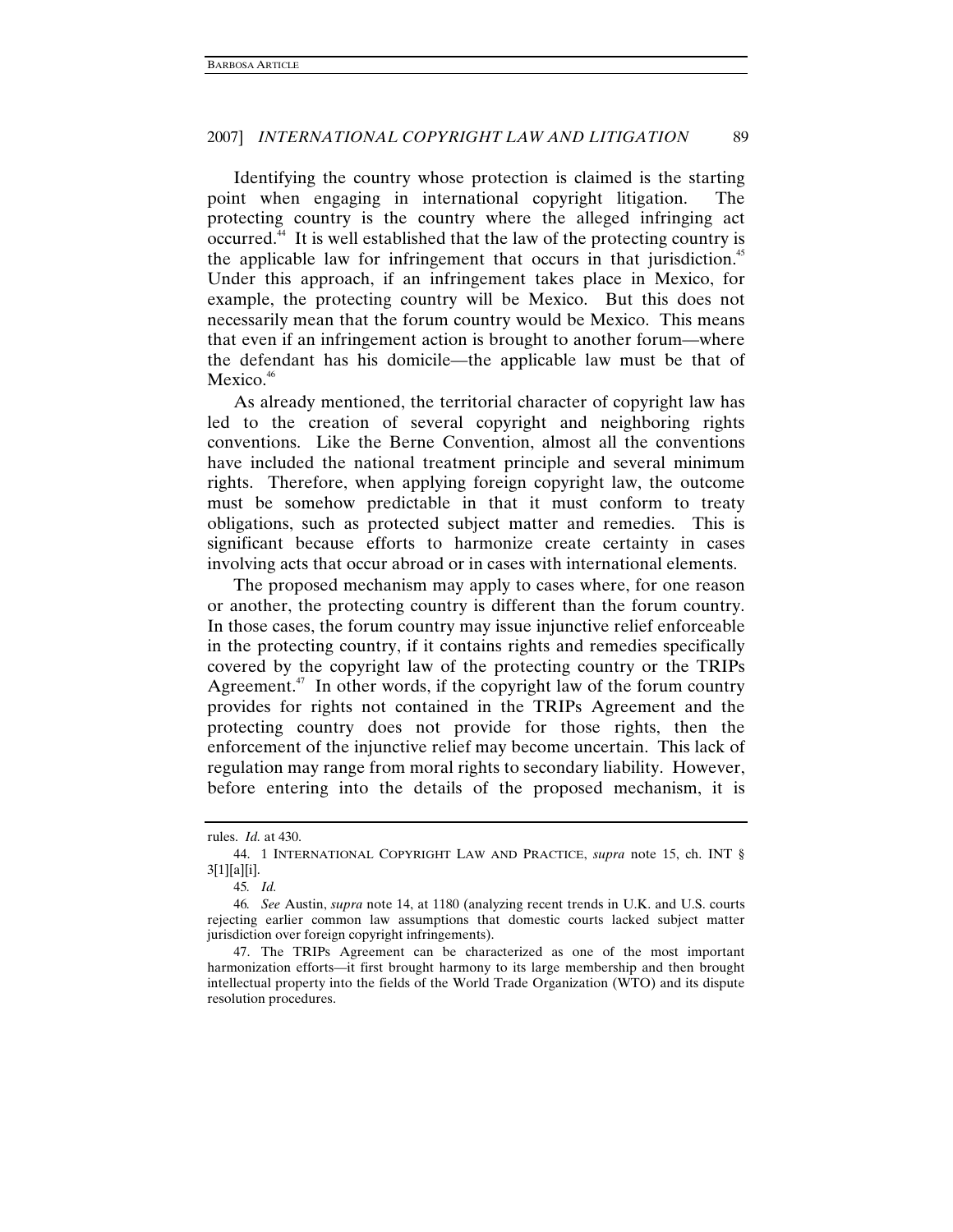important to analyze some details about the applicable law in international litigation.

Unlike cases in the past when hard copies made it easier to locate the place of infringement, now technological developments have made this locating task more complex. An infringement might include several acts that generally are divided as follows: initiating acts, like making copies or sending communication signals; intermediate acts, including the importation of copies or the relaying of a signal; and consummating acts, like the reception of the signal and sales of materials where the copyright is fixed.<sup>48</sup> Complex cases may involve any of those infringing acts taking place in several jurisdictions—for instance, the transmission of infringing materials posted on the Internet may create uncertainty about the applicable law, though arguably it would be the law of the country of reception. In such cases there will be several protecting countries whose copyright laws should be analyzed by the forum court. However, courts have not always taken this approach when deciding this kind of case. While some courts apply forum copyright legislation to acts occurring abroad, adding an extraterritorial effect to their domestic law, others only apply the law of the place where the act took place.49 The location of where the infringement occurred could also be complicated in the context of the Internet or electronic communications and its determination could open the possibility of not explicitly applying the law of the forum extraterritorially. Another approach is to apply the law of the place where the infringement caused damages.

The U.S. case of *Los Angeles News Service v. Reuters Television International, Ltd.* provides a useful illustration of how courts may differ when deciding the applicable law of cases involving acts committed abroad.<sup>50</sup> In 1992, a news company took videos of the riots in Los Angeles.<sup>51</sup> Those videos were transmitted to other news agencies within the United States who, without licenses, copied them and then retransmitted them abroad, principally to European television.<sup>52</sup> In that

<sup>48</sup>*. See* 1 INTERNATIONAL COPYRIGHT LAW AND PRACTICE, *supra* note 15, ch. INT §  $3[1][b][iii][A].$ 

 <sup>49.</sup> In an article aimed at criticizing choice of law rules that attempt to avoid the "bramble bush" of foreign copyright laws, Professor Austin argues that, "at least for the time being, the preferable approach is for domestic courts to apply the relevant foreign laws to each instance of foreign infringement." Austin, *supra* note 1, at 4.

 <sup>50.</sup> L.A. News Serv. v. Reuters Television Int'l, Ltd., 942 F. Supp. 1265 (C.D. Cal. 1996).

<sup>51</sup>*. Id.*

<sup>52</sup>*. Id.* at 1267.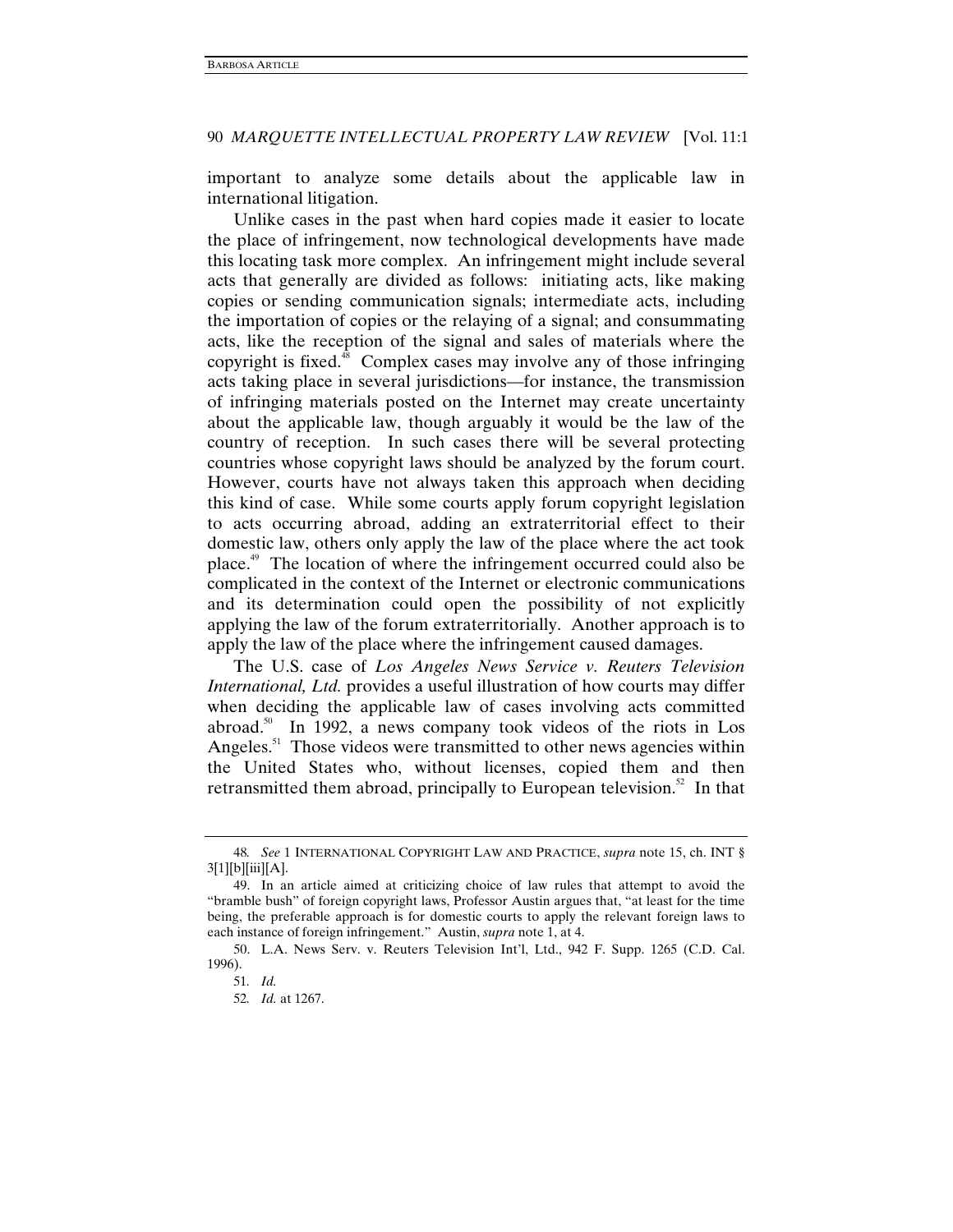case, the district court established that the retransmission was only completed upon reception abroad.<sup>53</sup> The court also ruled that the "[d]efendants are not liable under the Copyright Act for damages arising extraterritorially. This holding does not preclude LA News from recovering damages for extraterritorial infringement. It can seek a remedy for this infringement under the applicable foreign law."<sup>54</sup> Nevertheless, on appeal the U.S. Court of Appeals for the Ninth Circuit reversed and established that, because the unauthorized copies were made in the United States, relief might be granted under U.S. law for the exploitation abroad, just as if the exploitation had taken place within the United States.<sup>55</sup> The court pointed out that "[r]ecovery of damages arising from overseas infringing uses was allowed because the predicate act of infringement occurring within the United States enabled further reproduction abroad."56 While the district court relied on a previous decision establishing that the mere authorization in the United States of acts of infringement abroad does not violate the U.S. Copyright  $Act<sub>5</sub><sup>57</sup>$ the appellate court distinguished that decision by establishing that the case in front of it was not about authorization, but rather about how the making of copies enabled the infringement abroad.<sup>38</sup>

Generally, the U.S. Court of Appeals for the Second Circuit has upheld the application of the U.S. Copyright Act for the distribution of materials abroad when the originating copy was made in the United States.59 However, until the *Los Angeles News Service* decision, the Ninth Circuit had been reluctant to apply the U.S. Copyright Act to acts involving the "mere authorization" to infringe abroad. It seems that the

<sup>53</sup>*. See id.* at 1269 (quoting Allarcom Pay Television, Ltd. v. Gen. Instrument Corp., 69 F.3d 381, 387 (9th Cir. 1995)).

<sup>54</sup>*. Id.*

 <sup>55.</sup> L.A. News Serv. v. Reuters Television Int'l, Ltd., 149 F.3d 987, 992 (9th Cir. 1998), *cert. denied*, 525 U.S. 1141 (1999).

<sup>56</sup>*. Id.*

<sup>57</sup>*. See* Subafilms, Ltd. v. MGM-Pathe Commc'ns Co., 24 F.3d 1088, 1089 (9th Cir. 1994). This decision came under criticism from various sources, including another district judge who asserted in a subsequent opinion that "*Subafilms* ignores . . . the economic incentives underpinning the Copyright Clause designed to encourage creation of new works." Curb v. MCA Records, Inc., 898 F. Supp. 586, 595 (M.D. Tenn. 1995). "[P]iracy has changed since the Barbary days. Today, the raider need not grab the bounty with his own hands; he need only transmit his go-ahead by wire or telefax to start the presses in a distant land." *Id.*

<sup>58</sup>*. See Subafilms*, 24 F.3d at 1095–98.

<sup>59</sup>*. See, e.g*., Update Art, Inc. v. Modiin Publ'g, Ltd., 843 F.2d 67 (2d Cir. 1988); Sheldon v. Metro-Goldwyn Pictures Corp., 106 F.2d 45 (2d Cir. 1939), *aff'd*, 309 U.S. 390 (1940); Famous Music Corp. v. Seeco Records, Inc., 201 F. Supp. 560 (S.D.N.Y. 1961).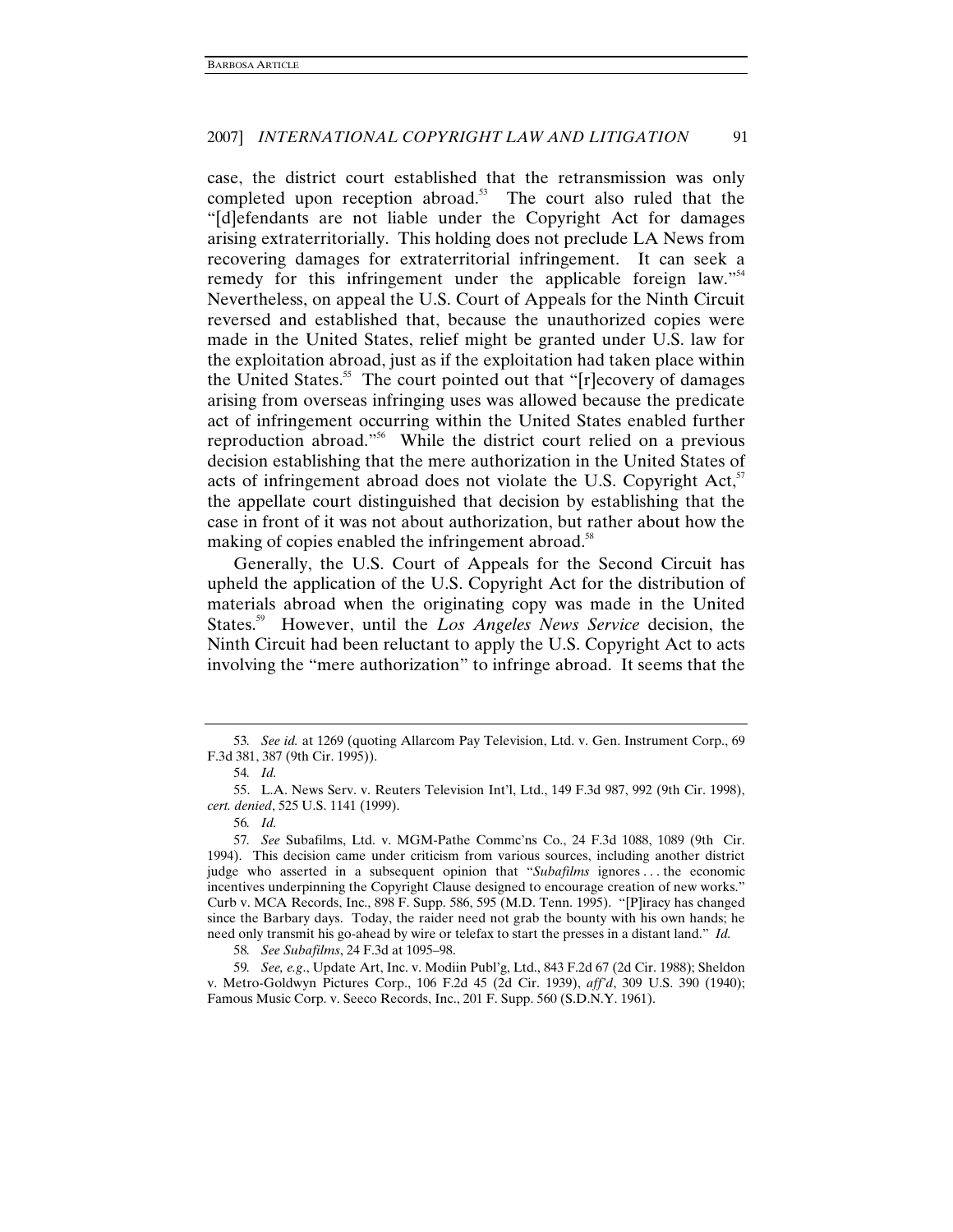existing split between the Second and the Ninth Circuits has been resolved with the *Los Angeles News Service* decision.

The difference between the "mere authorization" and "enabling infringement" is an example of one of the many complexities related to the determination of applicable law. Those considerations are part of the internal law of each country. In this kind of case, the interpretation of what the statute considers an infringement makes it relevant to consider where the infringement took place and the degree of infringement occurring in one place, and whether its law can be applicable to the whole case, even if some of the acts of infringement took place abroad. This is significant for the rules of the proposed mechanism because even when a court accepts that the law of the place of infringement applies, disagreement regarding the place of infringement, itself, could pose a problem.

In copyright infringement cases, however, the principle that the law of the place of infringement determines the applicable law continues to be the predominant view among courts and scholars:

In the absence of a dispositive contract provision or treaty rule, the law of the protecting country—the country in which the work is being exploited without the copyright owner's authority dominates judicial choice of law respecting the protectability of a work and the rights that attach to it . . . .

. . . .

 The general preference for the law of the protecting country as applicable law in copyright cases reflects the historic principle that copyright is territorial. $60$ 

This choice of law rule can also be based on principles of national treatment contained in international copyright conventions.

The default position of national authors is simple. Domestic Law governs their copyright claims in any case of infringement at home.... Suppose ... that a foreign author may assert treatybased claims to obtain relief against infringement occurring in a treaty country. . . . To assure national treatment, the court has to apply . . . the domestic law . . . of the protecting country. . . . Thus national treatment leads to results consistent with the choice-oflaw rule traditionally applicable in tort cases. That is the law of the place of the tort, specifically, the place of the infringement in a copyright case, applies.<sup>61</sup>

 <sup>60.</sup> PAUL GOLDSTEIN, INTERNATIONAL COPYRIGHT 99–100 (2001).

 <sup>61. 1</sup> INTERNATIONAL COPYRIGHT LAW AND PRACTICE, *supra* note 15, ch. INT § 3[1][a][i].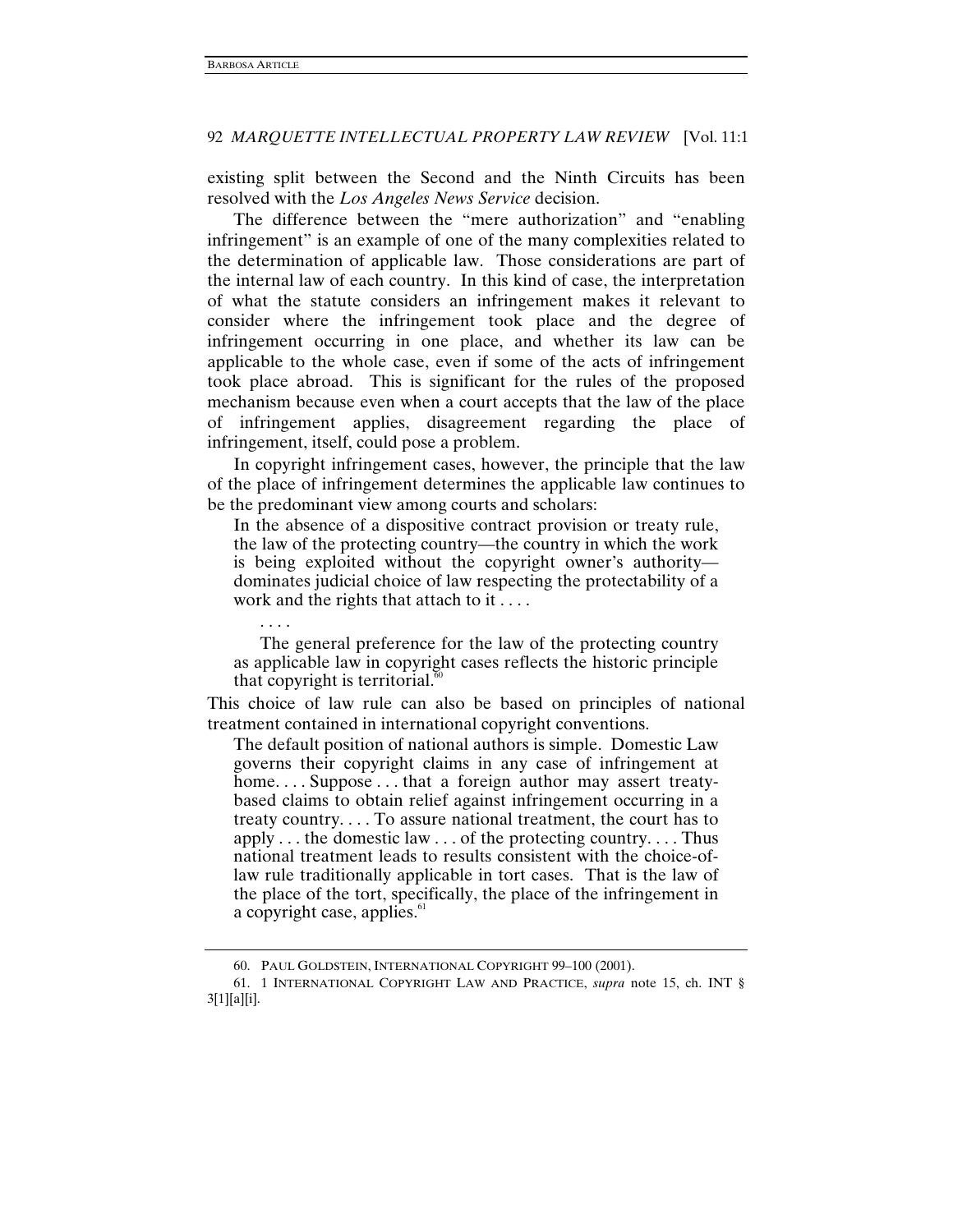The importance of this *lex loci delicti* approach is supported and explained by Eugen Ulmer in the following excerpt:

Logically it does not imply a reference to the *lex fori*. If, for example, a German impresario performs a protected work in Denmark, the author bringing an action in Germany cannot claim the protection of German copyright law. The protection which may be claimed . . . may be granted according to German law only if the act of infringement is committed in Germany....

 . . . [W]hen, according to the general rules of procedural law, a venue is established within the country, legal protection may be claimed before the national court on the basis of the foreign copyright or industrial property right. . . . From the point of view of private international law it certainly seems consistent to expand the rule which may be derived from the conventions into a complete rule of conflict of laws whereby . . . irrespective of the country in which action is brought, [it] is to be governed by the law of the country in whose territory the act of the infringement took place. $^{\circ\circ}$ 

In cases where all the acts of infringement take place in a single foreign country, a court may find it less difficult to apply the law governing the place of the infringement—a foreign copyright law. For instance, in *London Film Productions, Ltd. v. Intercontinental Communications, Inc.*,<sup>63</sup> a U.S. court applied foreign law to acts of infringement taking place abroad.<sup>64</sup> In that case, the defendant licensed the plaintiff's motion pictures in Chile, Peru, Venezuela, Costa Rica, and Panama.<sup>65</sup> Those motion pictures were in the public domain in the United States, but not in those countries where the infringement took place. The district court relied on comity considerations in order to adjudicate the infringement of the foreign copyright:

A concern with the conduct of American citizens in foreign countries is merely the reciprocal of that interest. An unwillingness by this Court to hear a complaint . . . to a violation of foreign law will engender . . . a similar unwillingness on the

 <sup>62.</sup> CHRISTOPHER WADLOW, ENFORCEMENT OF INTELLECTUAL PROPERTY IN EUROPEAN AND INTERNATIONAL LAW 14 (1998) (quoting EUGEN ULMER, INTELLECTUAL PROPERTY RIGHTS AND THE CONFLICT OF LAWS [14(1978)).

 <sup>63.</sup> London Film Prods., Ltd. v. Intercontinental Commc'ns, Inc., 580 F. Supp. 47 (S.D.N.Y. 1984).

<sup>64</sup>*. Id.*

<sup>65</sup>*. Id.*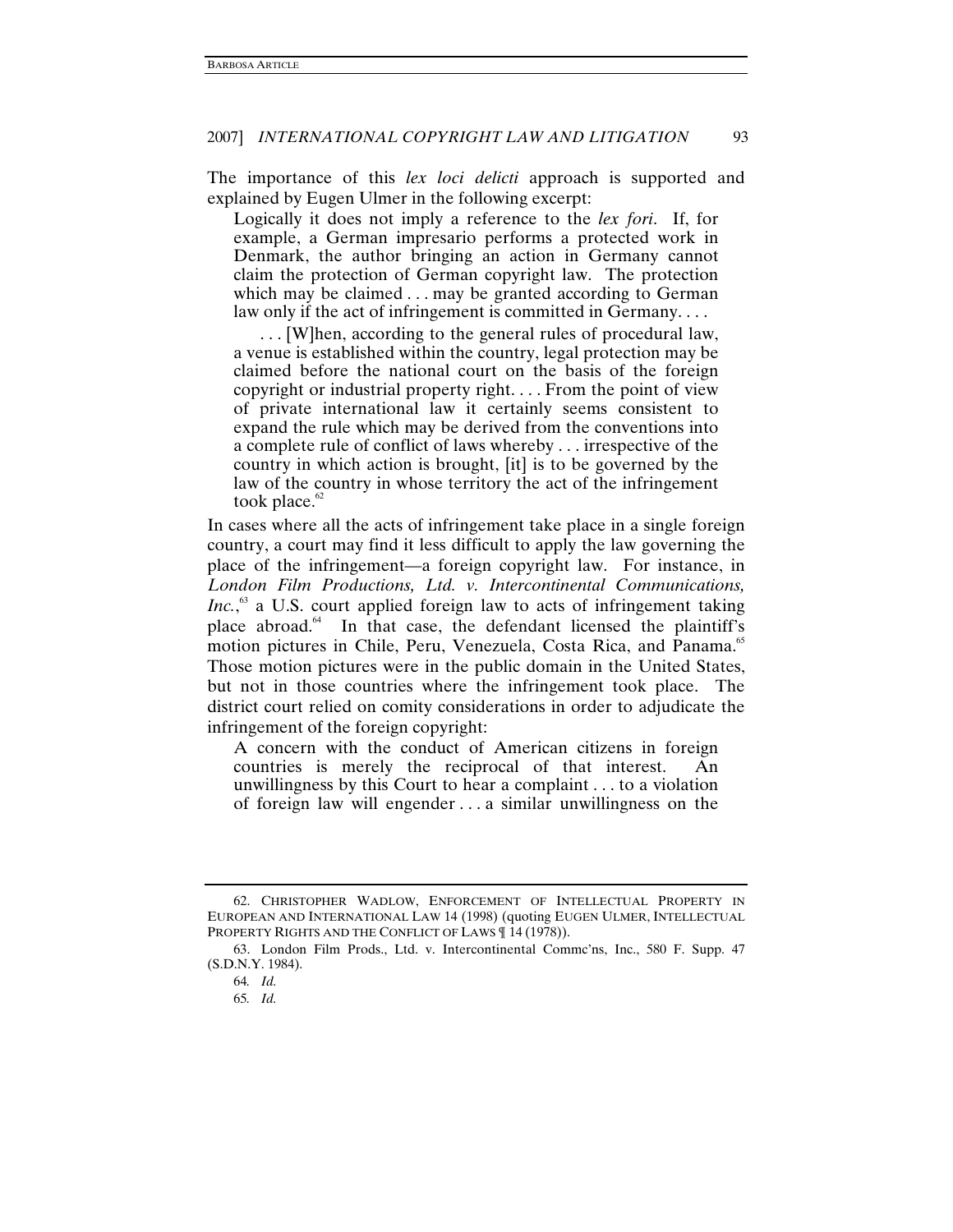part of a foreign jurisdiction when . . . a violation of our laws  $[occurs]<sub>66</sub>$ 

This reasoning is quite important; it contains the essence of reciprocity and comity that later can become an international treaty.

Obviously, the district court started its analysis from the presumption that the law of the country whose protection is sought—the place of infringement—is the governing law in the case.<sup> $67$ </sup> However, the difficulty in establishing one clear place of infringement, has led to other different approaches. For instance, Professor Jane Ginsburg has proposed an alternative choice of law rule:

[I]f it is possible to localize in the United States the point from which the communication of the infringing work (whether or not in material form) becomes available to the public (wherever that public be located), then U.S. courts should apply U.S. law to all unauthorized copies, wherever communicated. Similarly, where the United States is the "nerve center" for foreign distributions, the domestic acts of planning and intellectually implementing the offshore acts should suffice to justify the application of U.S. law to the full series of acts.<sup>68</sup>

This approach departs from principles developed by the Second Circuit, and arguably the Ninth Circuit, and creates a new rule that is perhaps more appropriate for digital environments. While this approach tends to prevent infringing activities in copyright havens or countries where the protection is weak, it also could be considered as disregarding the territoriality principle of copyright law. However, this approach could represent an option for allowing broader room in defining infringement. But there are activities like "planning and intellectually implementing the offshore acts<sup>"69</sup> that clearly depart from the traditional principles of choice of law for copyright infringement. In the latter case, the issue is not the application of national law to foreign infringements because of the difficulty of finding the place of infringement, but it is, rather, the deliberate application of national law to foreign acts of infringement. Under no copyright law does the planning of an infringement constitute an actual infringement.

While there could be a different interpretation for determining the place of infringement, sometimes the decision is made to disregard the

<sup>66</sup>*. Id.* at 49.

<sup>67</sup>*. Id.* at 48–49.

 <sup>68.</sup> Jane C. Ginsburg, *Extraterritoriality and Multiterritoriality in Copyright Infringement*, 37 VA. J. INT'L L. 587, 600 (1997).

<sup>69</sup>*. Id.*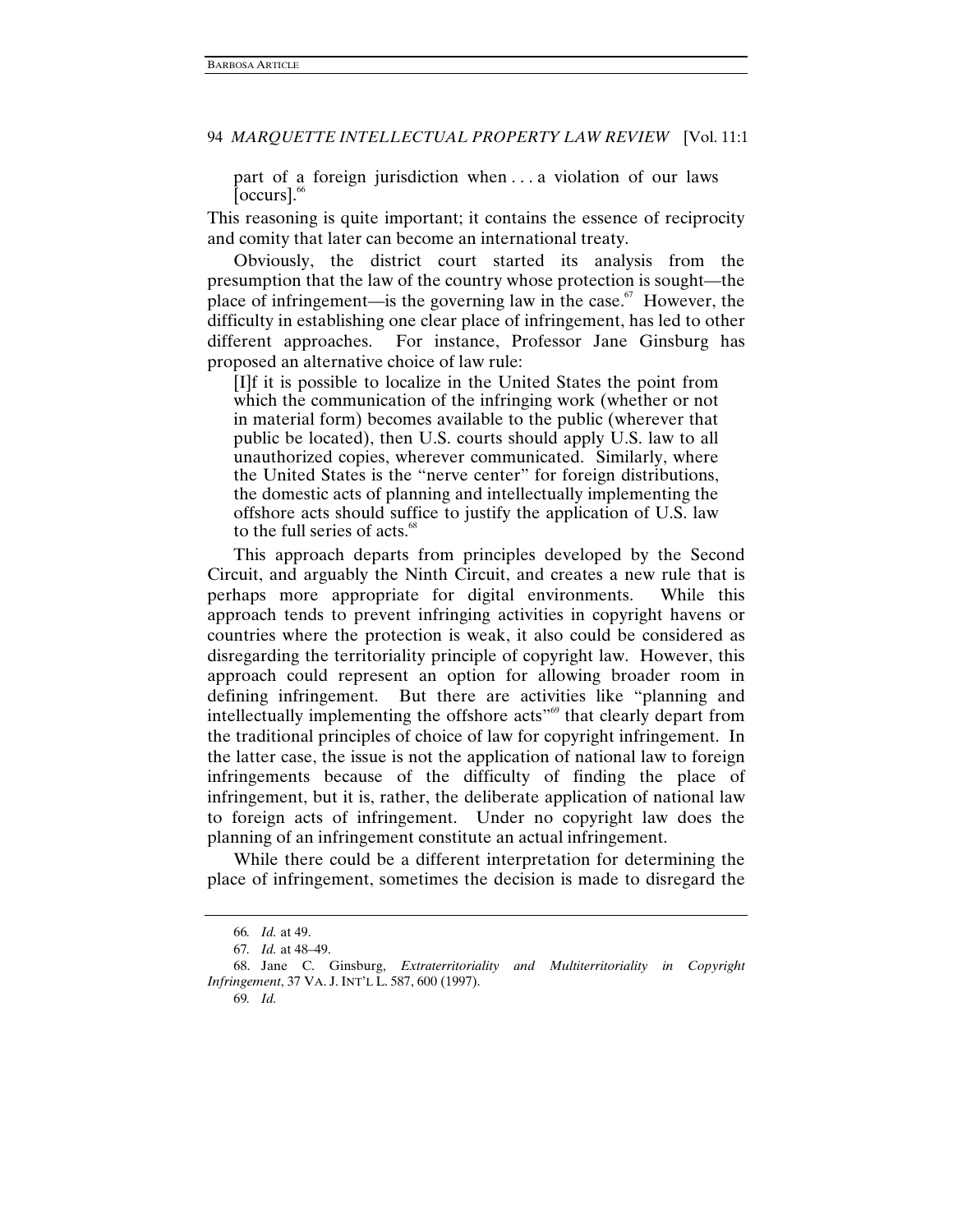place of infringement, itself, only to avoid struggling with foreign copyright law. However, conflict of law choices leading to the application of the forum law to acts occurring abroad have been criticized as false pragmatism.<sup>70</sup> If, in a given case, the application of foreign law is not an element for denial to hear a case under the basis of forum non conveniens, it would be inconsistent to apply national law to acts occurring abroad simply to avoid the complexities of foreign copyrights.<sup>71</sup> After all, the concern of misapplication of foreign law is not exclusive to copyright law but pertains to all areas of conflict of laws.

The choice of law strategies discussed above have awkwardly grafted extraterritorial choice of law principles onto a system whose central assumptions are based on the territoriality of domestic copyright regimes. Moreover, there are difficult questions of domestic and international policy that would appear to accompany these choice of law strategies. Before these choice of law strategies are expanded even further, these issues deserve more rigorous attention than they have received thus far in legal literature. $^{72}$ 

In discussing the "nerve center" choice of law rule, scholar Paul Goldstein has recommended that "[n]o proposed choice of law rule for copyright cases should be adopted unless the traditional rule is in fact deficient."73 Otherwise, national governments will oppose or resist this rule, undercutting their national copyright rule for the same reason they have opposed harmonization efforts, like the TRIPs Agreement, in the past.<sup>74</sup> On the other hand, the traditionally accepted choice of law rule generates certainty in the results of litigation. Another rule is not going to be accepted generally and will not be applied consistently among courts of several countries. Moreover, under the proposed mechanism, courts will be more willing to enforce an injunction based on foreign law that has been chosen reasonably.

Even if the result is the same as it would have been if explicitly applying forum law to acts of infringement committed abroad, considerations about the place of infringement could make these kinds of decisions more reasonable. It is different to choose forum law as applicable because the court considers that the infringement was

<sup>70</sup>*. See* Austin, *supra* note 1, at 41.

<sup>71</sup>*. See id.* at 42.

<sup>72</sup>*. Id.* at 46–47.

 <sup>73.</sup> GOLDSTEIN, *supra* note 60, at 101.

<sup>74</sup>*. See id.* at 102.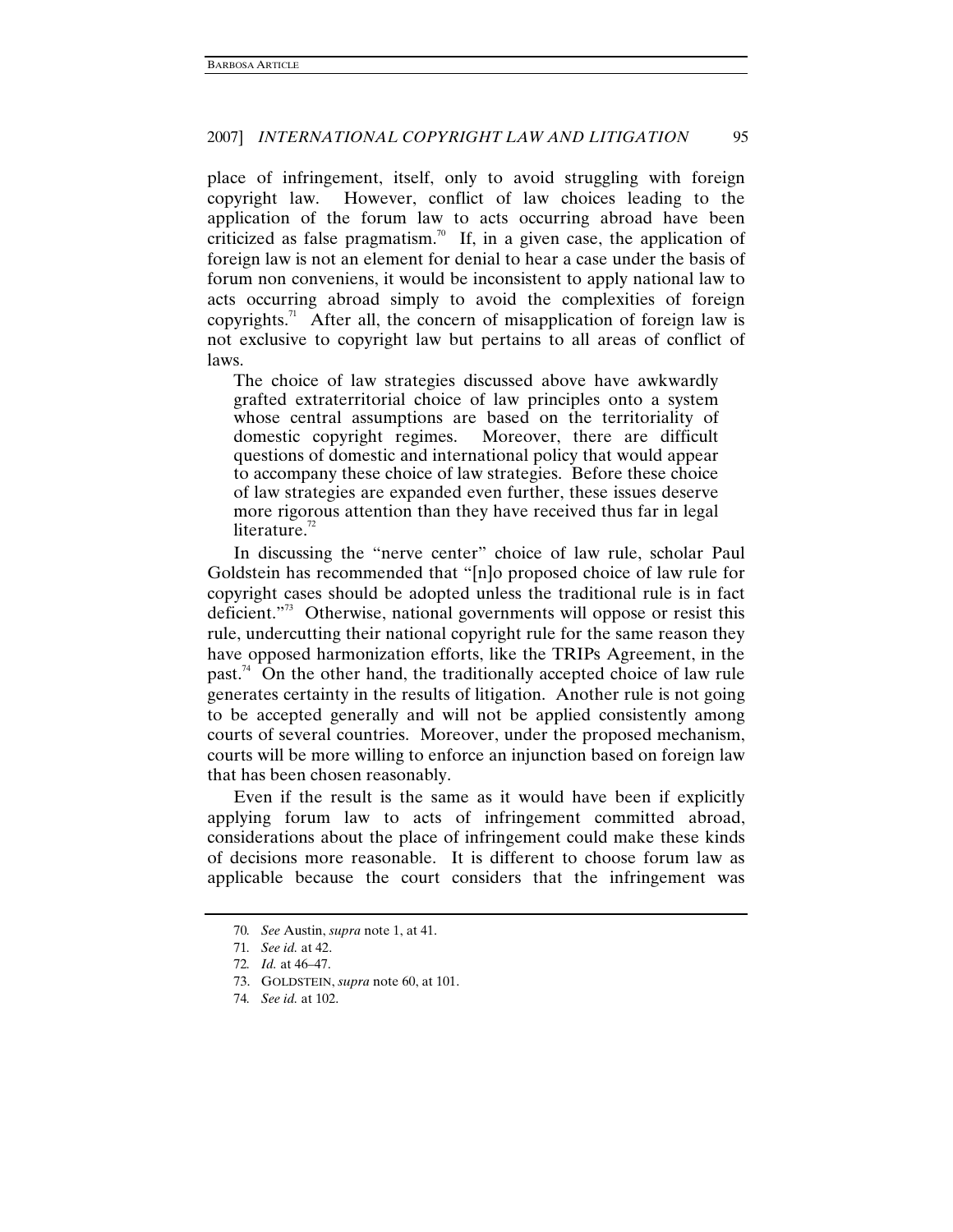committed, at least partially, in the forum territory, than to apply forum law to acts openly committed abroad. This choice is legitimate if the forum law was deemed applicable to acts of infringement made abroad, if such law was chosen because of considerations about the place of infringement. A determination that the infringement has taken place within the forum because the infringing act was authorized or enabled within the forum is a reasonable assessment. Taking into consideration differences in definitions of infringement and reasoning in different legal systems may open the door to a more liberal interpretation of the Berne Convention choice of law rule.<sup>75</sup>

Having established the importance of considerations regarding the place of infringement, I will explain the targeted market approach. This approach is based on the suggestion that the different approaches to the conflict of laws between the United States—focused on the needs of interstate and international systems—and the European Union focused on the *ordre public international*—considered along with the objectives of the Berne Convention and the TRIPs Agreement<sup> $\pi$ </sup> have resulted in "a globally coherent fabric of remedies, where different national laws do not interfere with each other."<sup>77</sup> Under this rule, judicial authorities must localize the infringement in the place where it was completed. In order not to lose the big picture in cross-border transactions, and instead focus on insolated acts, this "completed act" rule calls for a distinction between incoming and outgoing transactions.<sup>78</sup> The localization of the transaction in the incoming market is justified based on audience and cultural goods. It attempts to avoid the exportation of policies considered as targeted to national audiences to

 <sup>75.</sup> Article 5(2) of the Berne Convention contains a rule of choice of law based on national treatment. Berne Convention for the Protection of Literary and Artistic Works art. 5(2), Sept. 9, 1886, as revised at Paris on July 24, 1971, 25 U.S.T. 1341, 828 U.N.T.S. 221 [hereinafter Berne Convention]. However, according to Professor Dinwoodie, neither the Berne Convention nor the TRIPs Agreement are self-executing in the United States. *See* Dinwoodie, *supra* note 43, at 439 n.44. Therefore this rule is not binding on U.S. courts. Nevertheless, for the purposes of this proposed mechanism, it should be binding or, at least considered, if copyright holders want U.S. judgments or decrees enforced abroad.

 <sup>76.</sup> The preamble of the Berne Convention establishes that enforcement will be carried out "in as effective and uniform a manner as possible." Berne Convention, *supra* note 75, pmbl. The preamble of the TRIPs Agreement establishes an "effective and appropriate means for ... enforcement ... taking into account differences in national legal systems." TRIPs Agreement, *supra* note 3, pmbl.

 <sup>77. 1</sup> INTERNATIONAL COPYRIGHT LAW AND PRACTICE, *supra* note 15, ch. INT § 3[1][b][ii][A].

<sup>78</sup>*. Id.*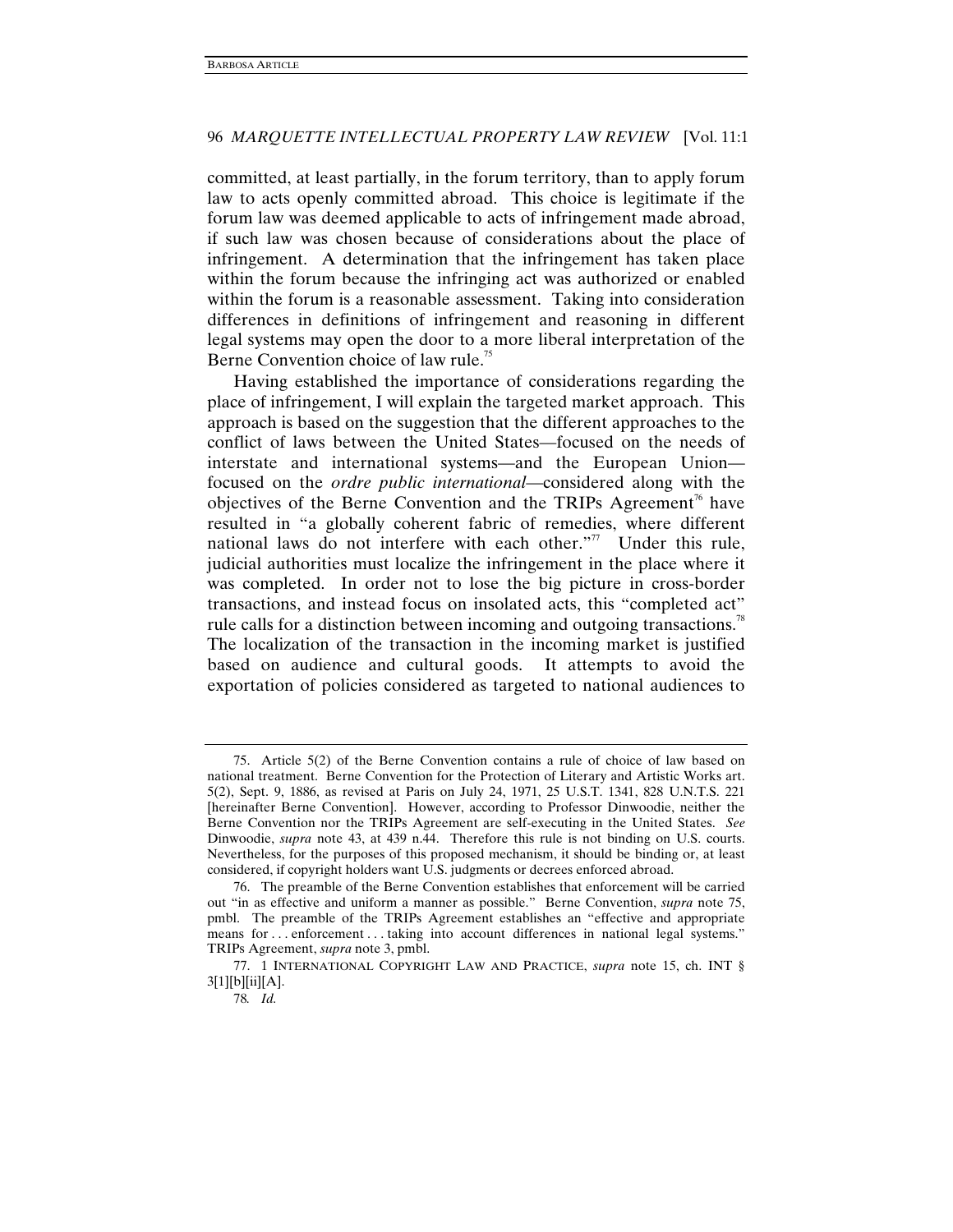other countries' audiences.79 The difference between this rule and the "nerve center" rule is that the nerve center rule may also include the application of the law of the place where foreign infringements were planned.

To illustrate, this rule can be applied to the following case in which the outgoing act, committed in Country *A*, is directed to the market of Country *B*. This includes, for example, shipping materials that are infringing under Country *B's* law, the hosting of these materials on a Web site, or the up-linking of a satellite signal. Applying the "completed act" conflict of law rule would result in the application of the law of Country *B* to acts committed in Country *A*.

The Ninth Circuit, for example, has consistently applied this rule and has established that the infringement of the transmission right does not occur until the public receives the satellite signal.<sup>80</sup> In *Allarcom Pay Television, Ltd. v. General Instrument Corp.*, the law of the targeted market governed because it was the law of the place where the transmission was completed. $81$  In contrast, the Second Circuit view is that the transmission does not need to be received by the public in order to constitute an infringement of the public performance or transmission right established by the U.S. Copyright Act. $82$  Under this latter approach, the U.S. Copyright Act governs the particular act of uplinking the signal to a satellite, even if the public is located abroad and the transmission was not yet completed.<sup>83</sup> The European Satellite and Cable Directive also accepts this emission theory, establishing that the act of communication to the public occurs in the Member State where the signal is up-linked to the satellite.<sup>84</sup> In Mexico, Article 140 of the

<sup>79</sup>*. Id.*

<sup>80</sup>*. See* Allarcom Pay Television, Ltd. v. Gen. Instrument Corp., 69 F.3d 381 (9th Cir. 1995).

<sup>81</sup>*. See id.*

<sup>82</sup>*. See* Nat'l Football League v. Primetime 24 Joint Venture, 211 F.3d 10, 12 (2d Cir. 2000).

<sup>83</sup>*. See id.* This approach is also shared by the Seventh and Eighth Circuits and the respective state courts. *See, e.g.*, WGN Cont'l Broad. Co. v. United Video, Inc., 693 F.2d 622, 625 (7th Cir. 1982); Coleman v. ESPN, Inc., 764 F. Supp. 290, 294 (S.D.N.Y. 1991); Broad. Music, Inc. v. Hearst/ABC Viacom Entm't Servs., 746 F. Supp. 320, 328–29 (S.D.N.Y. 1990); David v. Showtime/The Movie Channel, Inc., 697 F. Supp. 752, 758–59 (S.D.N.Y. 1988); Hubbard Broad., Inc. v. S. Satellite Sys., Inc., 593 F. Supp. 808, 813 (D. Minn. 1984), *aff'd*, 777 F.2d 393 (8th Cir. 1985).

 <sup>84.</sup> Council Directive 93/83/EEC, Coordination of Certain Rules Concerning Copyright and Rights Related to Copyright Applicable to Satellite Broadcasting and Cable Retransmission, art. 1(2)(b), 1993 O.J. (L 248) 15. As defined in the Directive, "[t]he act of communication to the public by satellite occurs solely in the Member State where, under the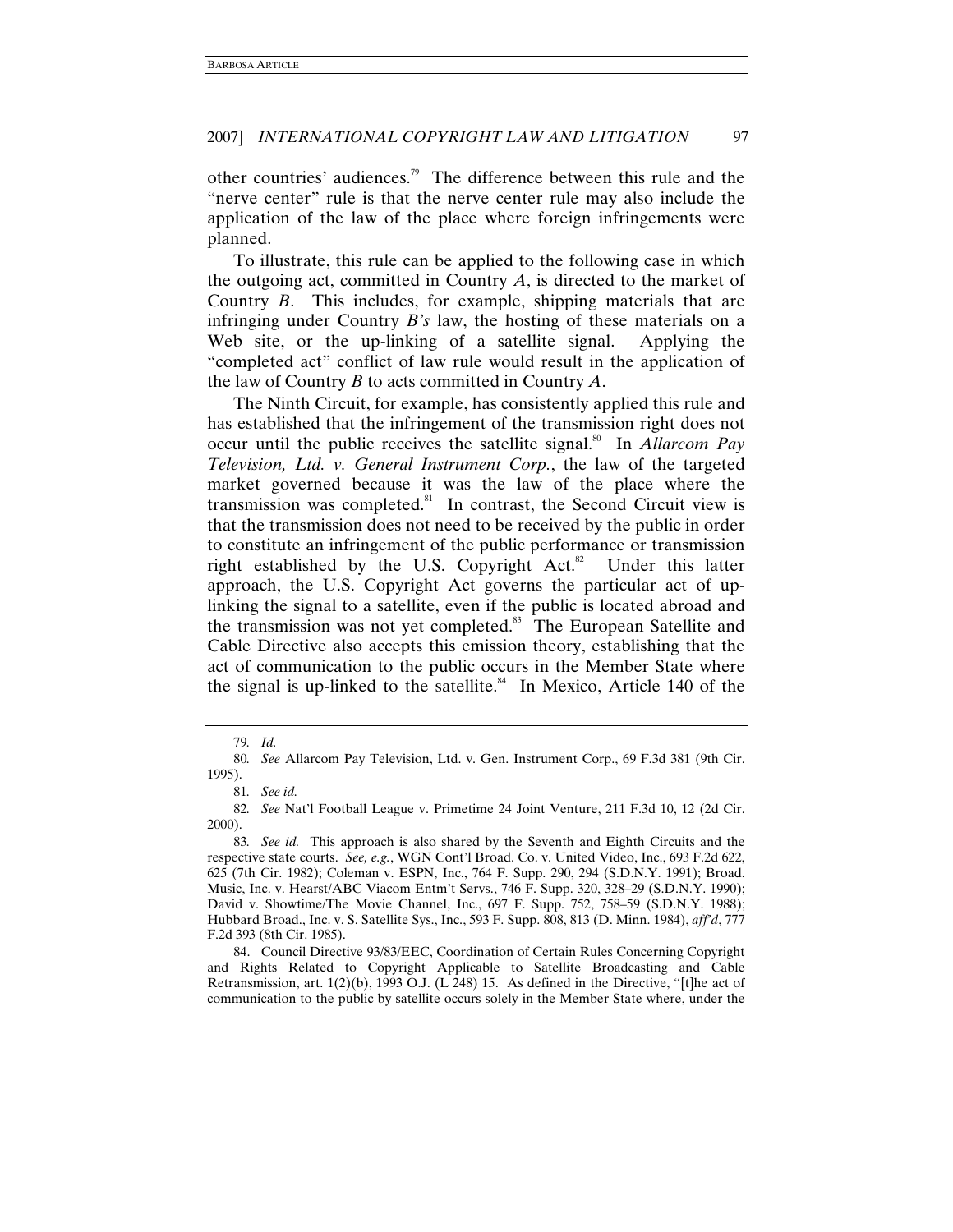Copyright Act also considers the transmission completed when the signal is up-linked to the satellite.<sup>85</sup> Both theories—the down-linking and up-linking—are not rules of conflict of law, but they are considerations or assumptions made about the place where the act of transmission is considered to have taken place; however, the result that both assumptions produce is ultimately highly related to questions of choice of law.

The completed act rule can be an alternative offering in order to not lose the big picture in cross-border transactions, which is a better justification than the *lex forum* rule. Obviously, it is related to the question of where the damage is caused: if the infringing activities are targeted in one market, it is in that market where the copyright holder is losing his or her profits; however, the application of the forum law in these cases may lead to the unwillingness of a court to enforce injunctive decrees or monetary judgments. Moreover, the application of forum law may also lead to the issuance of an injunction over an act considered as non-infringing by the law of the country where the act was committed.

This is also an important consideration. The attempt to apply a foreign law to an act committed in a given country can cause several problems for various reasons. Perhaps the act is not an infringement in that country. Furthermore, the application of a foreign law to subjects that did not elect the foreign legislators who created the law raises an issue of democracy. How can a subject be governed by a law created by foreign legislators and officials who have no national accountability? If the result of this law is not acceptable to nationals, they cannot voice their protest in the following elections. Moreover, national groups did not participate in the lobbying process or negotiations of that foreign law. Therefore, their only alternative is to trust in national judges those same judges who will enforce measures and judgments based on the foreign law. The central issue is that the ideal choice of law rule is the one that makes applicable the law of the place of infringement.

As previously discussed, $86$  the digital age has created new problems that are resolved by old rules. The balance of those rules with the new problems is important for the elaboration of the enforcement

control and responsibility of the broadcasting organization, the programme-carrying signals are introduced into an uninterrupted chain of communication leading to the satellite and down towards the earth." *Id.* 

 <sup>85.</sup> Ley Federal del Derecho de Autor [L.F.D.A.] [Federal Copyright Act], art. 140, Diario Oficial de la Federación [D.O.], 24 de Diciembre de 1996 (Mex.).

<sup>86</sup>*. See* discussion *supra* Part I.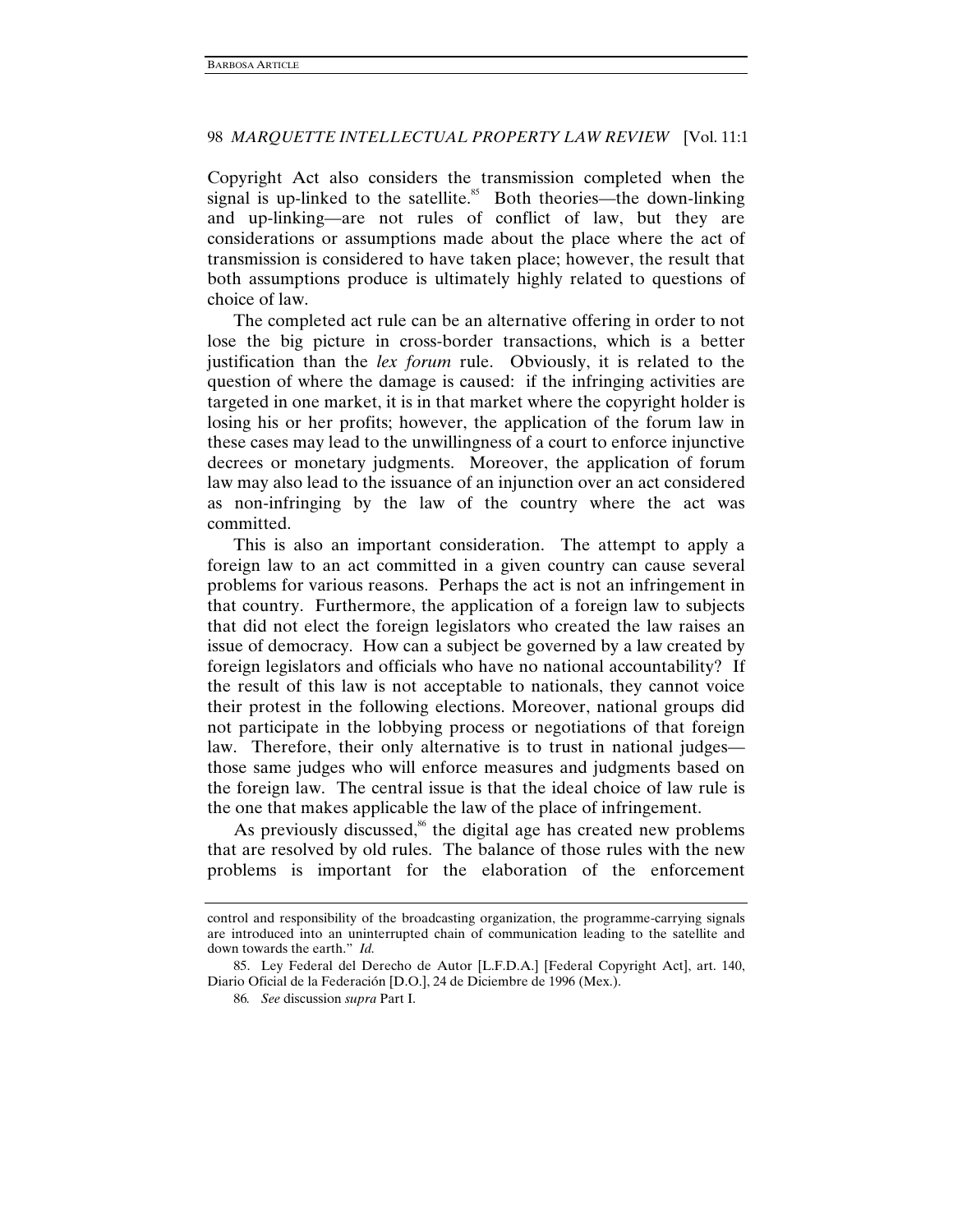mechanism. While there are problems in applying foreign law to certain acts of infringement taking place in one country, it is also true that new technology makes it easier to distribute infringing materials in several jurisdictions with different copyright laws. $\delta$ <sup>7</sup> If one puts a Web site on the Internet that contains infringing materials that are visible in several jurisdictions, that person has the potential to cause damage in all those places. It would not be fair to take advantage of new technology to spread infringing materials and, at the same time, use the current rules and principles of territoriality to protect oneself from liability. The reason for the proposed mechanism is to balance those differences. However, the acceptable choice of law rule for the proposed mechanism must be determined. Besides the obvious prevailing choice of law approaches, there are other and different approaches that can be created in the future. As each case arises, courts may consider new approaches for determining where the infringement took place.

The prevailing approach must be one that establishes that the applicable law is the law of the place of infringement.<sup>88</sup> However, courts could be allowed to determine freely where the infringement has taken place. If the determination is reasonable, then the proposed mechanism is realistic.<sup>89</sup> Moreover, because the existing international copyright regime of the TRIPs Agreement and the Berne Convention has led to

 <sup>87.</sup> According to Professor Dinwoodie, if courts are engaged in serious copyright choice of law analysis and sometimes contemplate the application of foreign law, it is necessary to engage in comparative work. Dinwoodie, *supra* note 43, at 451.

 <sup>88.</sup> An alternative is to apply one law for ownership and apply another law to infringement. In *Itar-Tass Russian News Agency v. Russian Kurier, Inc.*, the court applied Russian law to questions of ownership and U.S. law to questions of infringement: "On infringement issues, the governing conflicts principle is usually *lex loci delicti*, the doctrine generally applicable to torts. . . . In the pending case, the place of the tort is plainly the United States." Itar-Tass Russian News Agency v. Russian Kurier, Inc., 153 F.3d 82, 91 (2d Cir. 1998).

<sup>89</sup>*. But see* Nathan R. Wollman, *Maneuvering Through the Landmines of Multiterritorial Copyright Litigation: How to Avoid the Presumption Against Extraterritoriality When Attempting to Recover for the Foreign Exploitation of U.S. Copyrighted Works*, 104 W. VA. L. REV. 343, 391 (2002) (suggesting that "justifications for the presumption against the extraterritorial application of U.S. copyright law are so strong with respect to this federal statute that the presumption . . . itself is the first major hurdle for a U.S. rights holder"). The article enumerates some of the arguments for territorial U.S. copyright law. *Id.* at 348–50. Then the author offers "loopholes" in order to overcome those territorial conceptions. *Id.* at 367–78. Finally, it shows certain jurisdictional concerns in order to recover. *Id.* at 380–90. However, no consideration is given to the situation in which a defendant has no assets, domicile, or other way to pursue enforcement within the United States.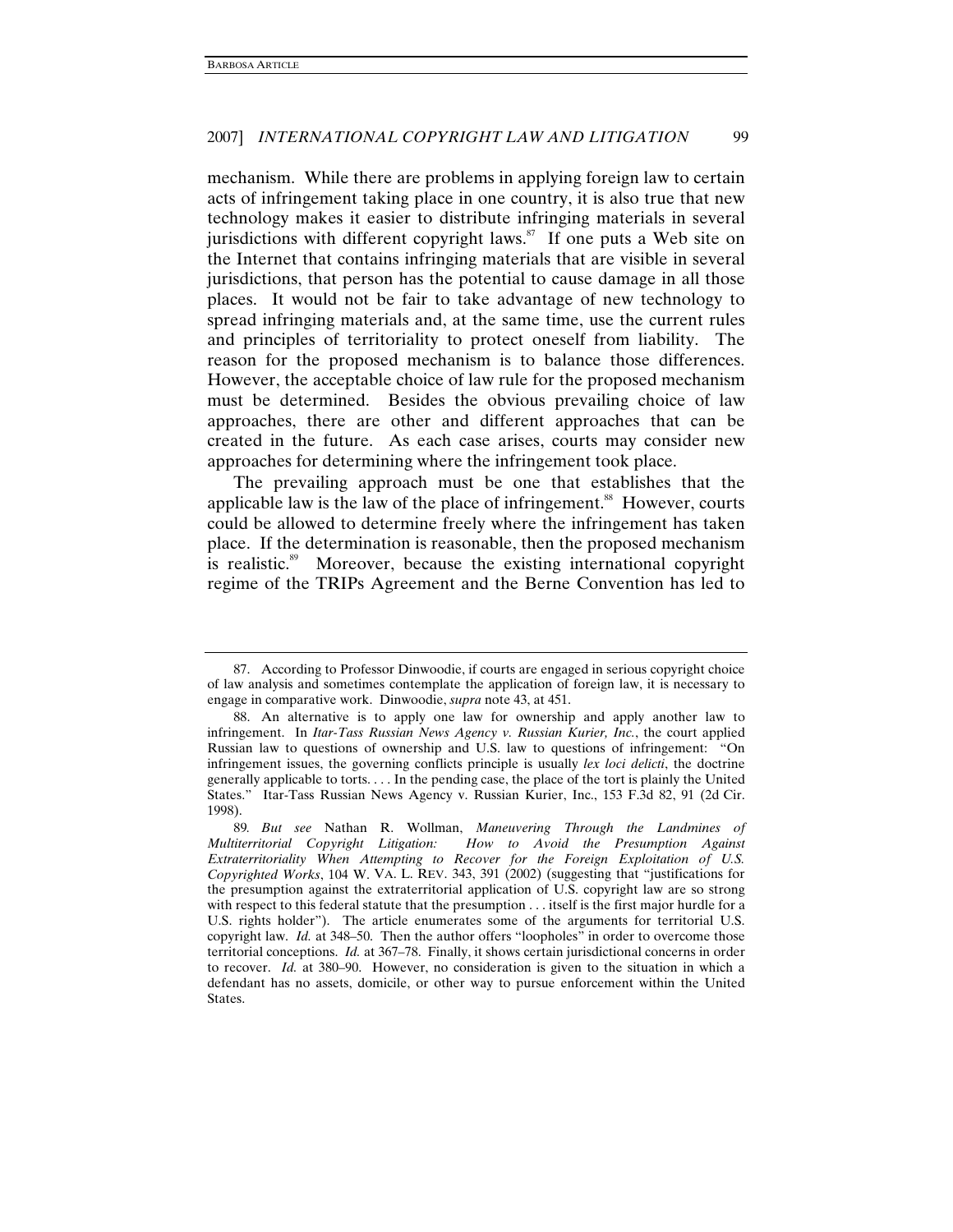the creation of a "coherent fabric of remedies"<sup>90</sup> with rules that do not interfere with each other, based on the needs of the international system and on the *ordre public international*, this could be used as an argument for applying the law of the place where the infringement occurred. $91$ The same argument could be used to allow courts to determine the place of infringement. It might also be feasible to hold a convention to determine where the infringement took place and assess the applicable law. However, because countries are not likely to reach a consensus on this issue, this ambitious plan could fail as have other attempts to harmonize international litigation. Furthermore, as new technologies emerge, the set of rules for determining the place of infringement could become obsolete even before consensus is achieved.

# III. EXERCISING RIGHTS IN THE RIGHT FORUM—QUESTIONS OF **JURISDICTION**

Taking jurisdiction over acts occurring abroad may be controversial. The considerations to be discussed here cover European and common law approaches; while both systems have remarkable differences reflected in the difficulties in achieving an international convention on jurisdiction and judgments, several existing principles can be the basis for the proposed mechanism without relying on the Hague Draft Convention. $92$  Obviously, the proposed mechanism is independent from the failed Hague Draft Convention. This is because there are several convergences in both systems that may allow the application of the mechanism in several infringement cases.

 <sup>90. 1</sup> INTERNATIONAL COPYRIGHT LAW AND PRACTICE, *supra* note 15, ch. INT §  $3[1][b][ii][A].$ 

 <sup>91.</sup> Paul Edward Geller, *International Intellectual Property, Conflicts of Laws, and Internet Remedies*, 10 J. INTELL. PROP. RTS. 130 (2005).

 <sup>92.</sup> Note, for example, instances of common ground between the two approaches as evidenced by the United Kingdom and Ireland. The United Kingdom and Ireland, common law tradition countries, have implemented European Union regulations and given up several common law approaches. *See* Brandon B. Danford, *The Enforcement of Foreign Money Judgments in the United States and Europe: How Can We Achieve a Comprehensive Treaty?*, 23 REV. LITIG. 381, 411 (2004). But the problems associated with the Hague Draft Convention evidence persistent challenges of achieving an international convention, specifically with respect to enforcing international judgments in the midst of sometimes divergent systems. Hague Conference on Private International Law, Draft Convention on Jurisdiction and Foreign Judgments in Civil and Commercial Matters, Oct. 30, 1999, http://www.hcch.net/upload/wop/jdgmpd11.pdf [hereinafter Hague Draft Convention]. Nevertheless, the proposed mechanism seeks to carve out the areas of common ground to create opportunities for improved enforcement and protection of the rights of copyright holders.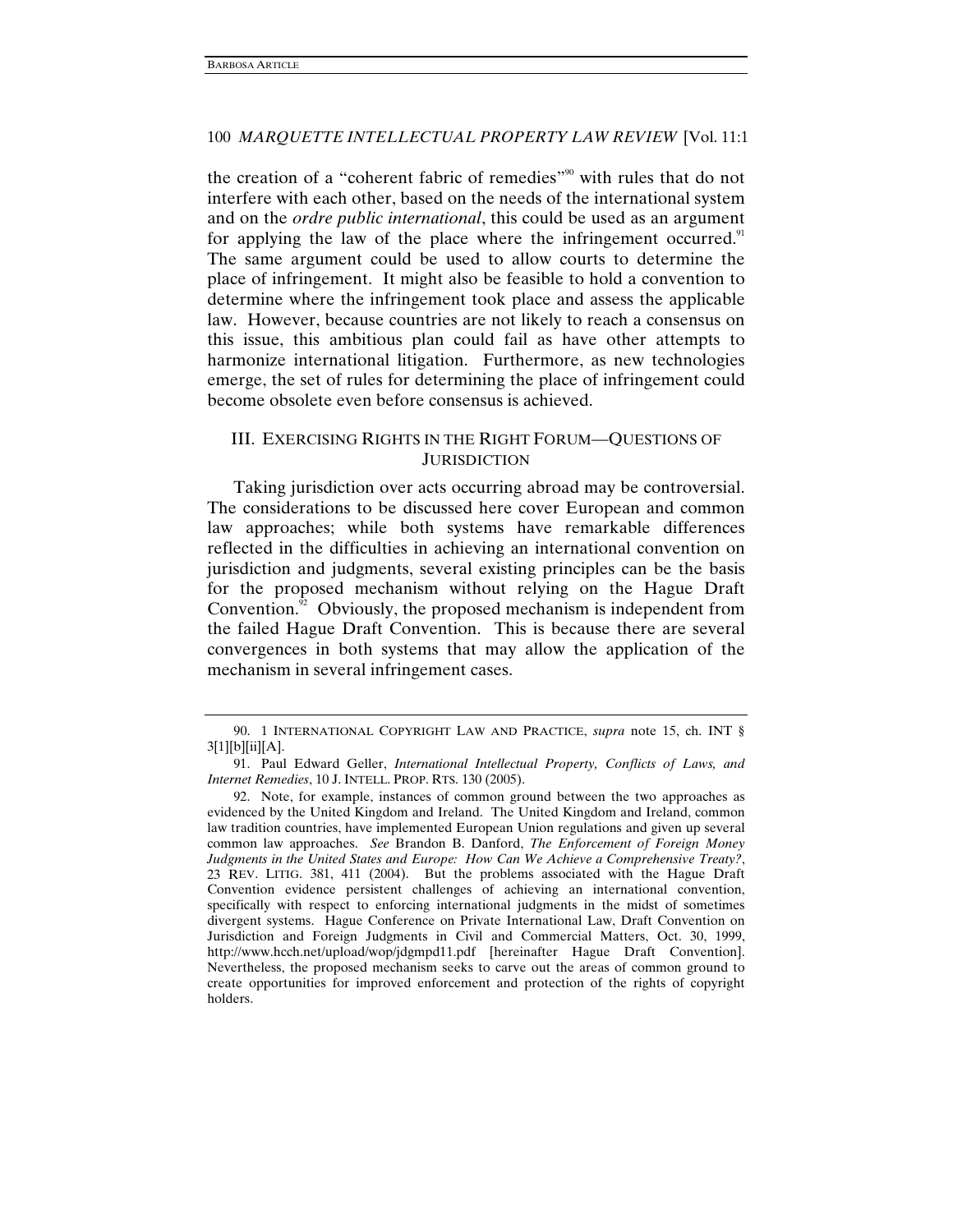Allow me to first briefly discuss some relevant aspects of jurisdiction in the European Union and common law countries. This is not a complete survey on jurisdiction; it only covers the important aspects of litigation related to copyright infringement. A brief explanation about the difficulties presented in the negotiations of the proposed Hague Draft Convention will follow. I will then propose an alternative under which the proposed mechanism may be applied without the Hague Draft Convention.

### *A. Jurisdiction in European Union or Civil Law Tradition Countries*

The European Union regulations are representative of how civil law tradition countries deal with questions of jurisdiction. In 1968, the European Union developed the Brussels Convention on Jurisdiction and Enforcement of Judgments in Civil and Commercial Matters  $(Brussels Convention).$ <sup>33</sup> The European Union also developed the Lugano Convention on Jurisdiction and the Enforcement of Judgments in Civil and Commercial Matters (Lugano Convention) in 1988, with similar provisions expanding the Brussels Convention to non-member states belonging to the European Free Trade Agreement Area  $(EFTA).<sup>94</sup>$  Both Conventions, however, have been superseded by the European Union Council Regulation on Jurisdiction and the Recognition and Enforcement of Judgments in Civil and Commercial Matters (EC Regulation).<sup>95</sup> The EC Regulation entered into force on March 1,  $2002.^{\%}$  It does not apply between Denmark and other European Union members, but in this case the Brussels Convention still applies. $\frac{97}{11}$  It is also composed of the same provisions as the Brussels Convention except for the enumeration of some of its provisions.<sup>98</sup>

97*. Id.* pmbl. (22).

 <sup>93. 1968</sup> Brussels Convention on Jurisdiction and the Enforcement of Judgments in Civil and Commercial Matters, Sept. 27, 1968, 1972 O.J. (L 299) 32 [hereinafter Brussels Convention]; *see* Council Regulation 44/2001, Jurisdiction and the Recognition and Enforcement of Judgments in Civil and Commercial Matters, pmbl. (5), 2001 O.J. (L 12) 1 [hereinafter EC Regulation].

<sup>94</sup>*.* Convention on the Jurisdiction and the Enforcement of Judgments in Civil and Commercial Matters, Sept. 16, 1988, 1988 O.J. (L 319) 9 [hereinafter Lugano Convention]; *see*  EC Regulation, *supra* note 93, pmbl. (5).

<sup>95</sup>*.* EC Regulation, *supra* note 93, pmbl. (5).

<sup>96</sup>*. Id.* art. 76.

 <sup>98.</sup> In an article that compares the approaches of U.S. and European jurisdictions, Professor Juenger remarks on the impressive progress made by the European Community in a remarkably short time. He notes that where "multistate jurisdictional problems are amenable to rational solutions . . . national sovereignty need not inhibit the framing of workable rules." Friedrich Juenger, *Judicial Jurisdiction in the United States and in the*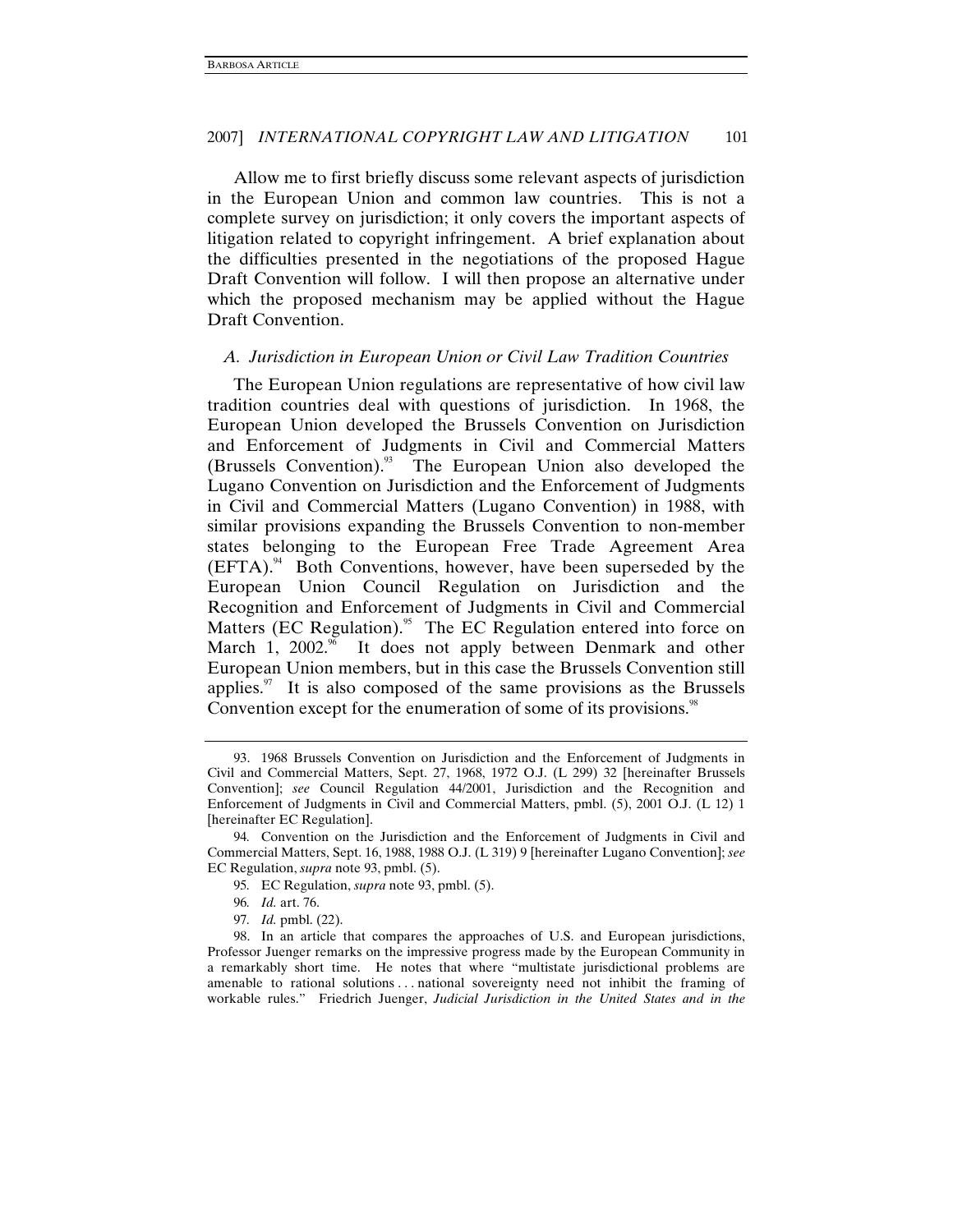The general rule about jurisdiction of the EC Regulation is contained in Article 2, which establishes that "persons domiciled in a Member State shall, whatever their nationality, be sued in the courts of that Member State."<sup>99</sup> As an exception, Article 5(3) establishes that a Member State may be sued in another Member State "in matters relating to tort, *delict* or *quasi-delict*, in the courts for the place where the harmful event occurred or may occur."<sup>100</sup> The place where the harmful effect occurred has been construed quite broadly to cover the place where the commencing act took place or the place where the damages were suffered.<sup>101</sup> However, a key decision has determined a limitation of jurisdiction; while the court of the place where the defendant has his or her domicile may award damages in that country and abroad,<sup>102</sup> courts having jurisdiction based on Article  $5(3)$  can only award damages suffered in the forum country:

On a proper construction of the expression place where the harmful event occurred in article  $5(3)$ ... the victim of a libel by a newspaper article distributed in several contracting states may bring an action for damages against the publisher either before the courts of the contracting state of the place where the publisher of the defamatory publication is established, which have jurisdiction to award damages for all the harm caused by the defamation, or before the courts of each contracting state in which the publication was distributed and where the victim claims to have suffered injury to his reputation, which have jurisdiction to rule solely in respect of the harm caused in the state of the court seised.<sup>103</sup>

Another basis for jurisdiction is established by Article 6(1) of the EC Regulation, which establishes that a court may exercise jurisdiction over a nonresident defendant if he or she is one of a number of defendants for actions closely connected and "it is expedient to hear and determine them together to avoid the risk of irreconcilable judgments resulting from separate proceedings."<sup>104</sup> This provision is similar to those provisions contained in several Mexican codes of civil procedure, including the Nuevo Leon Code of Civil Procedure, which established

*European Communities: A Comparison*, 82 MICH. L. REV. 1195, 1212 (1984).

 <sup>99.</sup> EC Regulation, *supra* note 93, art. 2(1).

<sup>100</sup>*. Id.* art. 5(3).

<sup>101</sup>*. See* 1 INTERNATIONAL COPYRIGHT LAW AND PRACTICE, *supra* note 15, ch. INT § 6[1][a].

<sup>102</sup>*. See* Case C-68/93, Shevill v. Presse Alliance SA, 1995 E.C.R. I-415.

<sup>103</sup>*. Id.*

 <sup>104.</sup> EC Regulation, *supra* note 93, art. 6(1).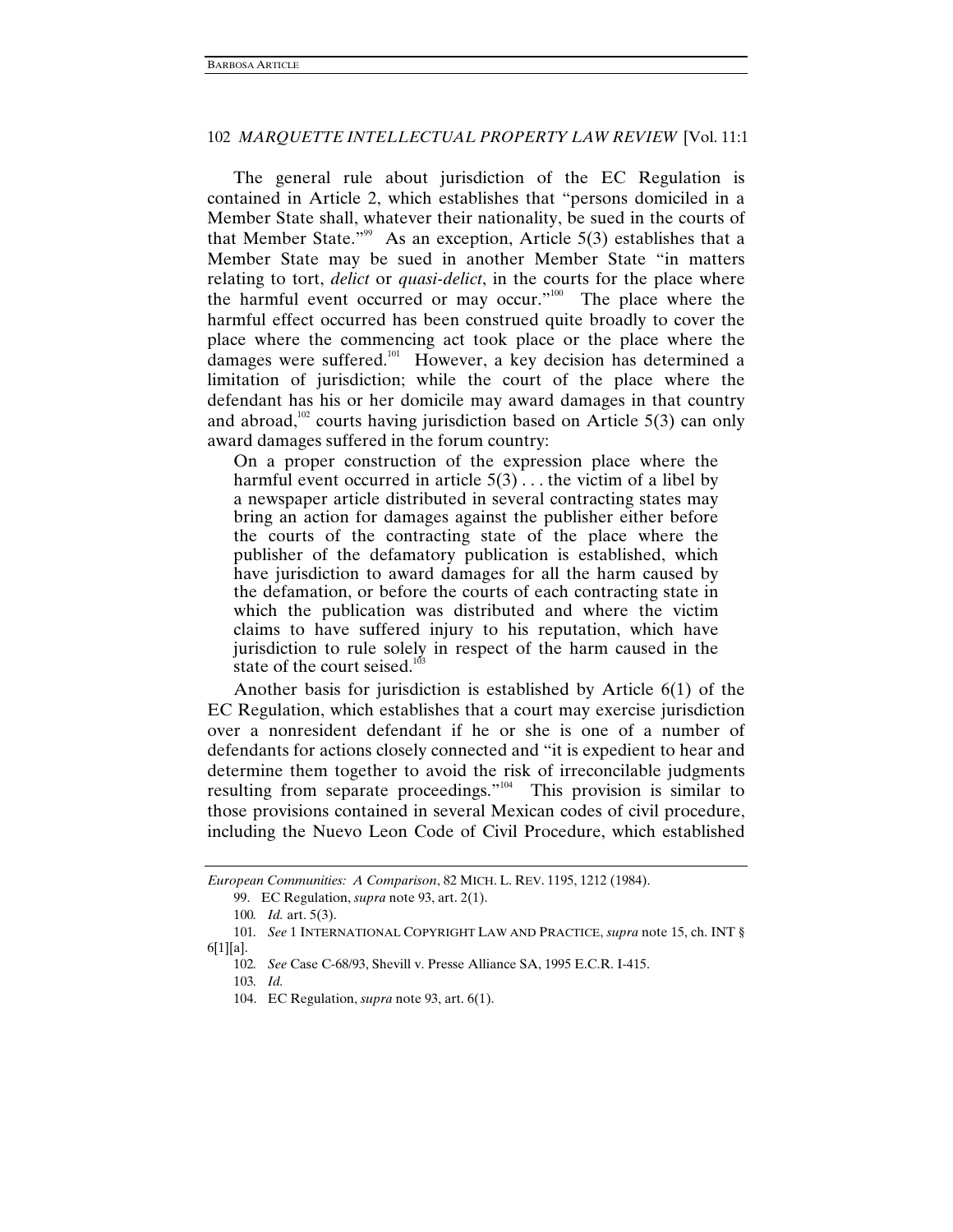that "when there are several defendants having different domiciles, jurisdiction shall be for the court of the domicile chosen by plaintiff."<sup>105</sup> The Mexican Supreme Court has held that such legal precepts are constitutional.<sup>106</sup> Similarly, this kind of legal precept would pass any constitutional test in countries belonging to the civil law tradition system. Moreover, it is important to note that, contrary to Article  $6(1)$ of the EC Regulation, equivalent Mexican provisions have no requirements aimed at avoiding the risk of inconsistent judgments. $107$ But it is also important to note that jurisdiction over a non-forum resident taken by this multi-defendant approach can be difficult to enforce in common law countries.

Another important provision of the EC Regulation for intellectual property litigation is established by Article 22(4), giving exclusive jurisdiction for the courts where the deposit or registration has been applied in "proceedings concerned with the registration or validity of patents, trade marks, designs, or other similar rights required to be deposited or registered."108 However, because Article 5(2) of the Berne Convention establishes that copyright protection "shall not be subject to any formality" regulation, Article 22(4) is inapplicable to copyright litigation.<sup>109</sup> Because copyright is obtained upon fixation and not by a decision of government officials, there is no need to enter into the controversial task for a court to question the validity of activities of a foreign government official. This task is considered improper in most courts and creates several difficulties.<sup>110</sup>

Even if the EC Regulation does not codify the common law doctrine of forum non conveniens, it precludes courts from declining jurisdiction or dismissing a case based on it.<sup>111</sup> The EC Regulation takes from the

 <sup>105.</sup> Código de Procedimientos Civiles de estado de Nuevo Leon [C.P.C.] [Nuevo Leon Code of Civil Procedure], art. 111(IV), 3 de Febrero de 1973 (Mex.) (translated by author). Most of the states have similar provisions in their respective civil procedure codes.

<sup>106</sup>*. See* TERCERA SALA COMPETENCIA CIVIL, Pleno de la Suprema Corte de Justicia [S.C.J.N.] [Supreme Court], Semanario Judicial de la Federación, Octava Epoca, tomo X, Agosto de 1992, 52/92, Página 147 (Mex.). This resolution decided a conflict on jurisdiction between the First Civil District Court in the Federal District and the Fifth District Court in the State of Mexico.

 <sup>107.</sup> EC Regulation, *supra* note 93, art. 6(1).

<sup>108</sup>*. Id.* art. 22(4).

 <sup>109.</sup> Berne Convention, *supra* note 75.

<sup>110</sup>*. See, e.g.*, Vanity Fair Mills, Inc. v. T. Eaton Co., 234 F.2d 633 (2d Cir. 1956), *cert. denied*, 352 U.S. 871 (1956) (discussing the difficulties arising in the trademark context). However, copyright is different than trademark since it is obtained at the moment of fixation, not by a decision of an official. *See* Berne Convention, *supra* note 75, art. 5(2).

<sup>111</sup>*. See* 1 INTERNATIONAL COPYRIGHT LAW AND PRACTICE, *supra* note 15, ch. INT §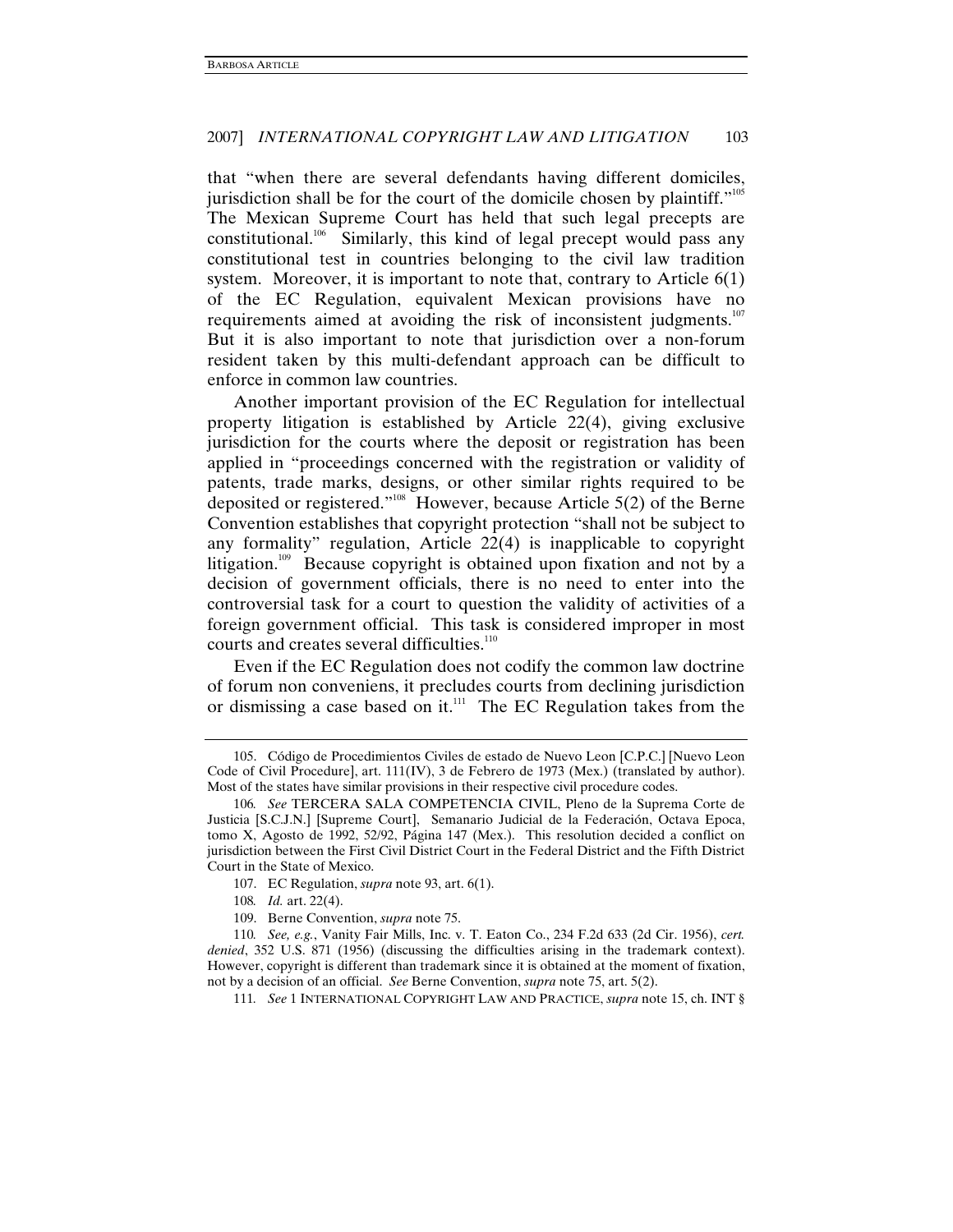civil law the obligation for judges to exercise their jurisdiction unless statutory provisions establish otherwise.<sup>112</sup> The key provision of the EC Regulation is that orders and judgments of courts located in one Member State can be enforced in courts of another. Article 32 defines "judgment" as including decrees, orders, decisions, writs of execution, as well as the determination of costs.<sup>113</sup> The EC Regulation compels courts to enforce those orders and judgments without reviewing the merits. $114$ Therefore, a party that has prevailed in a judgment rendered in a European Member State can enforce it across Member States without a re-hearing on the merits. The grounds for non-recognition are limited to the following: matters of public policy for the enforcing country, default judgments for lack of appearance, cases in which service of process was not given properly, and instances governed by res judicata when the judgment is inconsistent with prior judgments between the parties.<sup>115</sup>

The broad definition of judgment established by Article 32 and covered by the enforcement procedures arguably includes preliminary injunctions.116 However, obtaining a preliminary injunction in one country and trying to enforce it in another is quite controversial and there are only a few cases in which this actually has occurred.<sup>117</sup> Moreover, when interpreting the Brussels Convention enforcement procedures, the European Court of Justice has determined that preliminary injunctions directed against a party who had not been summoned are not covered.<sup>118</sup> This is because under the Brussels Convention, grounds for non-recognition include a default judgment or a decision rendered without service of process.<sup>119</sup> If this becomes a problem within the European Union, where substantive and procedural harmonization exists, such enforcement may become more difficult in

117*. See* 1 INTERNATIONAL COPYRIGHT LAW AND PRACTICE, *supra* note 15, ch. INT § 6[1][a]; *see also* Symposium, *supra* note 7, at 48.

<sup>6[1][</sup>a]. The holding in *Coin Controls, Ltd. v. Suzo Int'l (UK) Ltd.* also illustrates that a dismissal based on forum non conveniens is not available if the Brussels Convention applies. Coin Controls, Ltd. v. Suzo Int'l (UK) Ltd. [1997] F.S.R. 660 (Ch.).

<sup>112</sup>*. See* 1 INTERNATIONAL COPYRIGHT LAW AND PRACTICE, *supra* note 15, ch. INT § 6[1][a]; *see also* Joachim Zekoll, *The Role and Status of American Law in the Hague Judgments Convention Project*, 61 ALB. L. REV. 1283, 1297 (1998).

 <sup>113.</sup> EC Regulation, *supra* note 93, art. 32.

<sup>114</sup>*. See id.* art. 36.

<sup>115</sup>*. See id.* art. 33.

<sup>116</sup>*. Id.* art. 32.

 <sup>118.</sup> Case 125/79, Denilauler v. SNC Couchet Frères, 1980 E.C.R. 1553.

 <sup>119.</sup> EC Regulation, *supra* note 93, art. 33.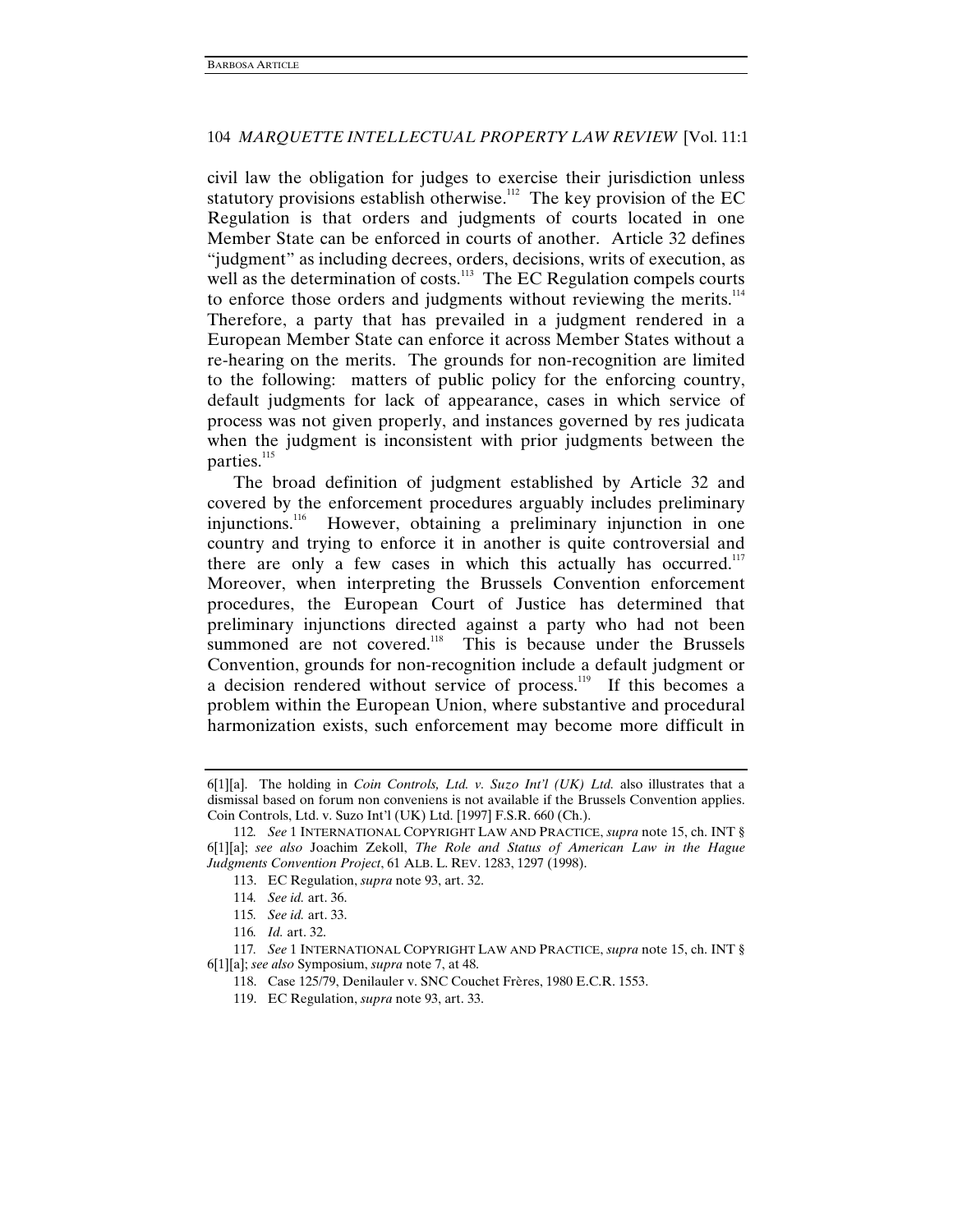litigation involving third countries—for instance, an injunction issued in the United States for enforcement in Mexico or another country in Latin America.

[O]n the preliminary injunctions, temporary restraining order, as a general matter, it would be very difficult if not impossible to have a preliminary judgment enforced in any other country. There is a strong opposition to enforcing preliminary... judgments because there has been no full trial on the merits, so that will be the likely choice only if you have an opportunity to locally enforce that preliminary measure.<sup>120</sup>

This reality represents one of the main difficulties for the proposed mechanism, including a way to enforce preliminary injunctions abroad. Perhaps this is the main difficulty for the proposed mechanism. I will, however, endeavor to address this problem through one of the proposed paths. An injunction to stop an actual and clear infringement would not be difficult if this procedural remedy is also available in courts of the country whose protection is sought and if the defendant was given a proper service of process.

The EC Regulation also offers an alternative for overcoming the aforementioned problem.121 Article 31 of the EC Regulation allows the application of provisional measures in a Member State even if the Regulation mandates jurisdiction on the merits in another Member State:

Application may be made to the courts of a Member State for such provisional, including protective, measures as may be available under the law of that State, even if, under this Regulation, the courts of another Member State have jurisdiction as to the substance of the matter.<sup>122</sup>

Therefore, right holders may apply for preliminary injunctive relief in one Member State even if jurisdiction will be taken by a court of another Member State. For instance, in cases where the infringement originates in one Member State but has effects in another, it is possible to apply for preliminary injunctive relief in the originating country and then to adjudicate the case in another Member State where the infringement caused most of the damage.

 <sup>120.</sup> Symposium, *supra* note 7, at 48.

<sup>121</sup>*. See* EC Regulation, *supra* note 93.

<sup>122</sup>*. Id.* art. 31.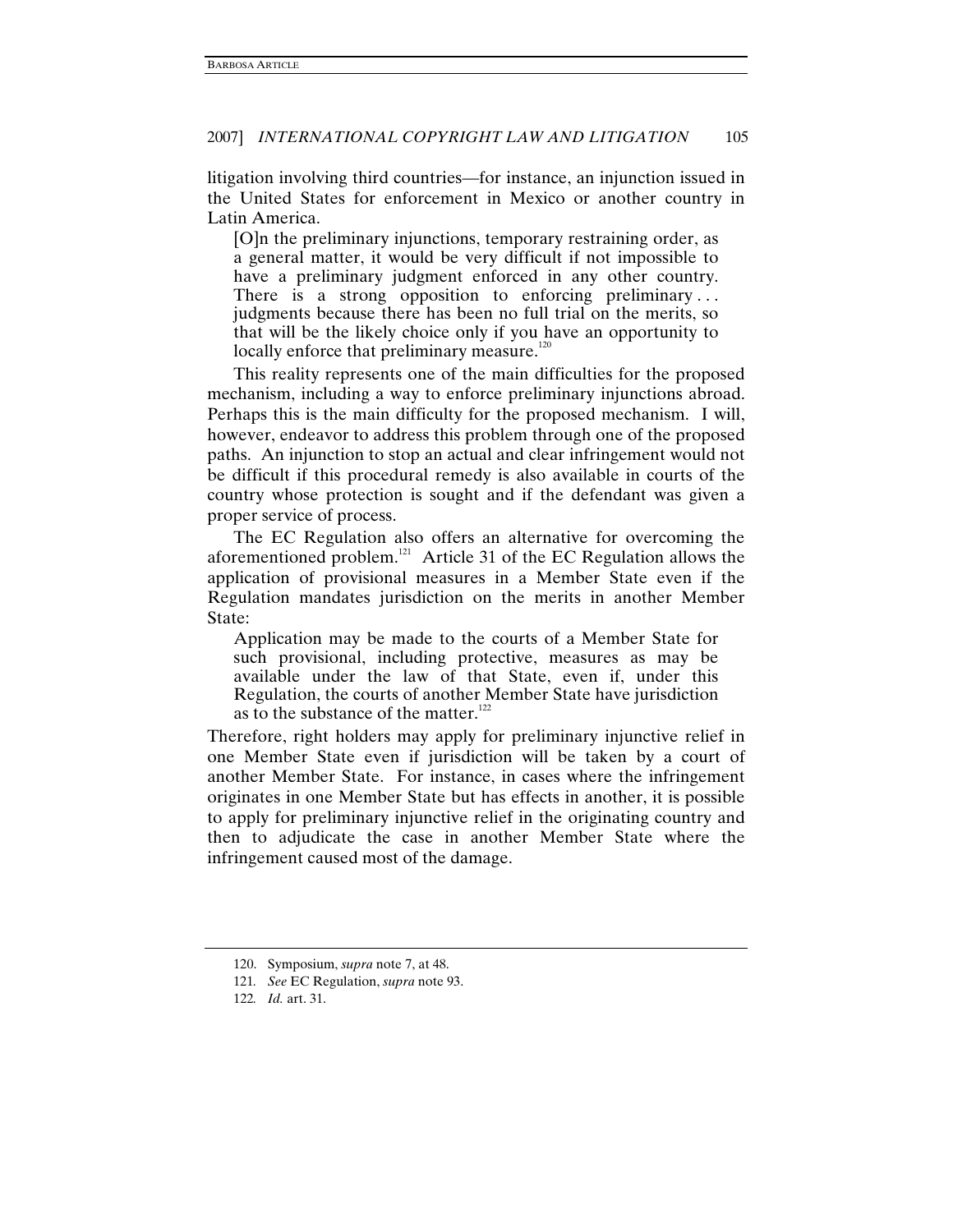# *B. Jurisdiction in the United States and Common Law Tradition Countries*

I briefly turn now to a discussion of common law approaches to jurisdiction. The EC Regulation is highly influenced by the civil law tradition;<sup>123</sup> therefore, the analysis of common law approaches on jurisdiction will focus on the United States rather than the United Kingdom. Obviously, there are U.S. constitutional principles that are not present in other common law tradition countries, but the U.S. approach is still the most representative. $124$ 

Under U.S. law, there are two important aspects related to jurisdiction. First, there can be jurisdiction over nonresidents committing acts abroad that have effects in the United States.<sup>125</sup> Second, a court that has jurisdiction to hear a case may dismiss it under the doctrine of forum non conveniens.<sup>126</sup> Both characteristics are not present in civil law countries, where jurisdiction is expected to be taken in the location where the defendant is domiciled, and courts are bound to hear a case if they have jurisdiction over it.

For copyright cases, including those where the infringement has occurred abroad,

[f]ederal courts in the United States have personal jurisdiction if, along with proper service, there are contacts sufficient under constitutional and statutory criteria; they have subject-matter jurisdiction in cases that include, most relevantly for our purposes, parties of diverse citizenship or actions arising under the Copyright Act or U.S. treaties.<sup>127</sup>

Personal jurisdiction can be exercised over a nonresident defendant committing acts outside the forum that have effects within the forum. In order to establish if there is jurisdiction, the court must look first to the long-arm statute of the state where the court is sitting; if the individual activity or situation meets the statutory provision, the court must

<sup>123</sup>*. See* Ana Gardella & Luca G. Radicati di Brozolo, *Civil Law, Common Law and Market Integration: The EC Approach to Conflicts of Jurisdiction*, 51 AM. J. COMP. L. 611, 612 (2003).

 <sup>124.</sup> In the United Kingdom, for example, the minimum contacts principles are not applied as they would be in the United States. *See also* Zekoll, *supra* note 112, at 1290 (arguing that even if the Brussels and Lugano Conventions fill the gap between the United Kingdom and its civil law tradition neighbors, that is not likely the case in other common law tradition countries like the United States).

<sup>125</sup>*. See* 2 INTERNATIONAL COPYRIGHT LAW AND PRACTICE, *supra* note 15, ch. USA § 8[3][a].

<sup>126</sup>*. Id.*

 <sup>127. 1</sup> *id.* ch. INT § 6[1][b].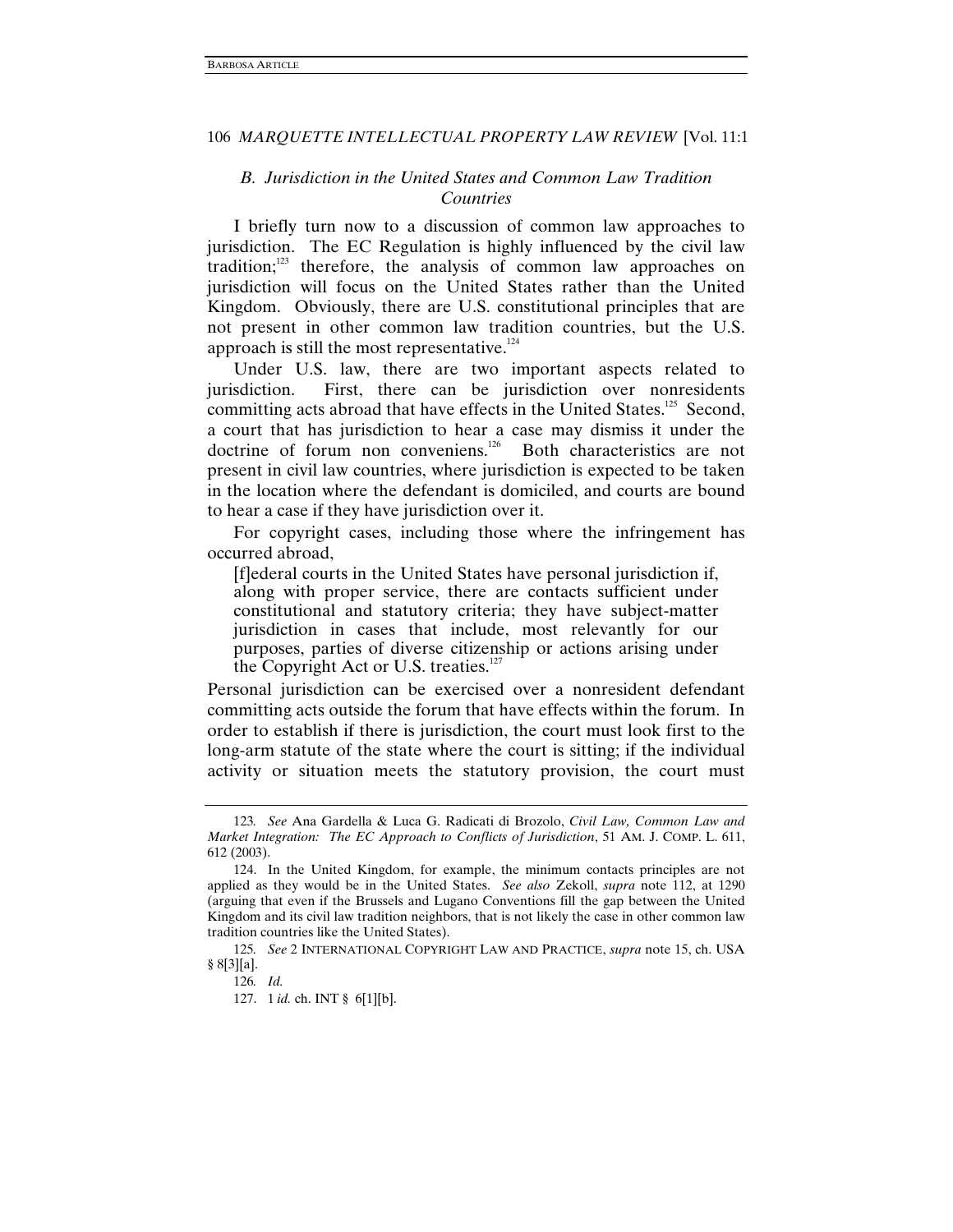establish if the exercise of jurisdiction in that specific case is within due process or constitutional requirements.<sup>128</sup>

For instance, in *Bensusan Restaurant Corp. v. King*, the Second Circuit analyzed New York law and established that the conduct of the nonresident defendant did not comport with the statutory provisions and therefore it was not necessary to analyze if the exercise of jurisdiction was within constitutional limits.<sup>129</sup> State long-arm statutes may vary. In this case, the New York statute established the circumstances under which a court may exercise jurisdiction over nonresident defendants committing acts outside the state. The court interpreted the limits to its jurisdiction as follows:

[T]he New York Legislature enacted sub-paragraph (a)(3), which provides in pertinent part that New York courts may exercise jurisdiction over a non-domiciliary who commits a tortious act without the state, causing injury to person or property within the state.... [I]t restricted the exercise of jurisdiction under sub-paragraph  $(a)(3)$  to persons who expect or should reasonably expect the tortious act to have consequences in the state and in addition derive substantial revenue from interstate commerce.<sup>1</sup>

If the state long-arm statute otherwise establishes jurisdiction, the next step then is to analyze if the exercise of jurisdiction in that case is within the constitutional limits. The determination of whether the exercise of jurisdiction over a nonresident defendant case complies with due process is generally made by a three-part test:

(1) [t]he nonresident defendant must do some act or consummate some transaction with the forum or perform some act by which he purposefully avails himself of the privilege of conducting activities in the forum, thereby invoking the benefits and protections of its laws[;] (2) [t]he claim must be one which arises out of or results from his forum-related activities[; and] (3)  $[e]$ xercise of jurisdiction must be reasonable.<sup>131</sup>

Those acts established by the first part of the test may include an economic transaction within the state, an agent or a representative within the state, toll-free numbers or other targeted market activities

<sup>128</sup>*. See* Bensusan Rest. Corp. v. King, 126 F.3d 25, 27–28 (2d Cir. 1997).

<sup>129</sup>*. Id.*

<sup>130</sup>*. Id.* at 29.

 <sup>131.</sup> Data Disc, Inc. v. Sys. Tech. Assocs., Inc., 557 F.2d 1280, 1287 (9th Cir. 1977). These factors were articulated in *Data Disc* as an "approach to evaluation" and later reiterated as a three-part test. *See, e.g.*, Ballard v. Savage, 65 F.3d 1495, 1498 (9th Cir. 1995); Omeluk v. Langsten Slip & Batbyggeri A/S, 52 F.3d 267, 270 (9th Cir. 1995).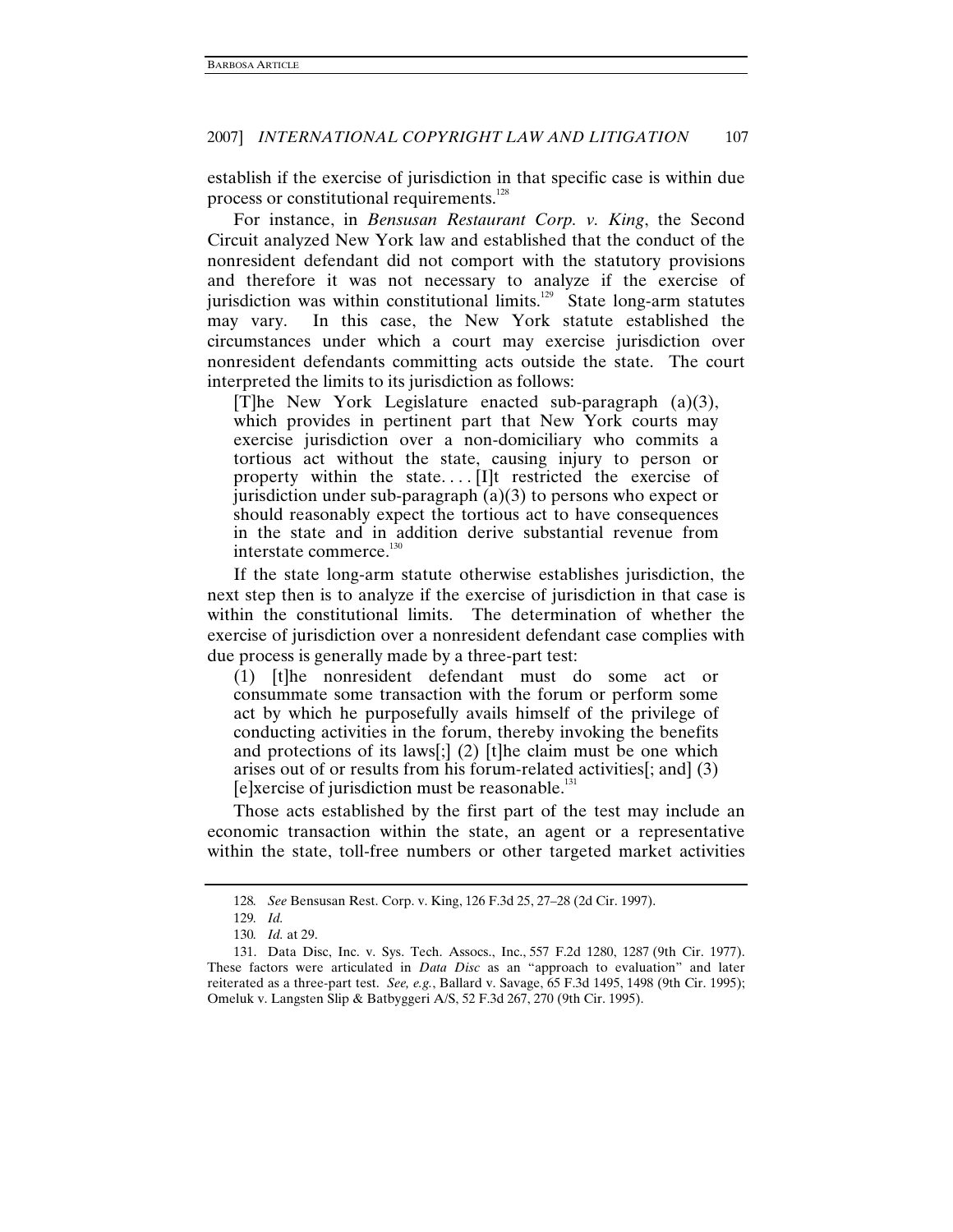directed to the state, or Internet accesses by residents of the state measured by the number of clicks and the grade of interactivity of the home page. While those factors may influence the exercise of jurisdiction, there is no clear rule about jurisdiction of a U.S. federal court over a nonresident defendant committing acts outside the state.

The previously mentioned elements are analyzed as each case is presented, and, therefore, there is no absolute certainty about the outcome. What is certain is that U.S. federal courts can exercise jurisdiction over a foreign defendant committing infringing acts abroad that have effects in the United States. Otherwise, under civil law tradition, the only court that has jurisdiction in torts or *quasi-delict* actions is the court of the place where the defendant has his or her domicile. Therefore, the exercise of jurisdiction over a nonresident defendant committing acts abroad can be exorbitant in the view of some civil law tradition lawyers, including judges, because Article 5(3) of the EC Regulation is not common in all civil law tradition countries.<sup>132</sup> On the contrary, certain "normal" rules of several civil law tradition countries could be unacceptable under common law or the U.S. constitutional view—for instance, the exercise of jurisdiction over a nonresident defendant without connections with the forum just because he or she is one of multiple defendants or, for example, the application of Article 14 of the French Civil Code establishing that a French national can sue anyone in a French court.<sup>133</sup> Obviously, the latter provision is not applicable if the EC Regulation applies, but if not, those kinds of provisions would apply.

Another important doctrine of the U.S. legal system that is absent or in some cases, proscribed—in civil law tradition countries and the EC Regulation is the doctrine of forum non conveniens. Under this doctrine, a court with jurisdiction may dismiss a case for other reasons. In *Gulf Oil Corp. v. Gilbert*, the U.S. Supreme Court established private and public factors to be considered in order to dismiss an action on the grounds of forum non conveniens. $134$  The private factors included the relatively easy access to sources of proof like the availability of compulsory processes to get evidence and costs, the possibility to view premises, and factors related to practical problems that make the trial easy and inexpensive.<sup>135</sup> Public factors included the administrative

<sup>132</sup>*. See* EC Regulation, *supra* note 93, art. 5(3).

 <sup>133.</sup> CODE CIVIL [C. CIV.] art. 14 (Fr.).

 <sup>134.</sup> Gulf Oil Corp. v. Gilbert, 330 U.S. 501 (1947).

<sup>135</sup>*. Id.* at 508.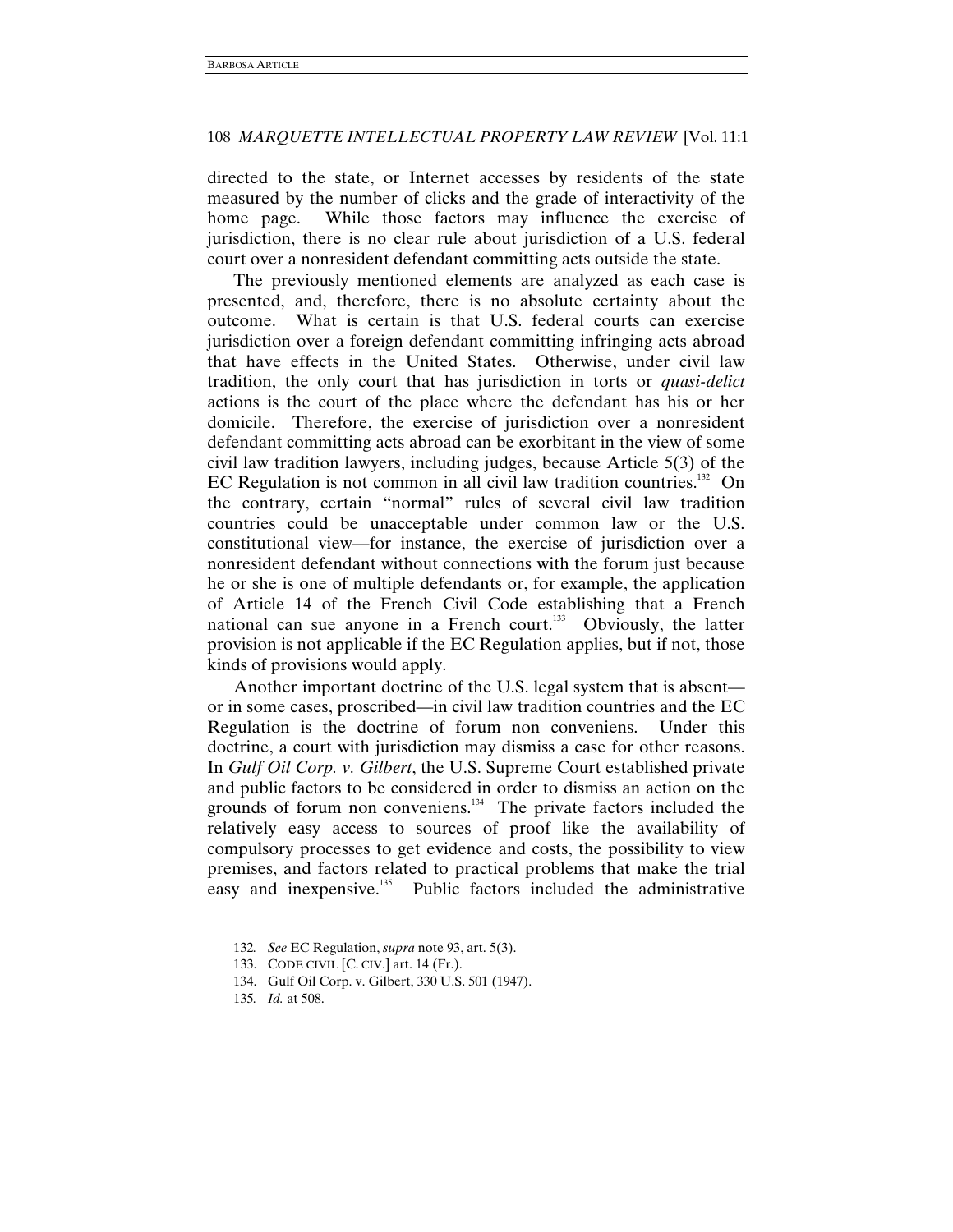difficulties of the court when hearing the case, especially the application of a foreign statute, and the local interests in having that controversy resolved in a home court.<sup>136</sup> The doctrine of forum non conveniens, as established in *Gilbert*, has evolved and now the threshold analysis is whether there is an alternative forum for the action.<sup>137</sup> If there is an alternative forum, then the analysis of public and private factors can be performed.<sup>138</sup>

# IV. THE FAILED HAGUE DRAFT CONVENTION–AN EXPLANATION OF ITS INEFFECTIVE NEGOTIATIONS

A proposed mechanism for enforcing preliminary injunctions or judgments in copyright actions may be possible despite the failure of the proposed Hague Draft Convention. It is first important, though, to consider how and why those negotiations failed.

There were several difficulties in completing the Hague Draft Convention project. Consensus among the parties was difficult because of several differences in their respective legal systems. The difficulties mentioned here are based on those described by an author that served on the U.S. delegation at the Hague Conference.<sup>139</sup> The first is that the European Union had previously held the Brussels Convention, the Lugano Convention, and developed the EC Regulation. The bargaining position of the European Union has been to work and sign agreements based on rules that have worked in the past. There is also a fear of U.S. monetary damages awards like, for example, the highly publicized multi-million dollar judgments for injuries suffered due to hot coffee. $140$ 

Another reason is that the United States has not written rules about jurisdiction. It developed its law in this area based on U.S. Supreme Court decisions interpreting the Due Process Clause. Those principles were developed not by statutory enactment, but by interpretation

140*. See, e.g.*, Bryan Miller, *Hey, Waiter! Now There's a Lawyer in My Soup*, N.Y. TIMES, Mar. 12, 1995, at D16.

<sup>136</sup>*. Id.* at 508–09.

<sup>137</sup>*. See id.*; *see also* Piper Aircraft Co. v. Reyno, 454 U.S. 235, 257 (1981); Bodner v. Banque Paribas, 114 F. Supp. 2d 117, 132 (E.D.N.Y. 2000) (indicating that lack of comparable laws and opportunities for redress in alternative forum is considered in assessing forum non conveniens and conflict of law).

<sup>138</sup>*. See* 1 INTERNATIONAL COPYRIGHT LAW AND PRACTICE, *supra* note 15, ch. INT § 6[1][b].

<sup>139</sup>*. See* Peter D. Trooboff, *Ten (and Probably More) Difficulties in Negotiating a Worldwide Convention on International Jurisdiction and Enforcement of Judgments: Some Initial Lessons*, *in* A GLOBAL LAW OF JURISDICTION AND JUDGMENTS: LESSONS FROM THE HAGUE 263 (John J. Barceló III & Kevin M. Clermont eds., 2002).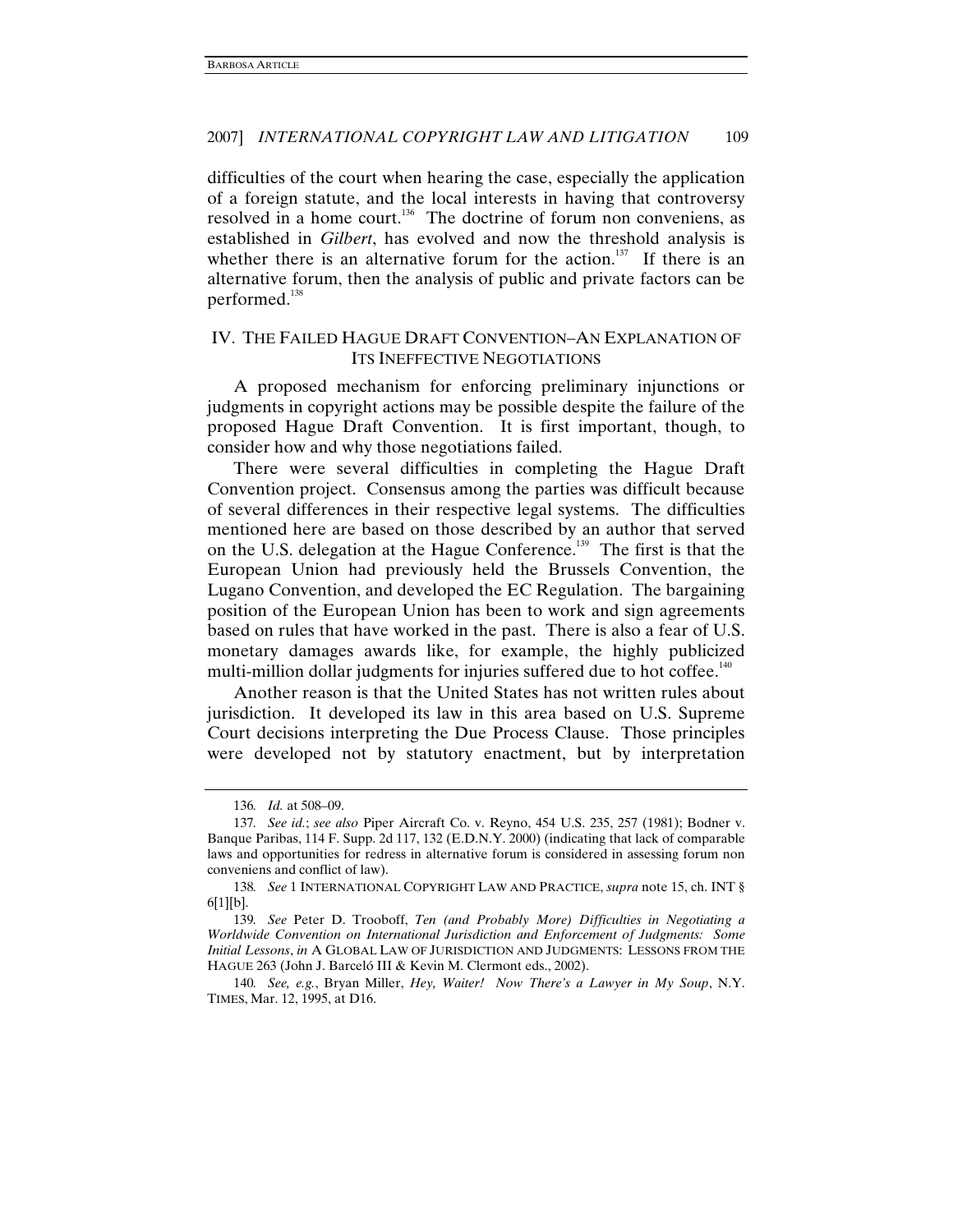establishing principles of "fundamental notions of fair play and substantial justice," "purposeful availment," "reasonableness," and others.141 Even if those principles are codified by the American Law Institute in a Restatement, their incorporation into an international agreement that will be interpreted by courts in different countries is unlikely.<sup>142</sup> Those principles, even if codified in an international agreement, are not likely to be applied properly due to the formalistic approaches of civil law tradition countries, as in the approach reflected in the Hague Draft Convention.<sup>143</sup> This represents a problem for bargaining in an international jurisdiction convention. Even if those U.S. principles had been codified in the Hague Draft Convention, it was very unlikely that they would be applied as planned.<sup>144</sup>

In addition, there are several principles that came from the Brussels Convention, now included in the EC Regulation, that would be unconstitutional under the U.S. Constitution. For instance, jurisdiction based only on the place where the injury was caused is contained in Article  $5(3)$  of the Brussels Convention.<sup>145</sup> In such a case, there is no other connection by the defendant with the forum. Another example is Article 6, establishing that the jurisdiction in a case with multiple defendants will be the court of the domicile of the defendant chosen by the right holder.<sup>146</sup> In this case, the rest of the defendants have no connection at all with the forum.

Lack of consensus was also due to Article 5(5), which was added to the Hague Draft Convention.<sup>147</sup> This legal precept prohibits jurisdiction that otherwise can be asserted by a U.S. court.<sup>148</sup> It limits jurisdiction over foreign defendants that have activities within the forum to disputes related to operations of a branch agency or establishment.<sup>149</sup> Therefore, if there is no legal presence in the United States, a foreign company could not be subject to the jurisdiction of U.S. courts, even if it is

146*.* Brussels Convention, *supra* note 93, art. 6; *see* EC Regulation, *supra* note 93, art. 6.

 <sup>141.</sup> Trooboff, *supra* note 139, at 265.

<sup>142</sup>*. See id.* at 266.

<sup>143</sup>*. See id.* at 268.

<sup>144</sup>*. See id.*

<sup>145</sup>*.* Brussels Convention, *supra* note 93, art. 5(3); *see* EC Regulation, *supra* note 93, art. 5(3).

<sup>147</sup>*.* Brussels Convention, *supra* note 93, art. 5(5); *see* EC Regulation, *supra* note 93, art. 5(5).

<sup>148</sup>*. See supra* note 147.

<sup>149</sup>*. See supra* note 147.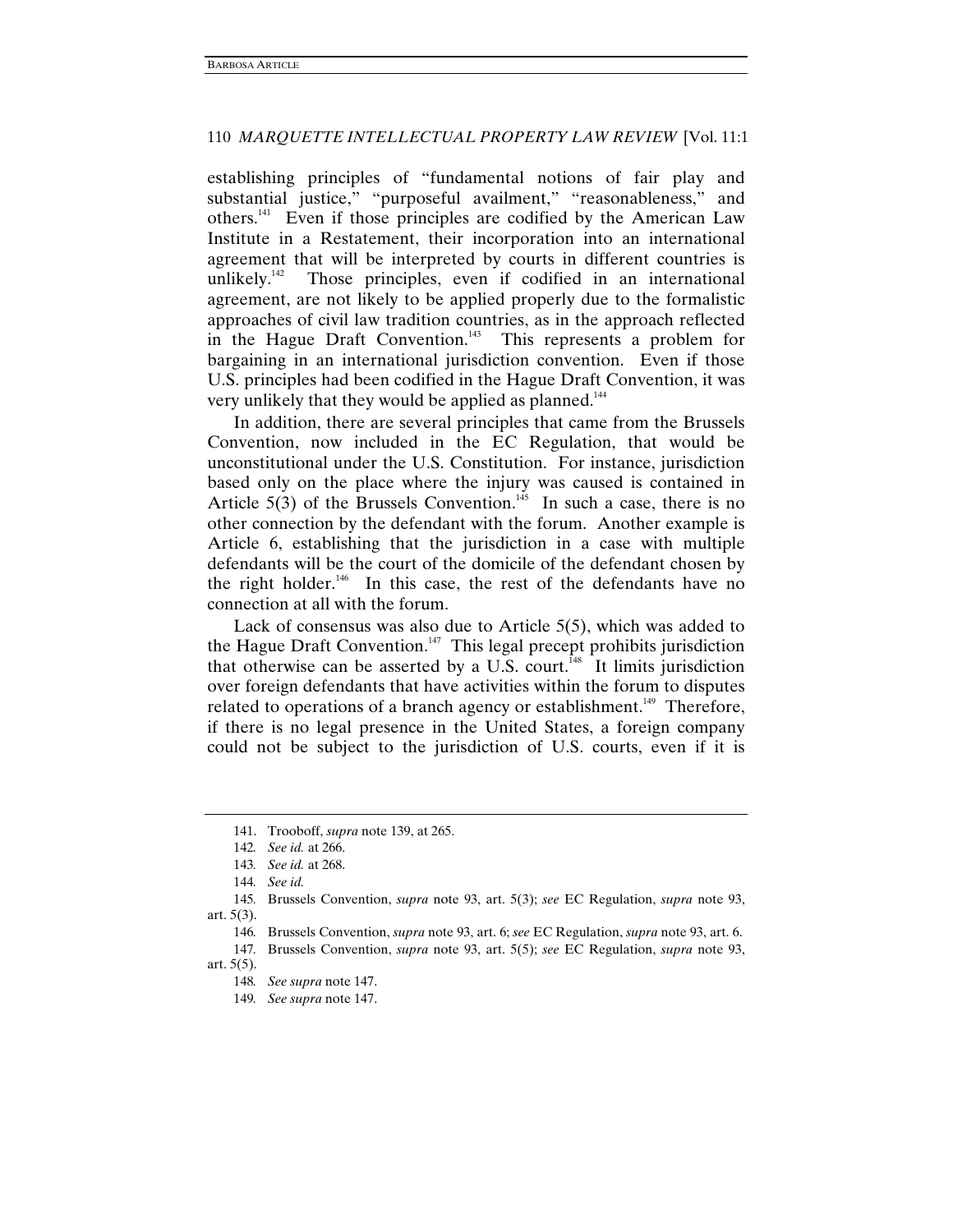engaged in a wide range of activities.<sup>150</sup> The nonconformity by U.S. negotiators is described in the following statement: "[i]n brief, the U.S. courts base their assertion of personal jurisdiction on the relationship of the defendant to the forum state and not on the particular legal structure of such activity."<sup>151</sup>

The EC Regulation also establishes certain measures to protect consumers and employees. Those protections specify that consumers and employees are not bound by choice of forum clauses until a dispute actually arises. The negotiator, Peter D. Trooboff, found that those European public policies should not be exported worldwide; he also stressed the opposition of American and even European companies to being subject to jurisdiction abroad despite the presence of a contrary choice of forum clause.152 Moreover, there were concerns about the advent of the Internet because providers of goods and services "do not even know where their consumers are located."<sup>153</sup> There is also the argument that if the consumers agree by "click" agreement not to sue the provider in their home courts, they should honor that agreement.<sup>154</sup> In addition, even if the EC Regulation prohibits the use of the forum non conveniens doctrine, Article 22 of the Hague Draft Convention allows for its application in a very limited form. The doctrine would not be applied to consumer or employee contracts, and, where applicable, there would be a security when jurisdiction of the alternative forum is based on national law rather than conventional law.<sup>155</sup>

Another difficulty was the discussion of the disconnection clause contained in Article 37.<sup>156</sup> There were several European proposals in order to exclude the Hague Draft Convention in cases where the Brussels Convention or the EC Regulation applies. While other delegations sought a worldwide convention taking precedence over regional conventions, the Europeans preferred to preserve the prevalence of the EC Regulation. This problem is not easily overcome; if such a "disconnection clause" were to succeed along with the Hague Draft Convention, then suits brought within the European Union by a

<sup>150</sup>*.* Trooboff, *supra* note 139, at 269.

<sup>151</sup>*. Id.*

<sup>152</sup>*. See id.* at 270.

<sup>153</sup>*. Id*. at 271.

<sup>154</sup>*. Id.*

<sup>155</sup>*. Id.* at 272.

<sup>156</sup>*. Id.* at 273–74.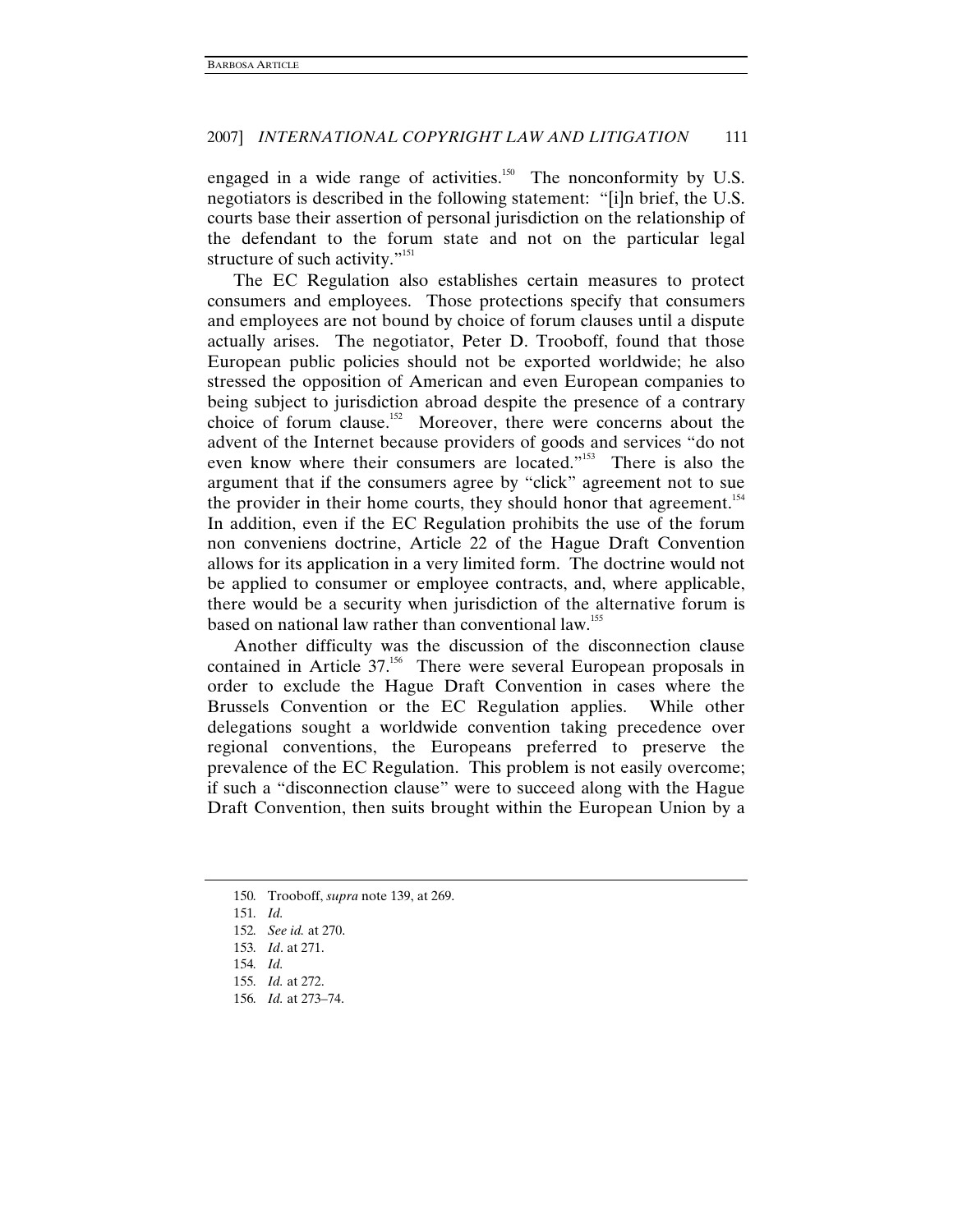citizen of another Hague Member State would be governed by the EC Regulation instead of the Hague Draft Convention.<sup>1</sup>

The problems described above were not the only difficulties in achieving the consensus necessary to crystallize an international convention on jurisdiction and enforcement. In proposing this mechanism, I will posit a new set of rules, different from those rules that failed in the prior negotiation stage.<sup>158</sup> The rules I propose will be based on the convergence of both common law and civil law traditions. The emphasis is not on the different approaches on jurisdiction that both legal traditions have, but on a point in between that is hopefully acceptable for all.

### V. PROPOSED MECHANISM

As was previously mentioned, the proposed mechanism offers three alternative paths for a solution—making provisions for possible failures. The first path is based on an international convention on jurisdiction and recognition of judgments and decrees from copyright cases; the second is based on comity; and the third is premised on a reliance on administrative remedies available in countries where the rate of piracy is unusually high. The first path is the most important—and ambitious proposal of this Article.

# *A. International Convention on Recognition of Copyright Decrees and Judgments*

As experience has shown, an international convention on recognition and enforcement of foreign judgments is rather difficult to achieve. There are no conventions of this kind at a multilateral level and only a few bilateral treaties, besides the EC Regulations, have succeeded in their negotiations. The primary reason for difficulties in achieving a convention on recognition and enforcement at the multilateral level is related to discrepancies among countries in their rules to assess jurisdiction over nonresident defendants.<sup>159</sup> Also, there is a fear of large punitive damages awards.<sup>160</sup> However, if the scope of an international convention is restricted to copyright litigation where there are no punitive damages and where different laws seem to be better

<sup>157</sup>*. Id.* at 274–75.

 <sup>158.</sup> Areas of disagreement also have been identified by other scholars. *See, e.g.*, Danford, *supra* note 92, at 408–14.

<sup>159</sup>*. See supra* Part IV.

<sup>160</sup>*. See supra* note 140 and accompanying text.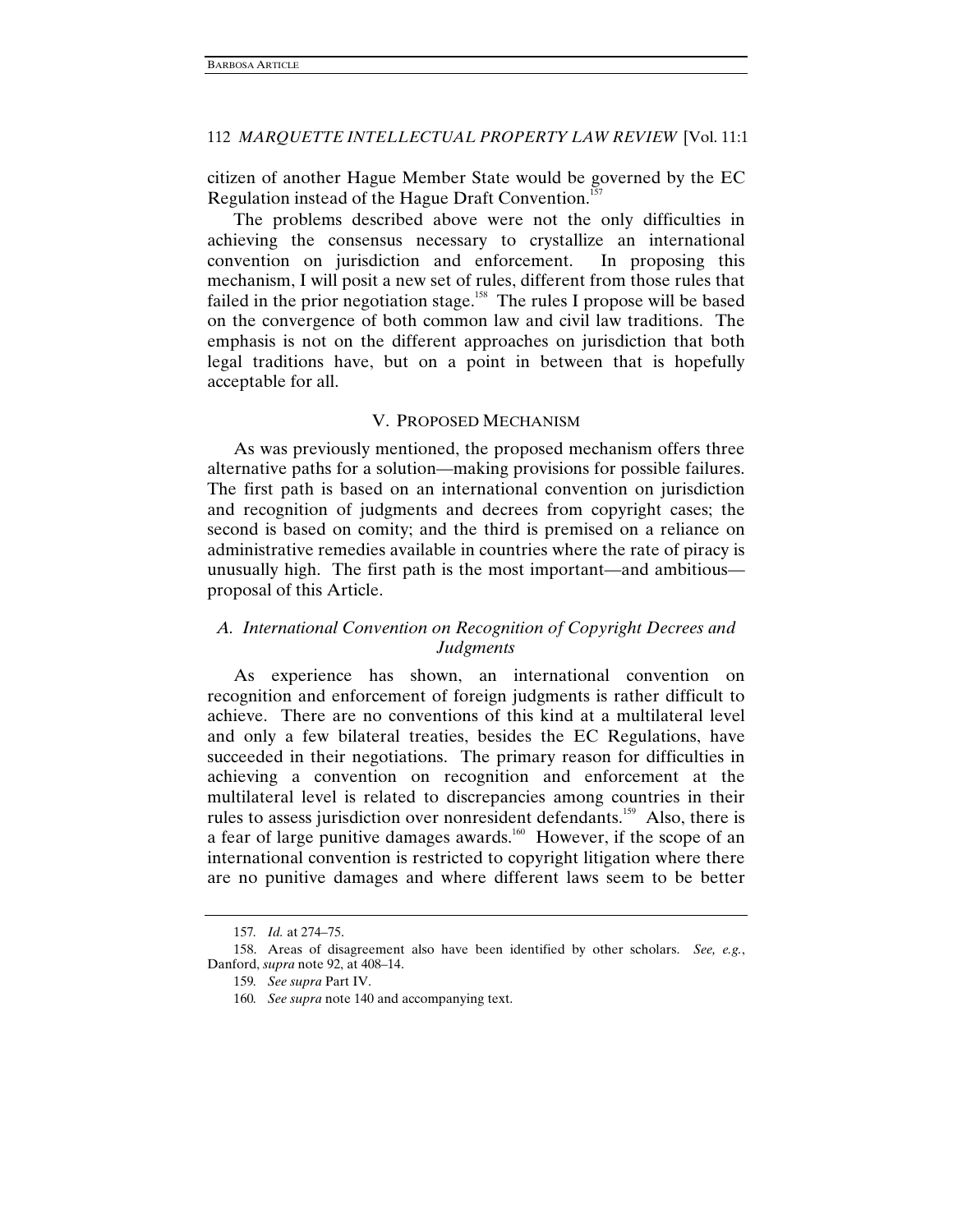harmonized with similar remedies, the likelihood of successful negotiations will increase.

This was likely the case for the United Nations Convention on the Recognition and Enforcement of Foreign Arbitral Awards (New York Convention) and the Inter-American Convention on International Commercial Arbitration (Panama Convention); both have a large number of adherents and are widely recognized.<sup>161</sup> This large acceptance is due to the fact that both conventions are applicable only to cases of arbitration where there is an arbitral agreement or clause among parties and there are grounds for non-recognition. Grounds for non-recognition include arbitral awards not covered by the convention and circumstances such that it would be against domestic public policy.<sup>162</sup> The limitation in the application—not to all cases, but just for arbitral cases—and the inclusion of grounds for non-recognition, including domestic public policy, were the key provisions for the acceptance of these conventions.

Having explained the difficulties of a general litigation jurisdiction and enforcement convention, I now turn to an explanation of the proposed bases for a possible convention that will cover copyright infringement cases. The first issue that I will examine is the application of the proposed convention, then questions of jurisdiction and applicable law, problems with preliminary injunctions, and finally, grounds for non-recognition.

### 1. Application

These proposed bases are limited to copyright infringement cases. Their scope is not open to other intellectual property rights. Due to the non-formalities requirement of the Berne Convention, copyrights are in the best position to be litigated internationally; no copyright prosecution is necessary to obtain protection so copyrighted works are protected automatically in the Member States of major copyright conventions.<sup>163</sup> There is no need for an administrative determination regarding the

<sup>161</sup>*. See, e.g.*, Organization of American States, B-35: Inter-American Convention on International Commercial Arbitration, http://www.oas.org/juridico/english/sigs/b-35.html (last visited Dec. 22, 2006) (stating that there are nineteen parties to the convention as of 1995); WIPO, Parties to the Convention on the Recognition and Enforcement of Foreign Arbitral Awards, http://www.wipo.int/amc/en/arbitration/ny-convention/parties.html (last visited Dec. 22, 2006) (stating that there are 137 parties to the convention as of Jan. 30, 2006).

 <sup>162.</sup> Convention on the Recognition and Enforcement of Foreign Arbitral Awards art. 5, June 10, 1958, 21 U.S.T. 2517, 330 U.N.T.S. 3.

 <sup>163.</sup> Berne Convention, *supra* note 75, art. 5(2).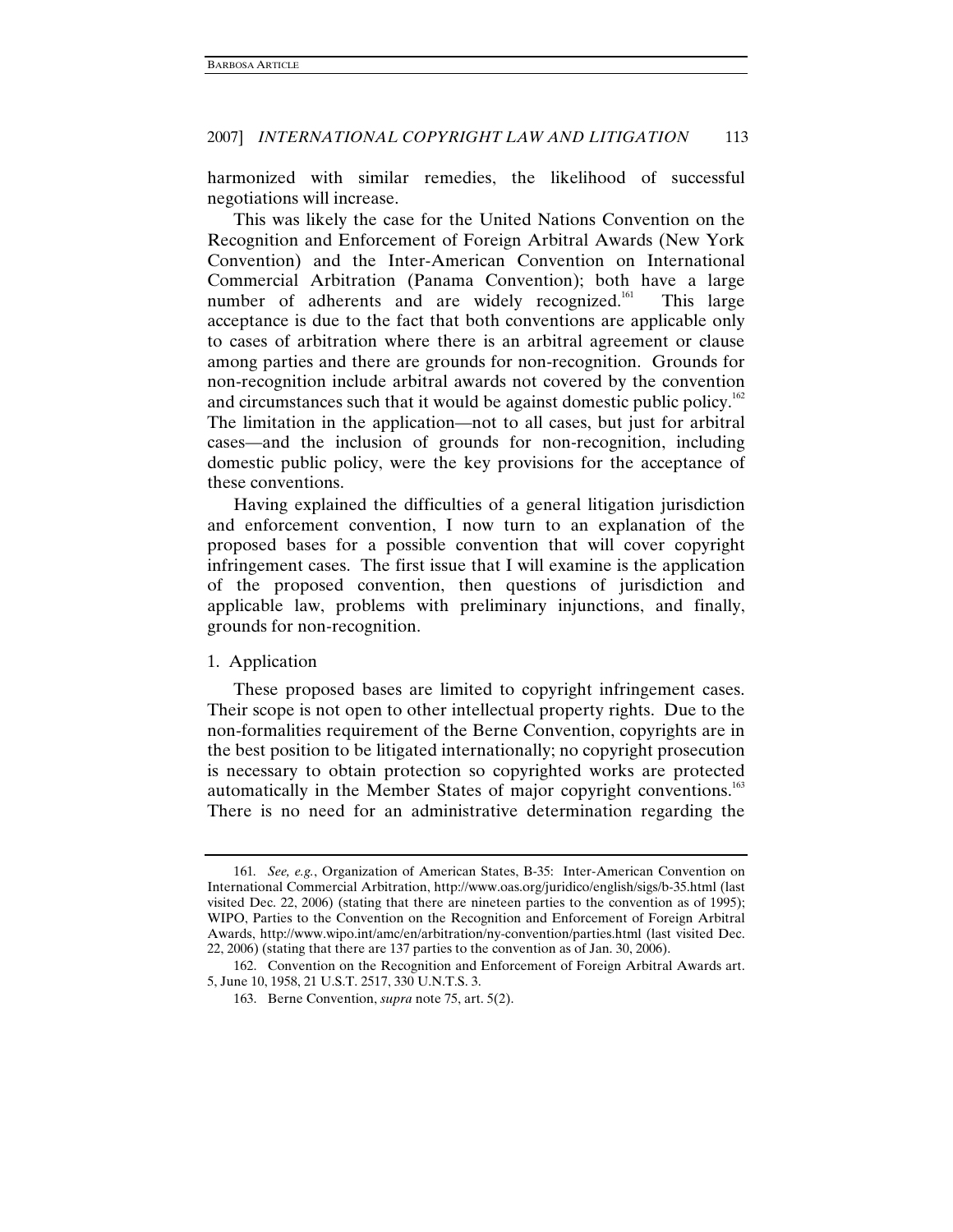creation of the right, and consequently, it is not necessary to review any act of any official, either national or foreign.<sup>164</sup> There are some countries in which available remedies are limited if there is no registration, but most countries do not restrict remedies if the work is not registered. Copyrights are different than trademarks or patents where the validity of the act of issuance could be at stake in each infringement action commenced by the holder because copyrights do not depend on the issuance of a title for their creation.<sup>165</sup>

In the course of copyright litigation, several things have to be demonstrated by the plaintiff and several defenses may be pursued by the defendant. As long as these questions are present in litigation, they must be resolved by the court hearing the case. Therefore, even if an infringement of a copyright is the threshold and arguably the unique cause of action for which this proposal would apply, there are other themes that incidentally need to be covered here, including ownership, protected subject matter, and the taking of an idea.

In an action for copyright infringement, the plaintiff has to demonstrate that he or she is the holder of a valid copyright and that the defendant is infringing one or more of his or her exclusive rights.<sup>166</sup> There could be cases in which the defendant copied the whole of the plaintiff's valid work with no excusatory defenses or fair use. Even so, the defendant can claim a wide range of defenses, including arguing that the plaintiff has no title over the copyright in the place where the infringement took place or in any place. If this is the case, the court must look to the original copyright holder and then try to find the chain of titles until it reaches the plaintiff. In this kind of case, the court must look into the details of the applicable law of each assignment and into the assignment agreement, itself. Therefore, while this proposal is not intended to cover ownership, at any time in an infringement action a court may resolve questions of ownership, and so the proposal will cover

<sup>164</sup>*. See supra* note 110.

 <sup>165.</sup> Obviously, this is not intended for defamation or libel actions. The challenges in those actions are different from those in international copyright litigation. Unlike copyright law, which is harmonized at some point by international conventions, the underlying policies governing defamation and libel actions are very different in each country. The complexities of defamation and libel actions may include injunctions to not litigate, free speech issues, or other various claims. For a complete analysis, see John Di Bari, *A Survey of the Internet Jurisdiction Universe*, 18 N.Y. INT'L L. REV. 123 (2005).

<sup>166</sup>*. See, e.g.*, 1 INTERNATIONAL COPYRIGHT LAW AND PRACTICE, *supra* note 15, ch. INT §§ 4–5.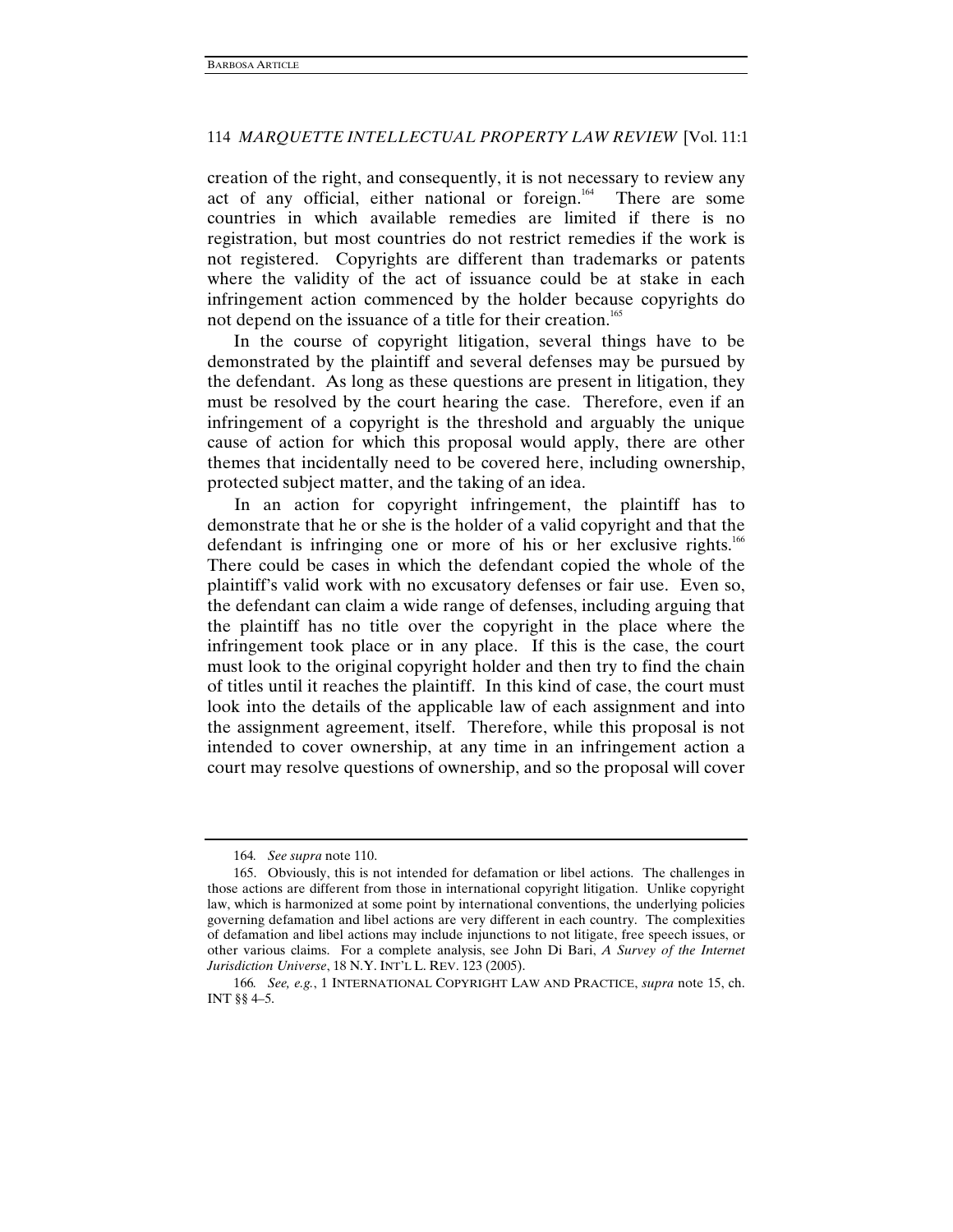those questions. Another determination would create an escape for defendants that would operate by questioning the plaintiff's title.

It is also important to note cases where the infringement is not as obvious. Those cases involve a defendant taking ideas or non-original parts of the work so that courts have to look carefully into the details of the applicable copyright law in order to determine what constitutes an infringement. Other infringement actions may involve situations in which there is no other expression available for the defendant to use the underlying idea. If this is the case, the protection of that work would be more limited. However, this limited protection could change if the applicable law changes.

Even if there are differences in the means of resolving all possible questions that arise in copyright infringement cases, those questions must be resolved according to the applicable law chosen. Because there is some degree of harmonization, most of those questions are likely to be resolved in a predictable way. Consequently, the proposal will cover all the necessary questions to be resolved in an infringement action according to the applicable law chosen.

#### 2. Jurisdiction

As for the question of jurisdiction, it is important to find a point of convergence in both legal traditions.<sup>167</sup> In this Article, there are explanations of how the assessment of jurisdiction works in each legal tradition. While the differences are remarkable, it is also true that there is a point in the middle that could be acceptable for lawyers on both sides of those legal traditions. I will revisit briefly the bases for jurisdiction in both legal systems and then find the points of convergence that will be used for the proposed convention.

In order to determine jurisdiction, there are several key provisions worth noting from the EC Regulation that are representative of the civil law tradition approach.<sup>168</sup> Article 2 establishes the domicile of the defendant as a general rule for jurisdiction.<sup>169</sup> If a defendant resides in one state, he or she may be sued in that state. This provision does not represent any conflict with common law tradition approaches where similar rules could apply. However, while there is a tendency to forum

 <sup>167.</sup> If the court rendering judgment finds jurisdiction that is so exorbitant that it is regarded as excessive by other countries, this will pose an obstacle to getting the judgment enforced. *See* Symposium, *supra* note 7, at 47–48.

 <sup>168.</sup> EC Regulation, *supra* note 93.

<sup>169</sup>*. Id.* art. 2.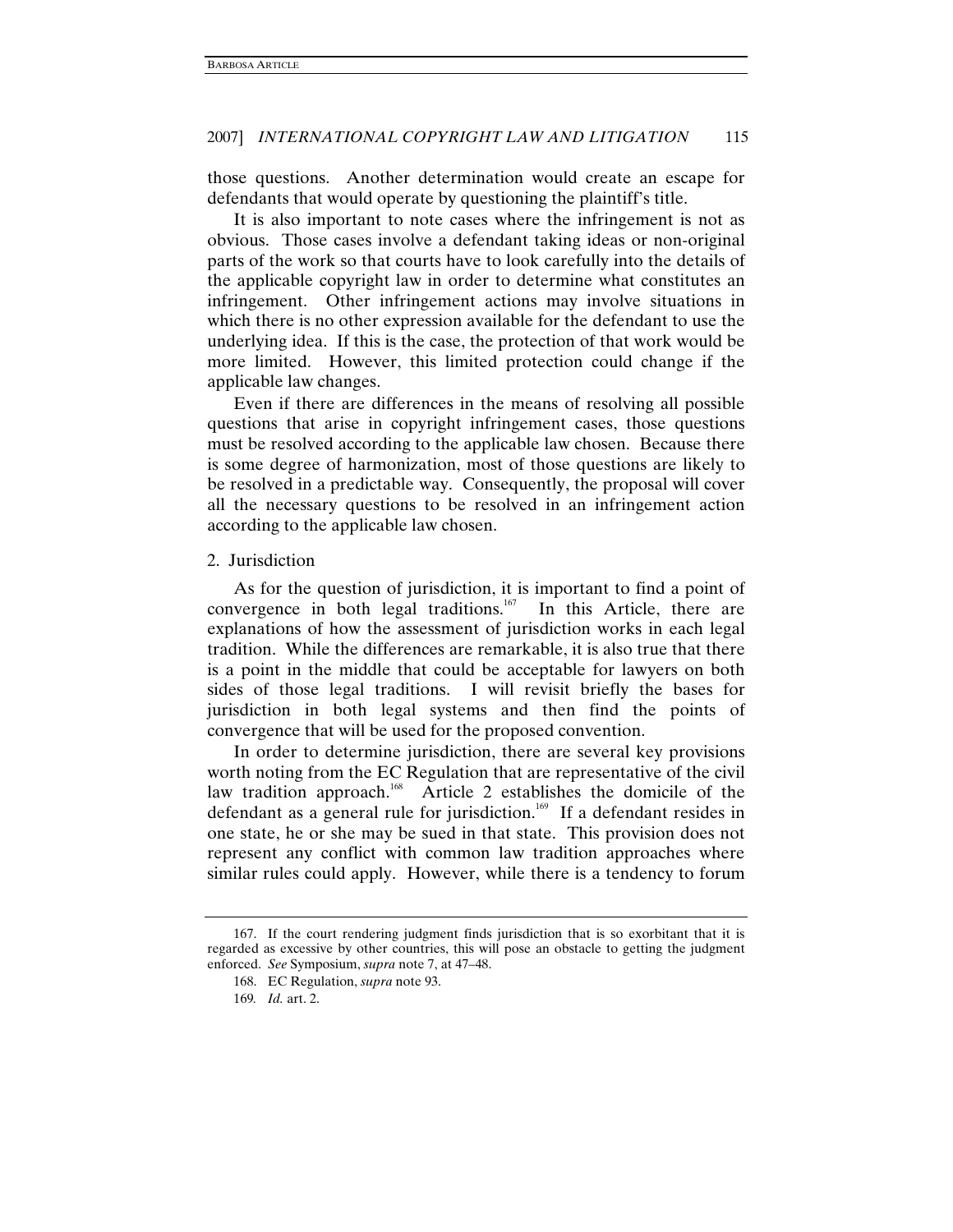shop in the United States, civil law lawyers tend to sue in the place where the defendant is domiciled.<sup>170</sup> Article 5(3) is an exception to the general rule for tort cases.<sup>171</sup> For these cases, there can be jurisdiction in the place where the harmful event occurred. This place can be the place where the act commenced or the place where damages were suffered. $172$ In the United States, the same rule is applied according to several state long-arm statutes.<sup>173</sup> However, as was earlier discussed, there is a required constitutional test that is not present in the EC Regulation. While in the European Union the defendant does not need to have any contact with the forum except for the damage caused, in the United States the defendant must have minimum contacts with the forum. These constitutional requirements were examined in Part III.B., including the outline of the three-part test developed by the Ninth Circuit regarding the determination of jurisdiction over nonresidents.<sup>174</sup>

I believe that it is more reasonable to follow the U.S. approach. Even if the EC Regulation is representative of all civil law tradition rules, Article 5(3) does not reflect exactly the approaches taken by all the countries belonging to this tradition.<sup>175</sup> In Mexico, for instance, there is no similar provision, at least in civil cases, subjecting the defendant to the jurisdiction of the place where the damage is suffered.<sup>176</sup> Moreover, most of the Latin American codes of civil procedure do not have a similar provision because they are also based on the Mexican Federal Code of Civil Procedure.<sup>177</sup> This is an important consideration to resolve because, ultimately, if it is not possible to sue a foreign defendant making available infringing materials through the Internet, then the whole purpose of the proposed mechanism would be useless. Therefore, the three-part test established by the Ninth Circuit offers a good option for this proposal, and it represents an approximate midpoint for the various standards of civil law tradition countries as well.

 <sup>170.</sup> Gardella & di Brozolo, *supra* note 123, at 611, 613–14.

 <sup>171.</sup> EC Regulation, *supra* note 93, art. 5(3).

<sup>172</sup>*. Id.*

<sup>173</sup>*. See* discussion *supra* Part III.B.

<sup>174</sup>*. See supra* note 131 and accompanying text.

 <sup>175.</sup> EC Regulation, *supra* note 93, art. 5(3).

<sup>176</sup>*. See generally* Código Federal de Procedimientos Civiles [C.F.P.C.] [Federal Civil Procedure Code], *as amended*, art. 567, Diario de la Federación [D.O.], 31 de Agosto de 1928 (Mex.).

<sup>177</sup>*. See id.*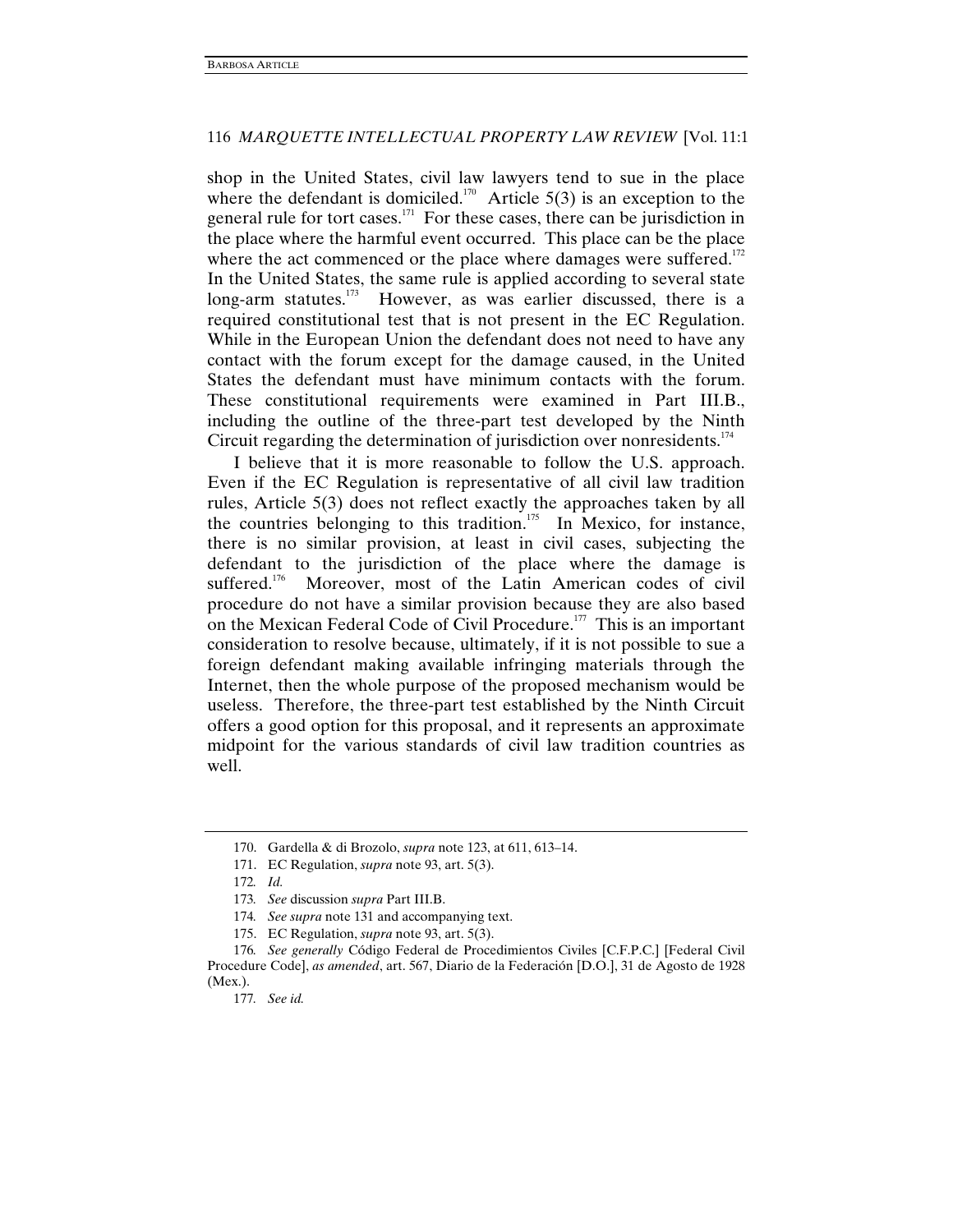Important challenges still remain, however. Civil law tradition courts and lawyers are very formalistic. Most of them probably would not feel comfortable with the expression "do some act or consummate some transaction with the forum or perform some act by which he purposefully avails himself of the privilege of conducting activities in the forum, thereby invoking the benefits and protections."178 Even if civil law courts were comfortable with this, it is more desirable to have a provision defining those acts more precisely. For instance, a definition could include such things as whether one has a representative in the forum state, whether toll-free numbers or advertisements have been used within the forum, whether residents of the forum are engaged as measured by the number of clicks to a Web site by those residents, or whether commercial transactions have been performed with residents of the forum, among others. Therefore, it would help to have defined the "something more" required by the U.S. courts.

Article 6(1) of the EC Regulation establishes jurisdiction of a court if one of the defendants has his or her domicile where the court is located "to avoid the risk of irreconcilable judgments."<sup>179</sup> This multiple defendant approach would be completely unacceptable under the U.S. Constitution; not only does the defendant not have to have any connection within the forum, but his actions also need not have caused damages in the forum. Moreover, this kind of provision is an invitation to add defendants to the suit with superfluous or trivial actions only to choose the forum without any limit. While these provisions are common in several civil law tradition countries and survive constitutional challenges, they are, nevertheless, starting to disappear. In Mexico, for example, state codes of civil procedure contain these provisions, but the Federal Code of Civil Procedure no longer contains this kind of provision.<sup>180</sup> In order to make the negotiation process easier and to avoid the risk of stagnation, I recommend that similar provisions should be excluded from the proposal. Such provisions are not necessary, and the risk of irreconcilable judgments does not justify its addition because that can be satisfied by the principle of res judicata.

To illustrate this point, I will describe what I have seen in my practice in Mexico. In order to sue an insurance company, the general rule requires filing suit in the jurisdiction of the defendant's domicile.

<sup>178</sup>*.* Ballard v. Savage, 65 F.3d 1495, 1498 (9th Cir. 1995); Data Disc, Inc. v. Sys. Tech. Assocs., Inc., 557 F.2d 1280, 1287 (9th Cir. 1977).

 <sup>179.</sup> EC Regulation, *supra* note 93, art. 6(1).

<sup>180</sup>*. See* C.F.P.C. [Federal Civil Procedure Code].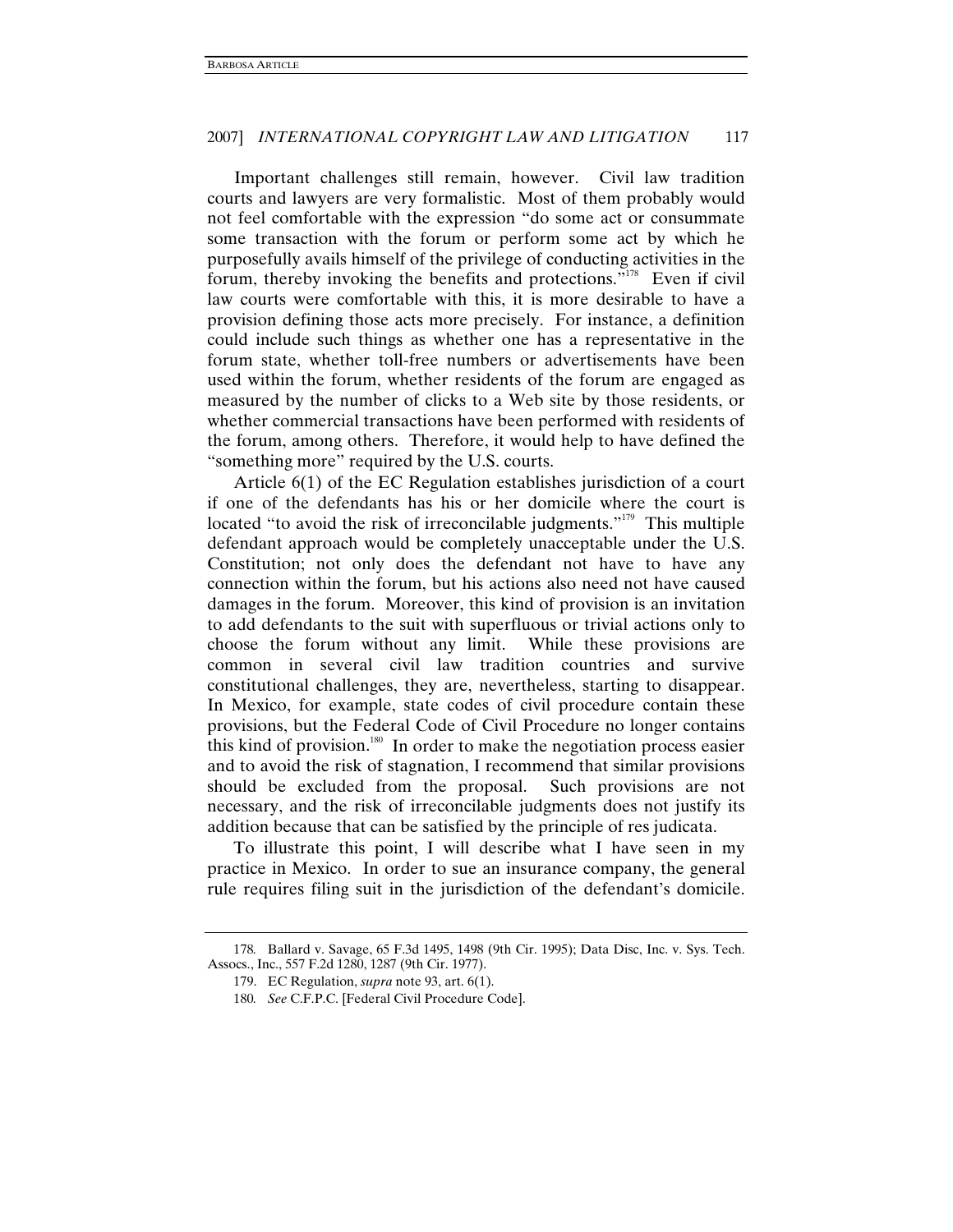All of the insurance companies are located in Mexico City. In order to bring jurisdiction to Monterrey, which is more than a ten-hour drive from Mexico City, lawyers usually also sue the insurance agent. Obviously, they do not want to recover from an individual agent and they do not expect the judge to find the agent liable. However, because most of the agents are locals, bringing the agent to the suit facilitates choosing the forum. This is also true for cases other than insurance. Obviously, the insurance company has conducted activities within the forum that would subject it to the jurisdiction of the court under the U.S. standard. However, Mexico does not have an equivalent rule and the only forum for all the tort actions and some contract breach actions is the defendant's domicile.

There are other points of divergence that seem to be irreconcilable. One of them is the U.S. basis for jurisdiction based on the presence of the defendant for service. The "tag" jurisdiction is so unfamiliar to civil law tradition countries that it would be difficult for a civil law lawyer to comprehend.181 Jurisdiction based on an individual's presence in the state long enough to be served would not help the proposed mechanism. Also, it is not necessary because consensus has been reached in the jurisdiction based on the place where the damages were suffered in addition to minimum contacts that could be accepted by negotiators of both legal traditions. Trying to adopt "tag" jurisdiction as part of the proposed bases for an international convention on copyright litigation would likely add unnecessary delays and controversies to negotiations.

As explained before, the doctrine of forum non conveniens, present in common law tradition countries such as the United States, is forbidden by the EC Regulation.<sup>182</sup> Constitutions of countries belonging to the civil law tradition have been influenced by the French Revolution. This influence consists largely in a distrust of the judiciary. Therefore, judges are confined to apply existing law to cases in an attempt to restrain them from acting as public policy makers. However, there are no pure civil law tradition countries because of the strong influences of the common law tradition. For example, even in the absence of a principle of stare decisis, judicial decisions become binding in special limited cases that are called *jurisprudencia*. 183 Today, at least

<sup>181</sup>*. See* Saad Gul, *Old Rules for a New World? The Constitutional Underpinnings of U.S. Foreign Judgment Enforcement Doctrine*, 5 APPALACHIAN J.L. 67, 92 (2006) (noting that tag jurisdiction is considered "exorbitant jurisdiction" in much of the world).

<sup>182</sup>*. See supra* Part III.B.

<sup>183</sup>*. See, e.g.*, GUILLERMO CABANELLAS DE LAS CUEVAS & ELEANOR C. HOAGUE, DICCIONARIO JURÍDICO 343 (1993). Case law is an interpretation of the law by judges,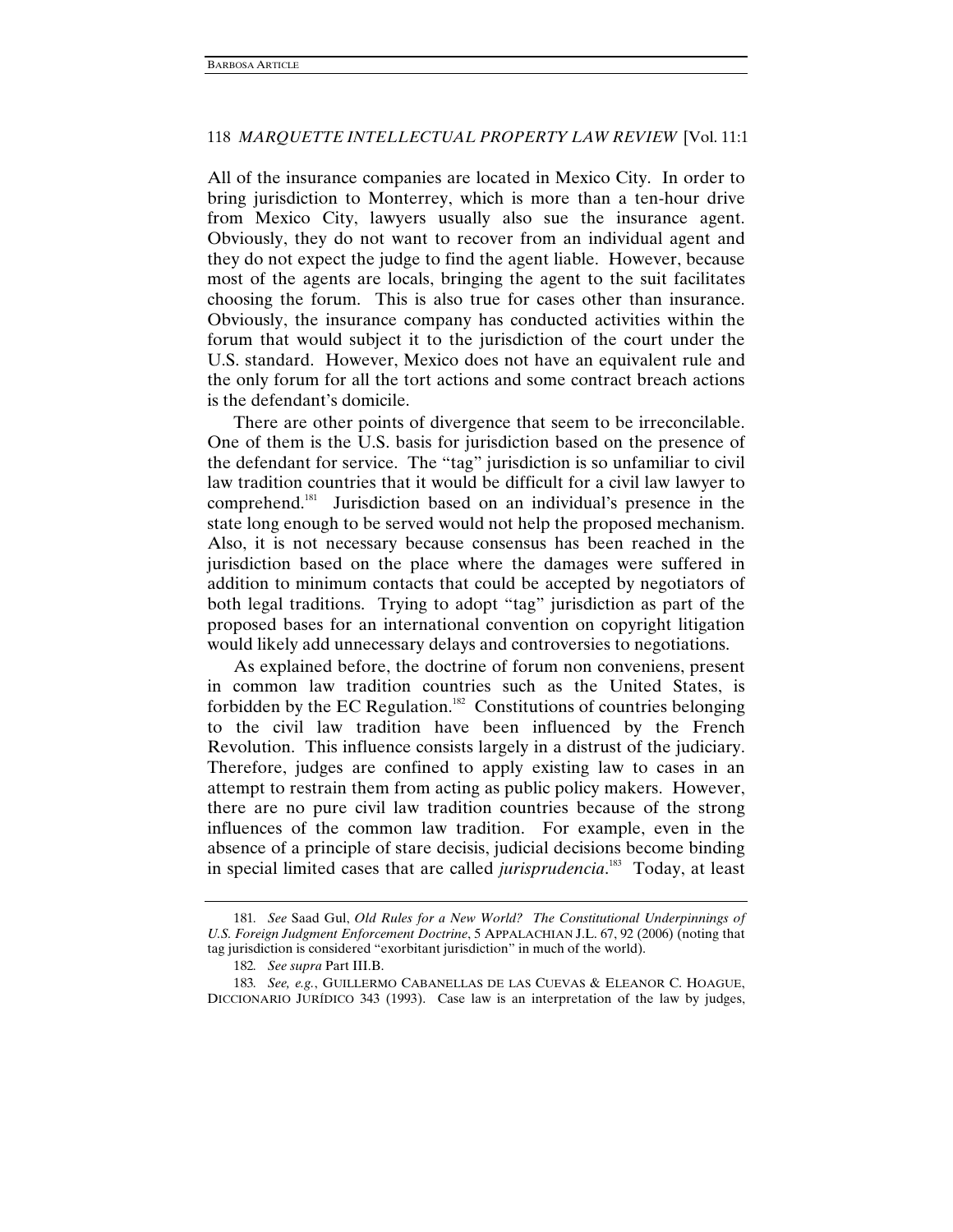in Mexico, it is more common to cite a precedent in a brief or pleading or in legal reasoning. Judges also exercise broad discretionary powers when they interpret the law.<sup>184</sup> However, there are still strong civil law tradition roots in the constitutions of civil law tradition countries. To illustrate this point, consider the Mexican Constitution.<sup>185</sup> There is a constitutional obligation in Article 14 of the Mexican Constitution for judges to hear all the cases filed properly before them.<sup>186</sup> Therefore, if the judge has jurisdiction according to the law, there is no room to dismiss the case on the grounds of forum non conveniens. Otherwise, he or she would act against the Mexican Constitution. Most civil law tradition countries have similar provisions. Consequently, it is recommended that the proposed mechanism not include the forum non conveniens doctrine.<sup>187</sup>

Other difficulties present in the Hague Draft Convention are not likely to be present in the enforcement mechanism. Among those difficulties are the consumer protection measures or the disconnection clause for the European Union already discussed. None of these are to be included in this proposal. However, Article 5(5) of the EC Regulation does limit agents within the forum to formal branches.<sup>188</sup> As discussed previously, the U.S. delegation disagreed on this point because it would limit the activities within the forum to formal branches. However, if, as has been proposed, the three-part test from the Ninth Circuit is included in one way or another, then a similar provision is not necessary for the proposed mechanism because, in this sense, the U.S. approach will be taken. $189$ 

In conclusion, under the proposed convention on international copyright litigation, jurisdiction will be exercised only on the two

whereas *jurisprudencia* may not include all judge-made law, but rather only those decisions emanating from the courts of Casación or the Supreme Court. *Id.*

 <sup>184.</sup> At least, this has been the anecdotal assessment of the author through observation and experience.

 <sup>185.</sup> Constitución Política de los Estados Unidos Mexicanos [Const.], *as amended*, Diario Oficial de la Federación [D.O.], 5 de Febrero de 1917 (Mex.).

 <sup>186.</sup> *Id.* art. 14.

 <sup>187.</sup> The doctrine of forum non conveniens has been considered inappropriate for international copyright litigation: "[T]he decision compounds existing pressures on the already fragile international copyright system. . . . Without equally strong enforcement mechanisms, however 'international copyrights' [sic] continue to be of questionable value." Lynn Carino, Note, Creative Technology, Ltd. v. Aztech System PTE, Ltd.: *The Ninth Circuit Sends a United States Copyright Infringement Case to Singapore on a Motion of Forum Non Conveniens*, 41 VILL. L. REV. 325, 363–64 (1996).

<sup>188</sup>*.* EC Regulation, *supra* note 93, art. 5(5).

<sup>189</sup>*. See supra* note 131 and accompanying text.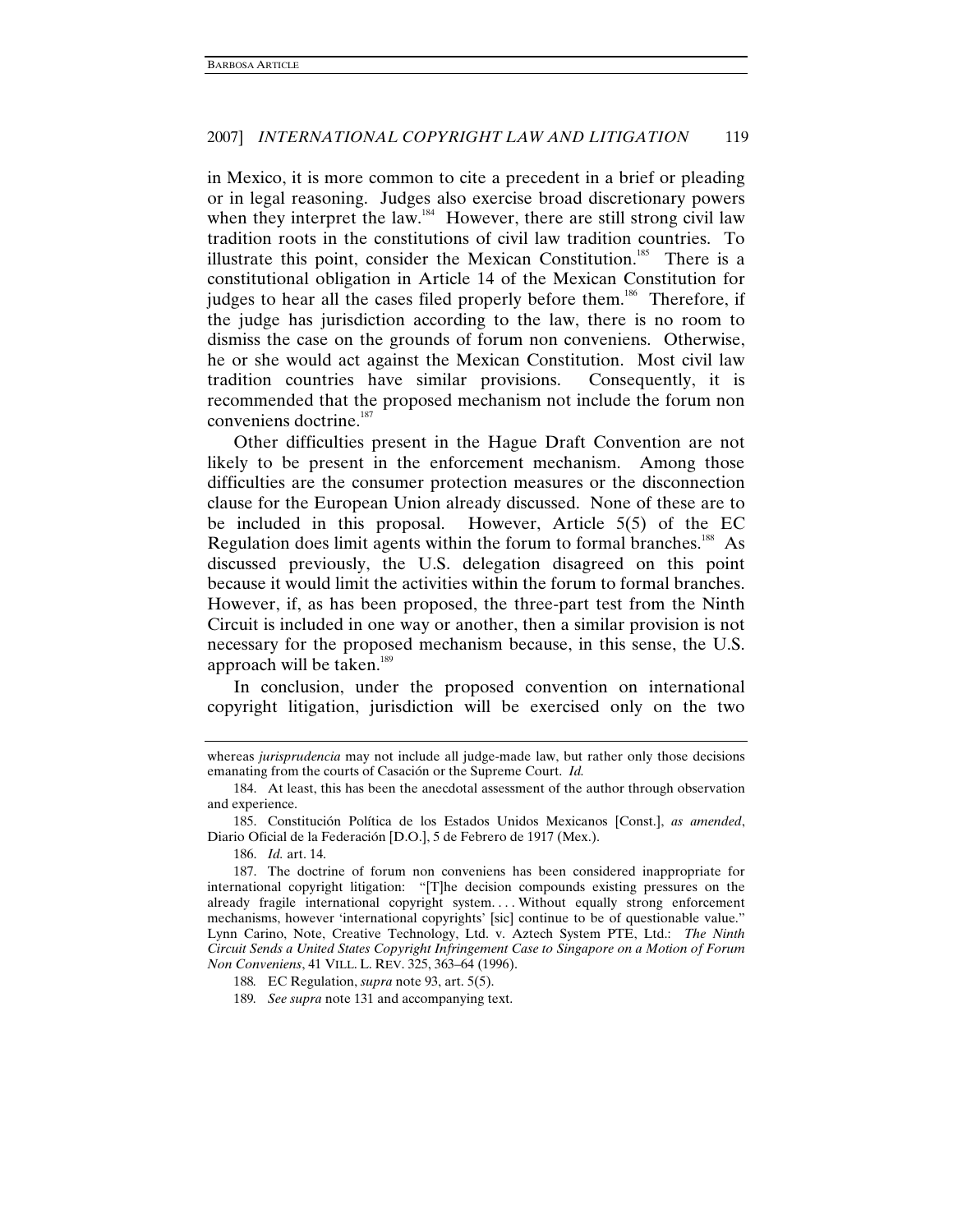grounds of convergence. The first is to adopt the approach of Article 2 of the EC Regulation in which persons domiciled in a Member State can be sued in that Member State. The second basis for jurisdiction would be to subject nonresidents conducting actions abroad with consequences in the forum. This approach would be similar to Article 5(3) of the EC Regulation, which establishes jurisdiction in the place where the harmful event occurred or in the place where the damages are suffered.<sup>190</sup> However, this proposal will also include U.S. principles of minimum contacts as outlined in the three-part test.<sup>191</sup> In order to adapt those principles to the civil law tradition, it is recommended that cases where such contacts were already found in U.S. cases—as measured by representatives in the forum state, toll-free numbers, and the number of clicks by residents of the forum, among others—be codified.

### 3. Preliminary Injunctions

The issue of preliminary injunctions is probably the most difficult to resolve. As previously explained, not even in the European Union is it possible to have injunctions issued by courts of one Member State enforced in courts of another Member State.<sup>192</sup> Article 31 of the EC Regulation mandates that the plaintiff pursue preliminary injunctions in the place where they have to be enforced even if the Regulation, itself, mandates jurisdiction in another forum.<sup>193</sup> Moreover, the European Court of Justice has established that preliminary injunctions are not covered by the EC Regulation because it does not cover default judgments granted without proper service of the procedure or without being summoned.<sup>194</sup> So the enforcement of a measure without service and without a decision on the merits is quite controversial.

One simple solution is to follow the European Union approach. This solution would include not allowing preliminary injunctions as decrees that can be enforced under the proposed mechanism and mandating plaintiffs to pursue those preliminary injunctions in the place where they want to stop the infringement. If this approach is taken, a similar provision to Article 31 of the EC Regulation should be included. From several points of view, this would be the best solution. It seems that it is more practical to go to a court and file a petition for a

 <sup>190.</sup> EC Regulation, *supra* note 93, art. 5(3).

<sup>191</sup>*. See supra* note 131 and accompanying text.

<sup>192</sup>*. See supra* Part III.A.

 <sup>193.</sup> EC Regulation, *supra* note 93, art. 31.

<sup>194</sup>*. See supra* note 118 and accompanying text.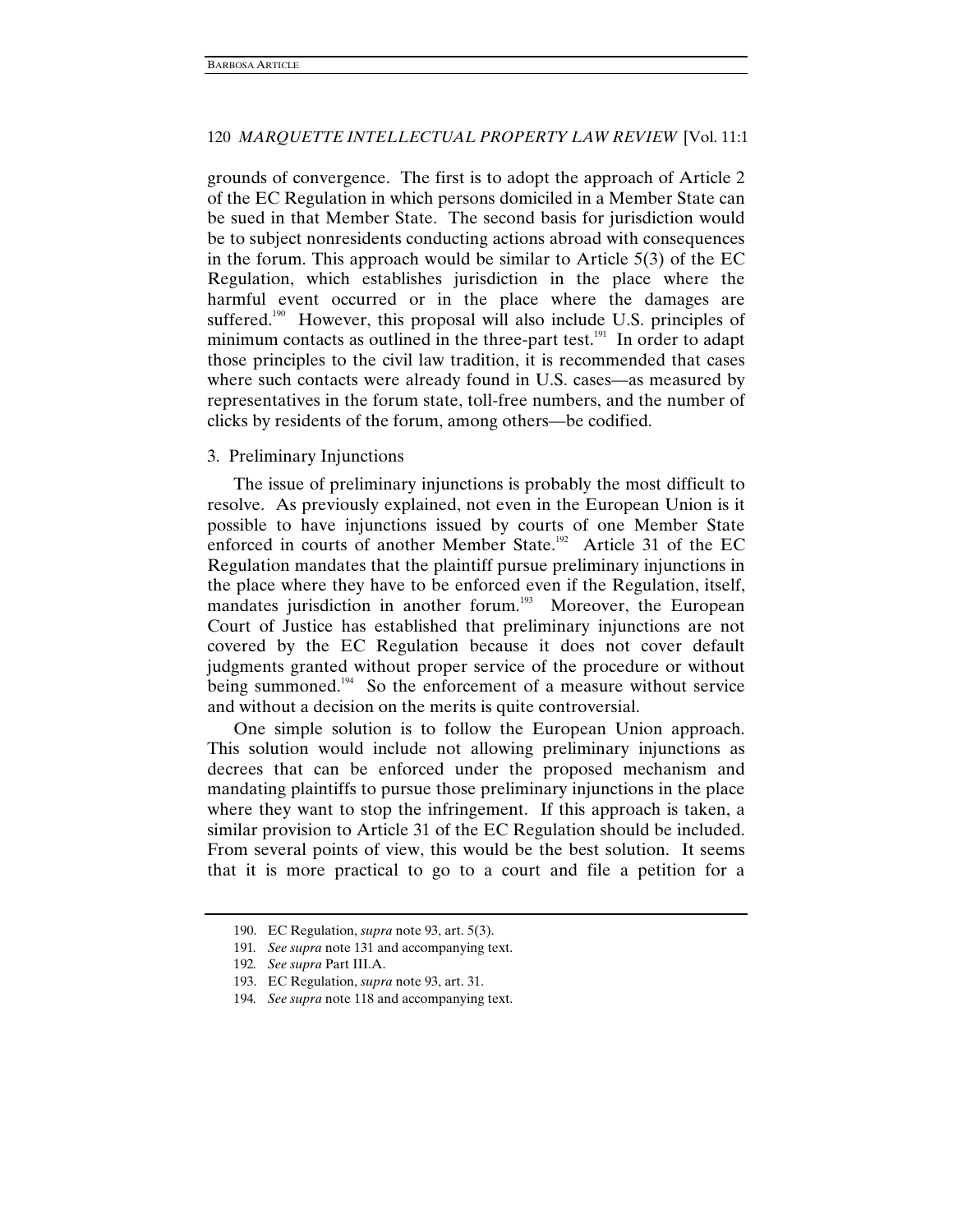preliminary injunction based on local law and remedies than to attempt to enforce a foreign preliminary injunction in that court. Courts usually grant preliminary injunctions in copyright infringement cases.<sup>195</sup> They know the national copyright law that incorporates the TRIPs Agreement obligations and will issue the order arguably faster than what would be required for a process of recognition and enforcement of a foreign preliminary injunction. It would take longer to have a constitutional procedure or remedy against the enforcement of an injunction issued abroad without being served properly and without being defeated on the merits than to have a local preliminary injunction issued and enforced. The most comprehensive international litigation regulation has successfully followed this approach in order to offer a practical solution and to avoid unnecessary problems during litigation; it would serve this proposal well to do likewise.<sup>196</sup>

Moreover, as previously explained, almost all scholarly writing finds it problematic for an injunction issued in one country to be enforced in another country.<sup>197</sup> However, the easiest way to obtain those injunctions remains uncertain—whether to apply for the injunction in each jurisdiction, as needed, or to try to enforce a foreign injunction.<sup>198</sup> Even if it is problematic to have foreign preliminary injunctions enforced in a given court, copyright enforcement could be easier.

Technology offers copyright infringers easy methods of circulating infringing materials at the same time they are protected against any kind of legal action by traditional constitutional and territorial principles.<sup>199</sup> However, in order to harmonize the situation, it is necessary to rethink some age-old assumptions. Any normative justification of copyrights demands effective protection of works. This does not imply revocation of constitutional doctrines, but rather adaptation of them to include assumptions about territory that have been changed by technology.

An injunction issued in one country and enforced in another could be controversial due to the lack of proper service and because the defendant has not been defeated on the merits.<sup>200</sup> However, this is exactly the same situation as local injunctions. The difference is that

<sup>195</sup>*. See supra* Part III.

 <sup>196.</sup> EC Regulation, *supra* note 93, art. 31.

<sup>197</sup>*. See supra* note 112.

 <sup>198.</sup> Rufus Pichler finds it problematic to have a preliminary judgment enforced in another country because there has been no trial on the merits. *See* Symposium, *supra* note 7, at 48.

<sup>199</sup>*. See supra* Part I.

<sup>200</sup>*. See supra* Part I.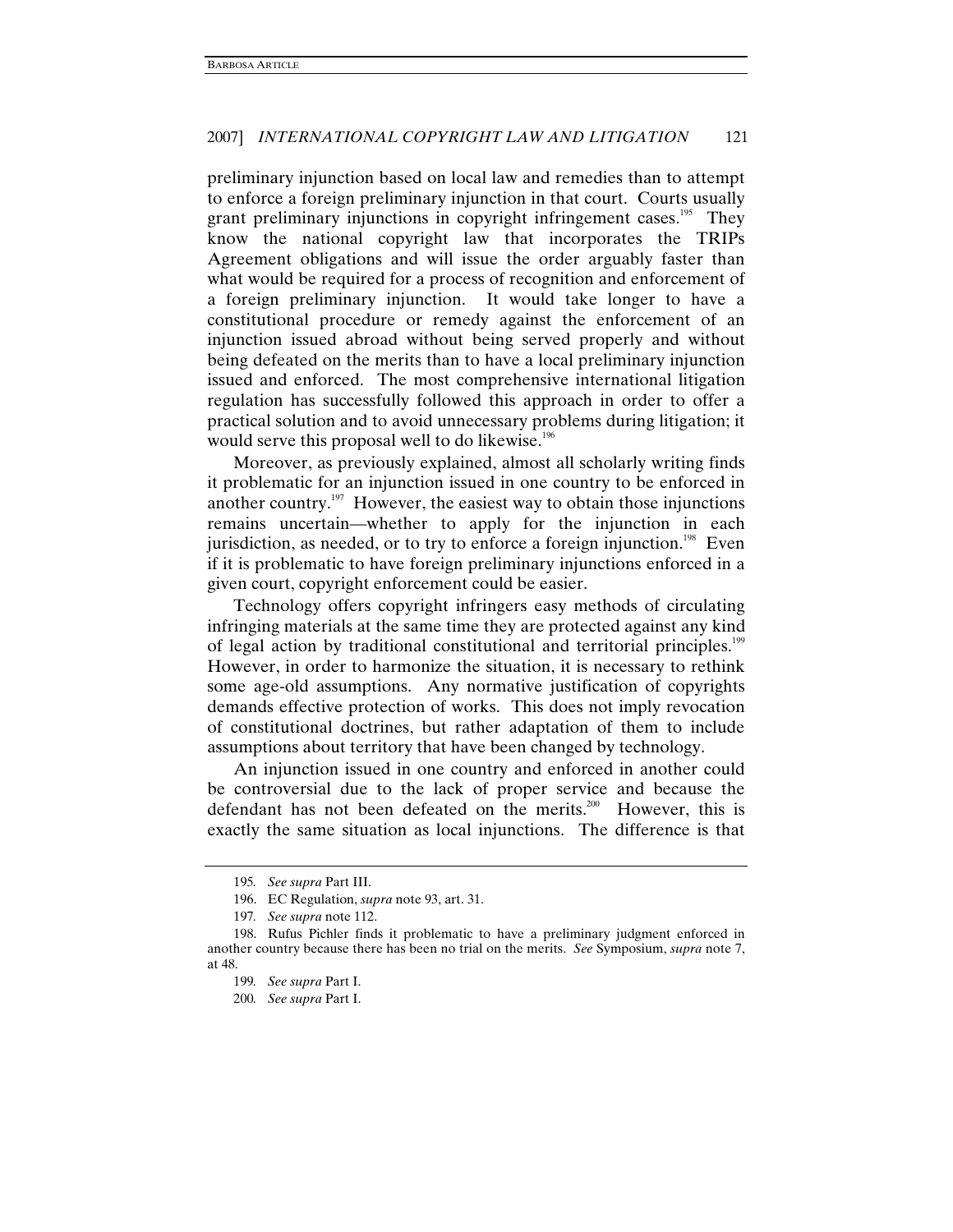injunctions from abroad require the recognition and enforcement of a foreign decree whose rules are the same for the enforcement of final judgments on the merits. For instance, in the EC Regulation, the question was not whether it allowed the enforcement of preliminary injunctions but if those injunctions were covered by the Regulation. This is because the procedure and the rules for enforcement cover all types of decisions, but mostly final judgments. Obviously, the standards to enforce a final decision on the merits require minimum rights for the defendant, such as service of process and being defeated on the merits. However, preliminary injunctions in copyright cases are different. Unlike other cases where the decision on the merits could be less clear at the beginning of litigation, much of copyright litigation concerns clear acts of infringement, and the cost of copyright infringement is nominal. In addition, lack of proper service and lack of a final decision on the merits would be justified in most copyright cases because the infringer has reasons to believe that his or her actions would have consequences abroad; this is especially true in the case, for example, of uploading infringing materials to the Internet where even if the alleged target of those communications is the local market, the Internet makes those materials automatically available around the globe.

One option for the proposed convention may include a special procedure for preliminary injunctions, independent from the procedure to enforce final judgments on the merits. These injunctions would not be permanent and could include a guarantee for possible damages caused to the defendant if he or she prevails on the merits. For this procedure, there would be no requirements of previous service of process or a previous decision on the merits.

Granting the preliminary injunction according to the standards of the country where the injunction is directed is desirable. However, those standards are included in Article 50(3) of the TRIPs Agreement, $^{201}$ establishing provisional measures ordered *inaudita altera parte*.<sup>202</sup> Those provisional measures are mandated when "any delay is likely to cause irreparable harm to the right holder, or where there is a demonstrable

 <sup>201.</sup> TRIPs Agreement, *supra* note 3, art. 50(3):

<sup>[</sup>T]he applicant [is] to provide any reasonably available evidence in order to satisfy themselves with a sufficient degree of certainty that the applicant is the right holder and that the applicant's right is being infringed or that such infringement is imminent, and . . . to provide a security or equivalent assurance sufficient to protect the defendant and to prevent abuse.

<sup>202</sup>*. Id.* art. 50(4).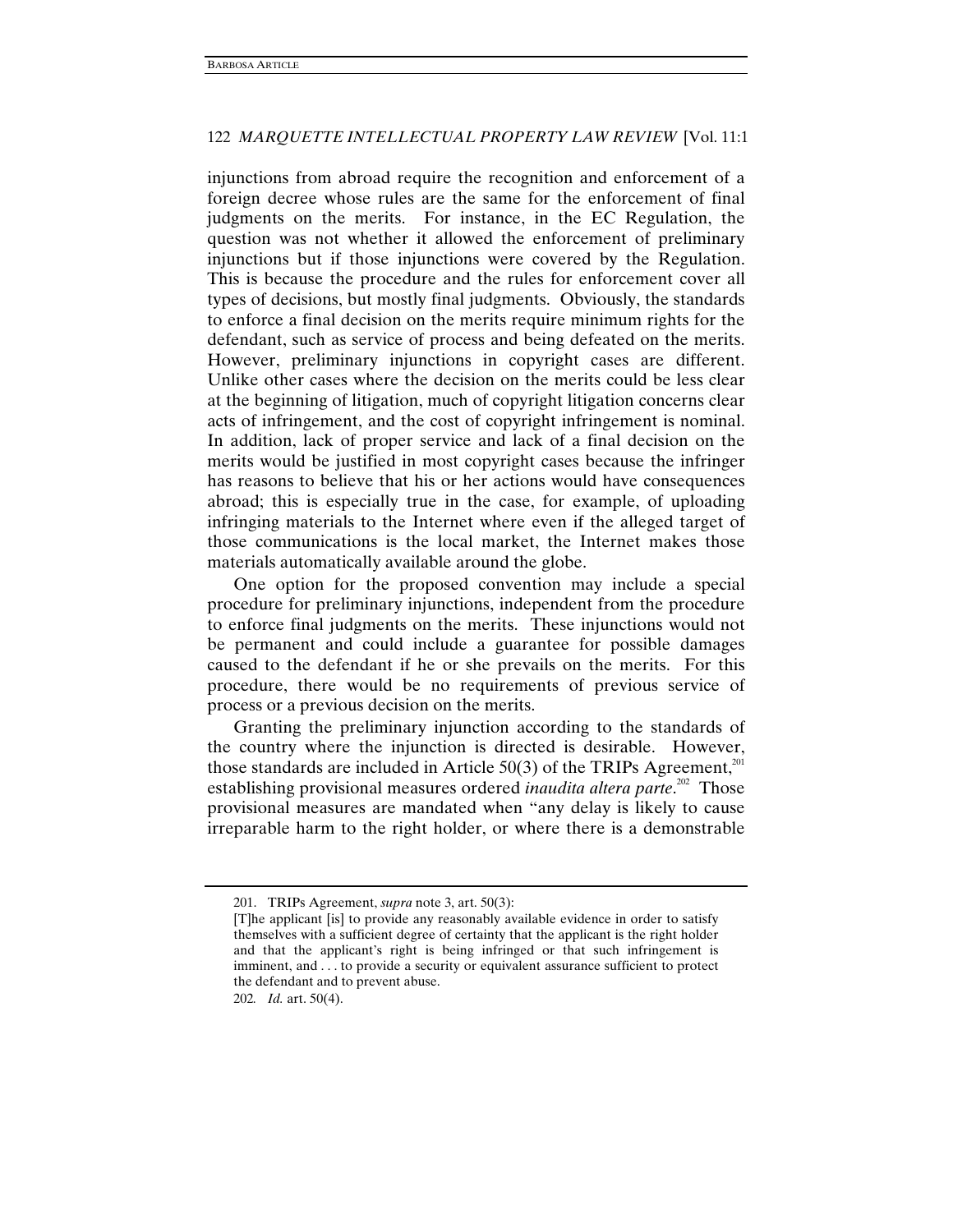risk of evidence being destroyed."203 Even if the TRIPs Agreement establishes standards of probation in order to get a preliminary injunction, these may differ in each country. However, such a standard of probation could not be so different because it has to incorporate the TRIPs Agreement obligations. For instance, the irreparable harm test of the U.S. Copyright Act is presumed when the plaintiff clearly proves the infringement. Generally, in most countries a preliminary injunction is granted when the infringement is clearly proven or when there is imminent harm. Therefore, the standard of this proposal is to be connected with the clearness of the infringement. If the infringement is clear, then harm must be presumed. A guarantee of escrow or another security interest should also be included to cover possible damages suffered by the defendant with the injunction if he or she prevails on the merits. Article 50(4) of the TRIPs Agreement establishes that

parties affected shall be given notice, without delay after the execution of the measures at the latest. A review, including the right to be heard, shall take place upon request of the defendant with a view to deciding, within a reasonable period after the notification of the measures, whether these measures shall be modified, revoked or confirmed.<sup>204</sup>

The remaining question is to see whether the defendant would have the opportunity to review the decision granting the preliminary injunction. This could be decided by the issuing court or in the court recognizing and enforcing that decision. The nature of these decisions requires prompt and effective procedures. I propose that the review of these decisions would be made by the enforcing court, even if this may create contradictory decisions. If the plaintiff does not agree with the results, he or she could ask the appellate court to review the defendant's arguments and the decision of the enforcing court. Then, this would be the final decision on the issue of the preliminary injunction.

I propose this procedure because review by the enforcing court establishes the expediency necessary for the procedure. To illustrate this point, let me recall the case of arbitral awards in Mexico.<sup>205</sup> There are several grounds for non-recognition, and there is no appeal for the decision of homologation. Although it is expedited in theory, it is not so in practice because of the constitutional process of *amparo*.<sup>206</sup> If the

<sup>203</sup>*. Id.* art. 50(2).

<sup>204</sup>*. Id.* art. 50(4).

<sup>205</sup>*. See supra* Part I.

 <sup>206.</sup> All judicial decisions are subject to the *amparo*, which is a constitutional review to determine whether the decision is in accordance with the law—essentially it is a judicial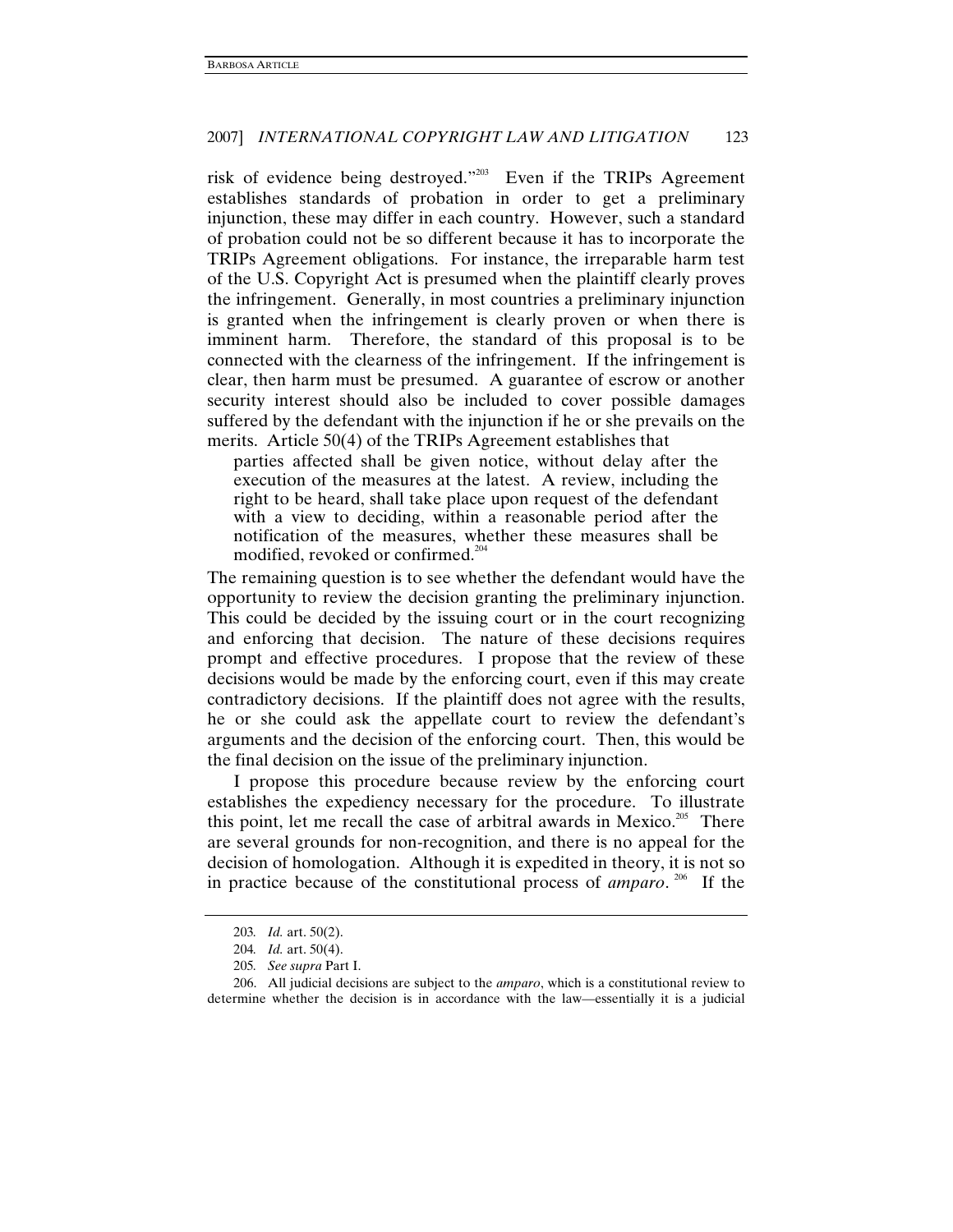decision is to be reviewed by the issuing court, the decision may be enforced in Mexico, whether the case was decided in favor of the plaintiff or the defendant, and each enforcement procedure would be subject to *amparo*. However, if the review is made by the enforcing court, the process would be simpler: one review, one appeal, and in some cases one constitutional process. Moreover, the bail guarantee will be less if the defendant litigates the issue of the preliminary injunction in his or her home court rather than abroad.

Another option would be to hold this review in the forum of the issuing court. This possibility should also be considered to avoid interfering with the normal procedures of the issuing court. However, this option would make it more difficult for the defendant to defend his or her rights and more expensive to guarantee bail. The former option of having the review process in the enforcing court is more like the European approach in which the preliminary injunction has to be granted by the court located in the place where the plaintiff wants to stop the infringement. Because the TRIPs Agreement has somewhat harmonized other standards to grant those preliminary injunctions, the result would be more certain.

Enforcement of the injunction is the first step of the procedure. The service of process could be given at this stage by the court enforcing the preliminary injunction. In the forum court, the defendant could then litigate all the issues, the preliminary injunction, and the merits of the case; however, this could be unnecessary as some jurisdictions do not have such formal requirements for service of process and service could be done by any individual.

And so for preliminary injunctions, there are three possible solutions. One is to follow the European Union approach, which has been tested for several years. This approach requests that the preliminary injunction occur in the court of the place where the infringement has taken place. The second approach is to have those decisions issued by the forum court and then enforced by the addressed court, which would review such decisions if the defendant files a petition for revision. And the third possibility is similar to the second, but the review is done by the issuing court.

assessment of constitutionality provided for under Mexico's Constitution. Constitución Política de los Estados Unidos Mexicanos [Const.], *as amended*, arts. 103, 107, Diario Oficial de la Federación [D.O.], 5 de Febrero de 1917 (Mex.).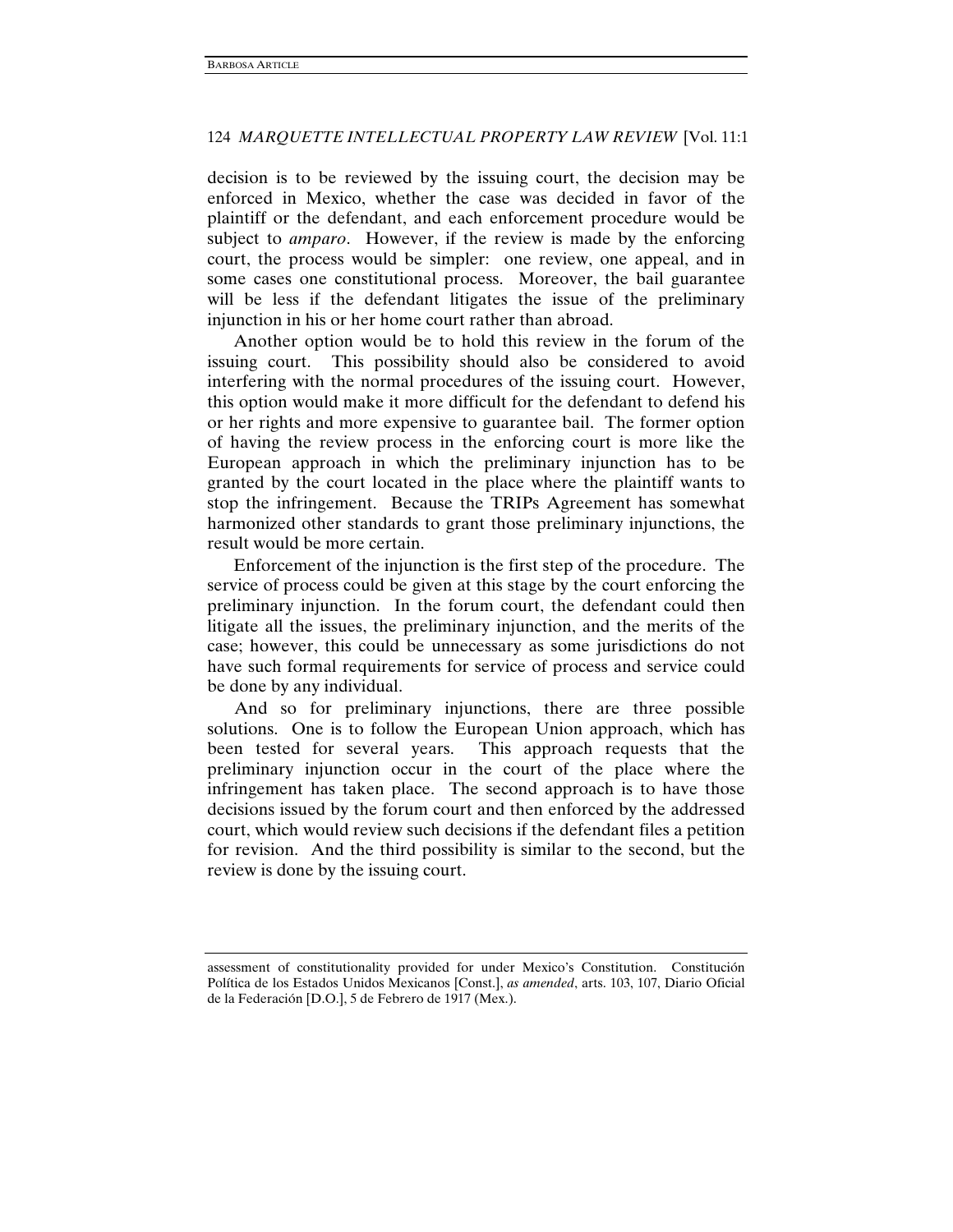#### 4. Applicable Law

The issue of applicable law was examined in Part III.<sup>207</sup> Ultimately, determining the applicable law is more a question of the place of infringement, but it should be reasonable. According to the Berne Convention, the applicable law is the law of the place where the infringement took place.<sup>208</sup> Nevertheless, courts should have a wide range of discretion to determine the place of infringement and, consequently, the applicable law. However, courts should make this choice of law reasonable in order to avoid having their judgments declared against the public policy of the place where the enforcement is sought.

#### 5. Grounds for Non-Recognition

The idea of having grounds for non-recognition implies that the plaintiff has the right of recognition and enforcement unless one of the grounds for non-recognition is met. The grounds for non-recognition are restrictive in their nature. Nothing more than the enumerated grounds should be the basis for an addressing court to deny recognition and enforcement. The defendant has exercised his or her defenses in the forum where the litigation took place, and he or she was defeated in the first instance and on appeal. These grounds for non-recognition are not supposed to be the bases for re-litigation of the issue.

I will enumerate the grounds for non-recognition of the U.S. Uniform Foreign Money-Judgments Recognition Act, the Mexican Federal Code of Civil Procedure, and those enumerated in the EC Regulation. The grounds for non-recognition under the U.S. Uniform Foreign Money-Judgments Recognition Act and the Mexican Federal Code of Civil Procedure are similar in that both are based on comity and reciprocity and are not the implementation of an international agreement on recognition of foreign judgments.<sup>209</sup> In contrast, the EC Regulation does not need to deal with questions of reciprocity because there is a legal obligation for all Member States to recognize and enforce the judgments of other Member States.<sup>210</sup> Consequently, the EC Regulation is more restrictive in its grounds for non-recognition. It has

<sup>207</sup>*. See supra* Part III.

<sup>208</sup>*. See supra* note 79.

<sup>209</sup>*. See* Código Federal de Procedimientos Civiles [C.F.P.C.] [Federal Civil Procedure Code], 1 de Septiembre de 1932 (Mex.); UNIF. FOREIGN MONEY-JUDGMENTS RECOGNITION ACT, 13 U.L.A. 43 (2002).

 <sup>210.</sup> EC Regulation, *supra* note 93, art. 31.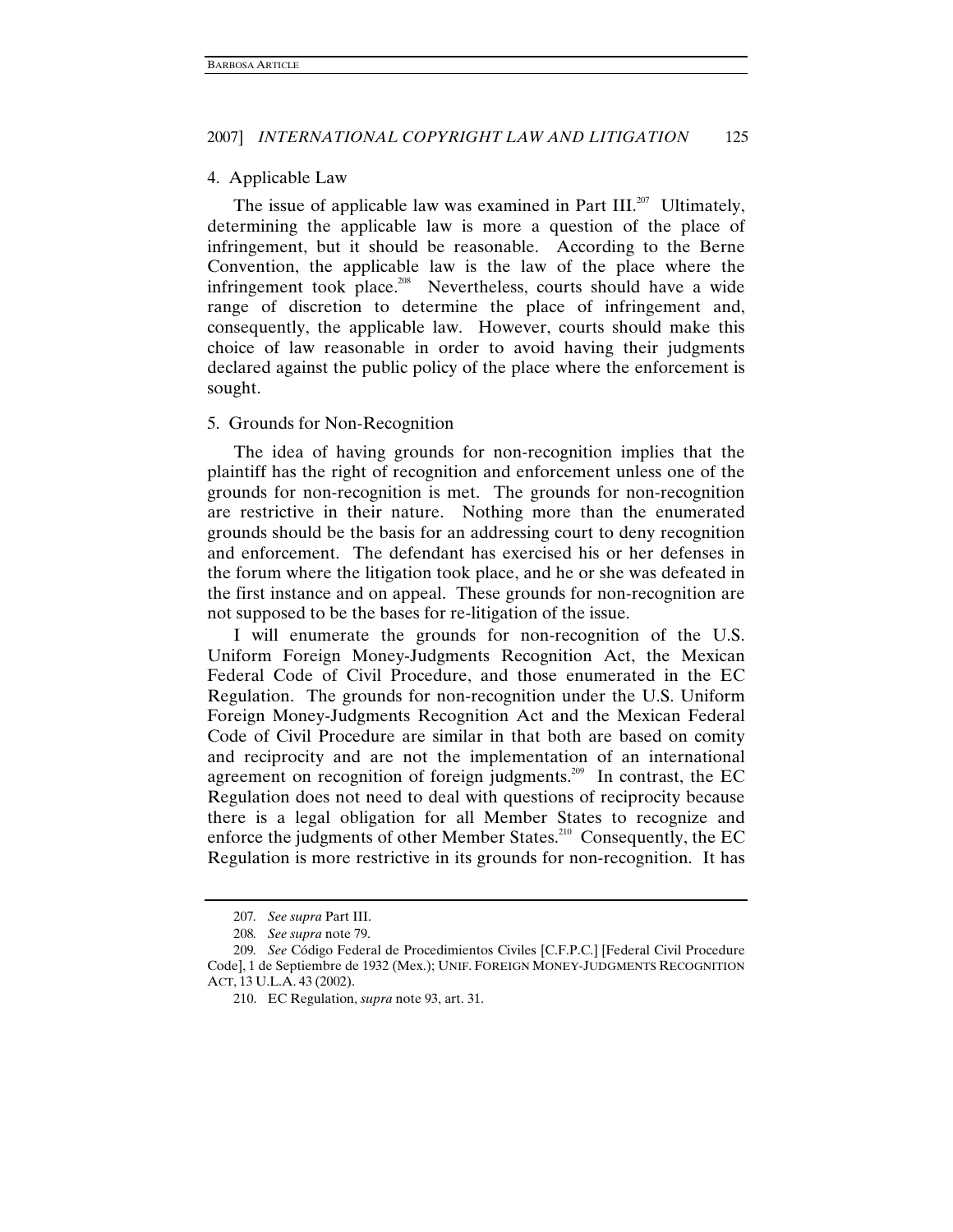only four grounds for non-recognition while the U.S. and Mexican counterparts allow for additional opportunities.<sup>211</sup>

The U.S. National Conference of Commissioners on Uniform State Laws and the American Bar Association adopted the Uniform Foreign Money-Judgments Recognition Act in  $1962$ <sup>212</sup> This uniform act is to be implemented by state legislatures and codifies existing common law principles on recognition and enforcement of certain kinds of foreign judgments. As its name establishes, it covers only final judgments on the merits granting the recovery of a sum of money other than judgments for taxes, fines, other penalties, or family matters.<sup>213</sup> It is applicable even if there is a pending appeal $214$  and has three mandatory grounds for non-recognition and six discretionary grounds for nonrecognition.<sup>215</sup> If the foreign judgment does not fulfill any of these grounds for non-recognition, it will receive a treatment equivalent to sister state judgments.<sup>216</sup> The three mandatory grounds for nonrecognition include: (1) lack of impartial tribunal or having procedures incompatible to due process of law,  $(2)$  lack of personal jurisdiction,<sup>217</sup> and  $(3)$  lack of subject matter jurisdiction.<sup>218</sup>

The six discretionary grounds for non-recognition are the following: (1) the defendant did not receive notice of the proceedings, (2) the judgment was obtained by fraud, (3) the judgment violates state public policy, (4) the judgment conflicts with another final judgment, (5) the proceeding was contrary to the parties' agreement, or (6) the

<sup>211</sup>*. Id.*

 <sup>212.</sup> UNIF. FOREIGN MONEY-JUDGMENTS RECOGNITION ACT, 13 U.L.A. 43 (2002).

<sup>213</sup>*. Id.* § 1(2).

<sup>214</sup>*. Id.* § 2.

<sup>215</sup>*. Id.* § 4.

<sup>216</sup>*. Id.* § 7.

 <sup>217.</sup> Lack of personal jurisdiction shall not be cause to refuse enforcement of a foreign judgment if:

<sup>(1)</sup> the defendant was served personally in the foreign state; (2) the defendant voluntarily appeared in the proceedings  $\ldots$ ; (3) the defendant prior to the . . . proceedings had agreed to submit to the jurisdiction of the foreign court with respect to the subject matter involved; (4) the defendant was domiciled in the foreign state when the proceedings were instituted, or . . . had its principal place of business . . . incorporated . . . or had . . . corporate status, in the foreign state; (5) the defendant had a business office in the foreign state and the proceedings . . . involved a . . . [claim] arising out of business done . . . through that office in the foreign state; or (6) the defendant operated a motor vehicle or airplane in the foreign state and the proceedings involved a . . . claim for relief arising out of such operation.

*Id.* § 5.

<sup>218</sup>*. Id.* § 4.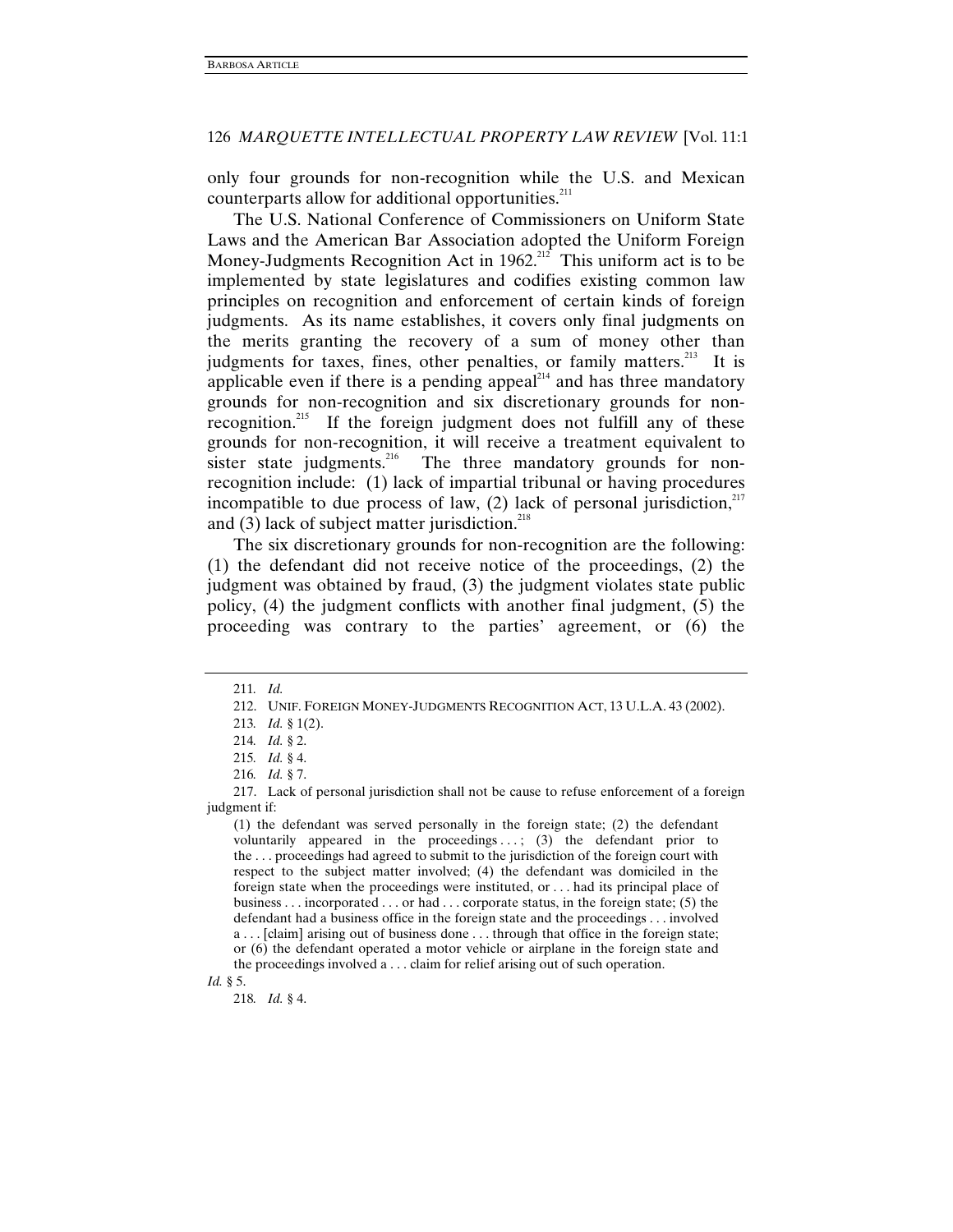jurisdiction was based only on personal service and the forum was seriously problematic for the trial.<sup>219</sup> Several states also have another discretionary ground for non-recognition and require that the judgment come from a country granting the same reciprocal enforcement rights. $^{220}$ 

On the other hand, the Mexican Federal Code of Civil Procedure establishes the procedure in which a foreign judgment could be enforced.<sup>221</sup> Article 564 establishes that the jurisdiction of the forum court rendering the judgment should be in accordance with compatible provisions of the Code, itself.<sup>222</sup> Therefore, as already mentioned, for copyright infringement actions the only acceptable jurisdiction is for the court of the domicile of the defendant. Article 566 establishes that jurisdiction agreed to by the parties before the commencement of the proceedings is acceptable.<sup>223</sup> However, Article 567 establishes that such agreement in the forum is not going to be valid when one of the parties had no opportunity to negotiate the issue. $224$ 

Article 571 establishes the grounds for recognition; there are no grounds for non-recognition.<sup>225</sup> Therefore, contrary to the European or U.S. provisions, in Mexico there is a presumption of no enforcement unless the judgment complies with the grounds for recognition. Those grounds are the following: (1) the judgment has complied with the formalities established for foreign interrogatory letters, (2) the procedure does not deal with real actions, (3) jurisdiction was exercised according to the Mexican Federal Civil Procedure Code, (4) the defendant has been notified or served with process, (5) the judgment is res judicata in the country that rendered it, (6) the action is not subject to another suit still pending in Mexico or in which a definite judgment is rendered, (7) the judgment is not contrary to the Mexican public policy, and  $(8)$  the judgment fulfills the authenticity requirements.<sup>226</sup> The same provision also establishes the reciprocity requirement and gives the judge discretion to require evidence of such reciprocity. $227$ 

<sup>219</sup>*. Id.*

<sup>220</sup>*. See* EUGENE F. SCOLES ET AL., CONFLICT OF LAWS § 24.36 n.1 (3d ed. 2000).

 <sup>221.</sup> Código Federal de Procedimientos Civiles [C.F.P.C.] [Federal Civil Procedure Code], Diario de la Federación [D.O.], 1 de Septiembre de 1932 (Mex.).

<sup>222</sup>*. Id.* art. 564.

<sup>223</sup>*. Id.* art. 566.

<sup>224</sup>*. Id.* art. 567.

<sup>225</sup>*. Id.* art. 571.

<sup>226</sup>*. Id.*

<sup>227</sup>*. Id.*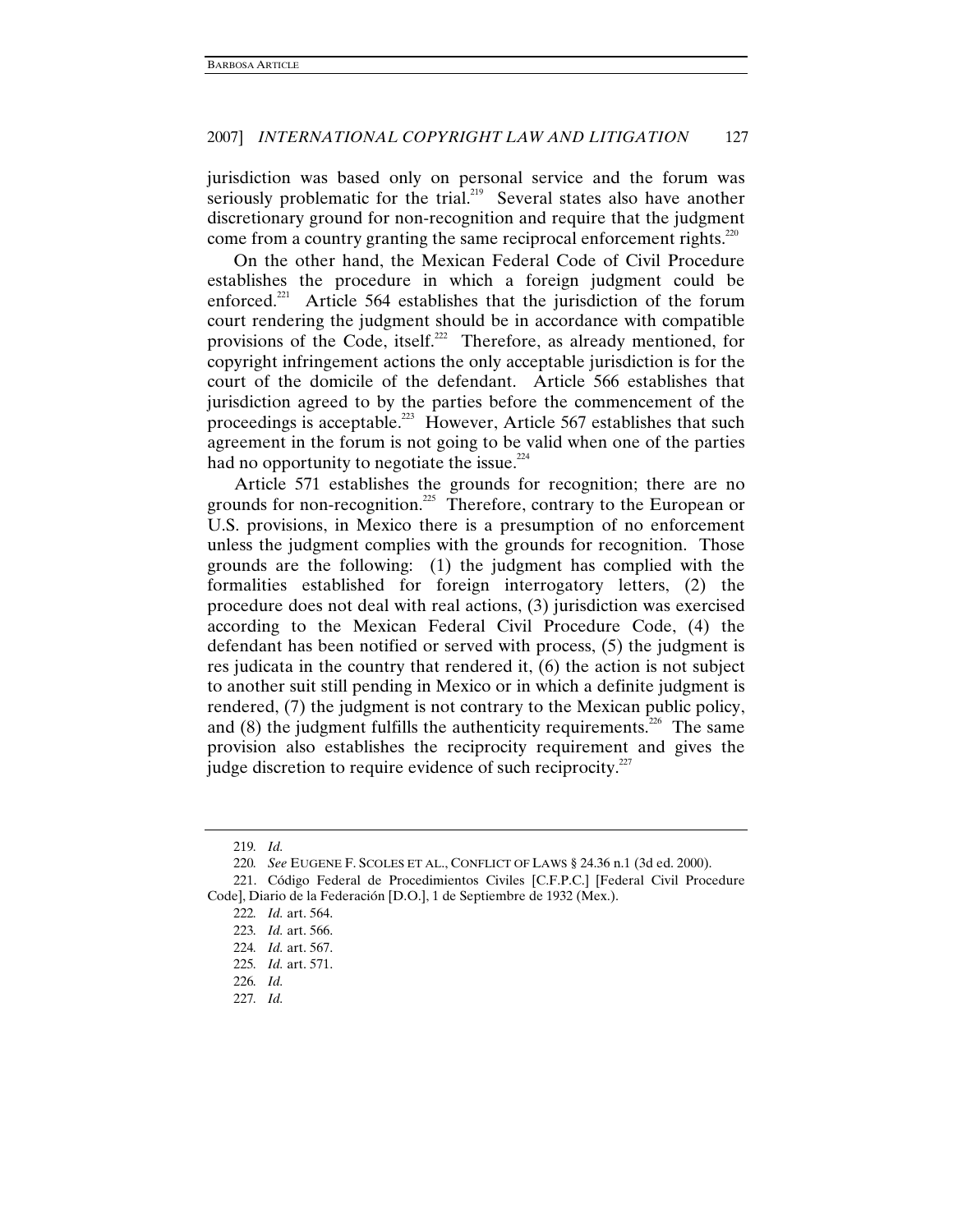The Mexican standards for recognition of a judgment are not the ideal standards to follow for the proposed mechanism because they require limited grounds for non-recognition and too few grounds and formalistic requirements for recognition. The standards for recognition limit the exercise of jurisdiction of the foreign court to the Mexican approaches. In copyright infringement cases, this indicates that if the infringer is domiciled in Mexico, with no assets in another place, he or she will be immune to the enforcement of a judgment rendered in any foreign court. Therefore, this is not the path to follow for the proposed mechanism.

Having enumerated the grounds for non-recognition under U.S. law and under Mexican law, I will next explain the grounds for nonrecognition under the EC Regulation. Article 33 establishes that a "judgment given in a Member State shall be recognised in the other Member States without any special procedure." <sup>228</sup> There are only four grounds for non-recognition established in Article 34. The grounds for non-recognition are as follows: (1) when the recognition is manifestly against public policy of the Member State in which recognition is sought, (2) when there are default judgments or if the defendant was not served properly, (3) when the judgment is already decided in the Member State in which recognition is sought, and (4) when the judgment was already decided in another Member State or in a third state and the earlier judgment can be enforced in the Member State in which recognition is sought.<sup>229</sup>

There are fewer grounds for non-recognition because Member States are already bound by the same regulation covering almost all the possible issues that may arise during international litigation. For the proposed mechanism, I will provide grounds for non-recognition based on the nature of the proposed mechanism and also the nature of the different backgrounds of the analyzed regulations. I will take the grounds for non-recognition of the U.S. law and those established by the EC Regulation and adapt them to copyright litigation.

The U.S. grounds for non-recognition based on impartial tribunals will not be included in the proposed mechanism because states signing the proposed mechanism will recognize that, in other Member States, there are impartial tribunals and also proceedings complying with due process requirements. For the other two U.S. mandatory grounds for non-recognition, the proposed mechanism has its own allowed basis for

 <sup>228.</sup> EC Regulation, *supra* note 93, art. 33.

<sup>229</sup>*. Id.* art. 34.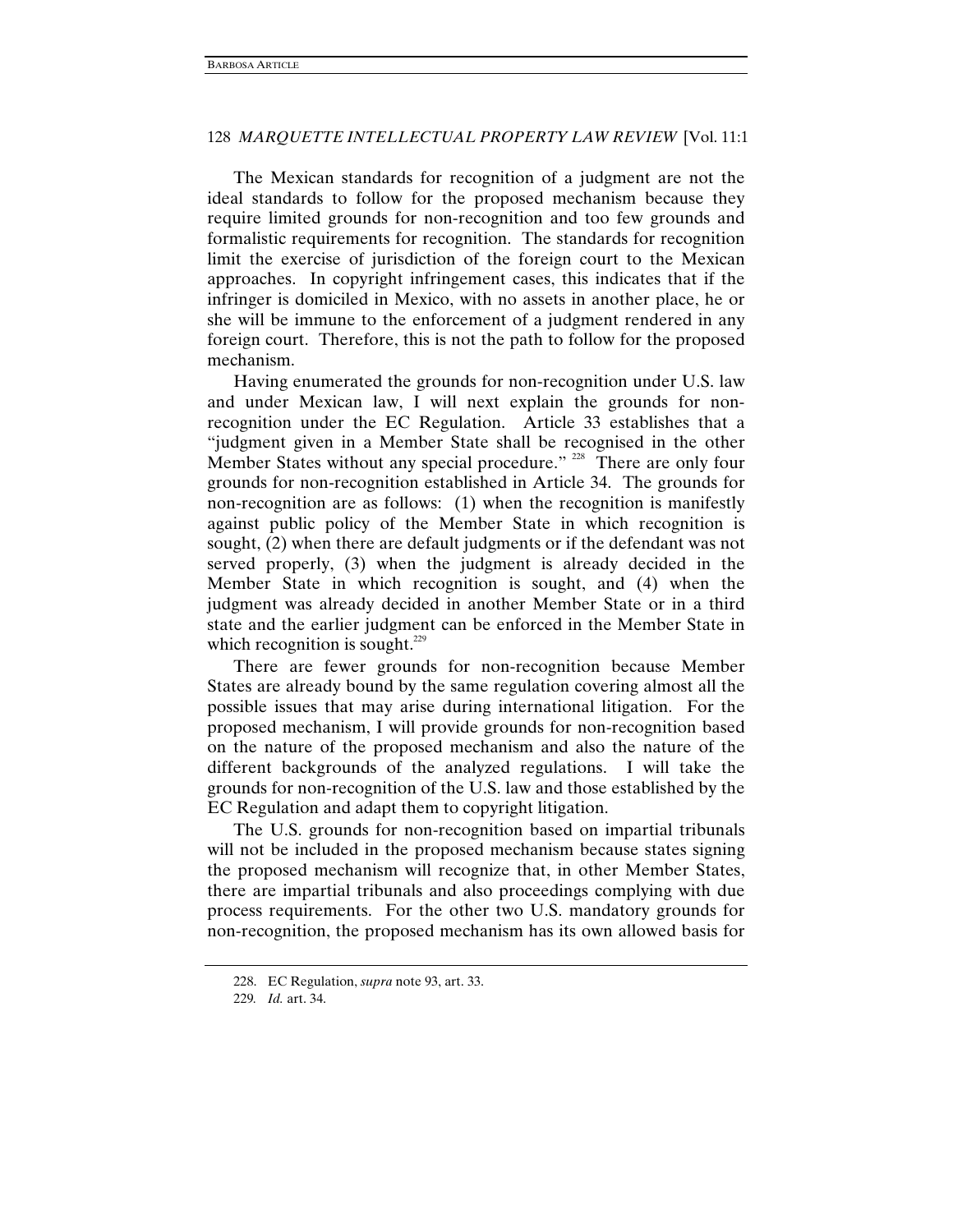jurisdiction. In this respect, a ground for non-recognition would be met if the jurisdiction was taken on a basis not provided by the enforcement mechanism.

All the discretionary U.S. grounds for non-recognition contain almost the same grounds as in the EC Regulation, except for number six, which denies recognition if the jurisdiction was based on service of process and the forum was not convenient.<sup>230</sup> Because jurisdiction based on service is not allowed under the proposed mechanism, it is not necessary to include such a ground for non-recognition.

For this mechanism, judgments will be recognized and enforced unless they meet one of the mechanism's grounds for non-recognition. The procedure of recognition and enforcement will be as simple as possible and the purpose of the procedure will be only to check if there is a ground for non-recognition. The defendant must receive notice of the procedure in order to invoke one or more grounds for nonrecognition, if they exist. Addressing courts will have discretionary powers to see if there is a ground for non-recognition that was not invoked by the defendant. The grounds for non-recognition for the proposed mechanism are as follows:

- 1) If the judgment is about a litigation not covered by the litigation mechanism: an infringement action;
- 2) If the judgment is based on a jurisdiction not covered by the proposed mechanism;
- 3) If the defendant was not served with process properly providing notice of the proceeding;
- 4) If the judgment was obtained by fraud;
- 5) If the judgment conflicts with another final judgment enforceable under the terms of the proposed mechanism in the addressed state;
- 6) If the proceeding is contrary to an arbitral clause between the parties, agreed to before the commencement of the proceedings; or
- 7) If such enforcement is against the public policy of the state in which recognition is sought.

These grounds for non-recognition are not divided between mandatory and discretionary. They all have the same weight, and it is expected that the judge will exercise discretion in order to comply with the proposed

<sup>230</sup>*.* UNIF. FOREIGN MONEY-JUDGMENTS RECOGNITION ACT, 13 U.L.A. 43 (2002).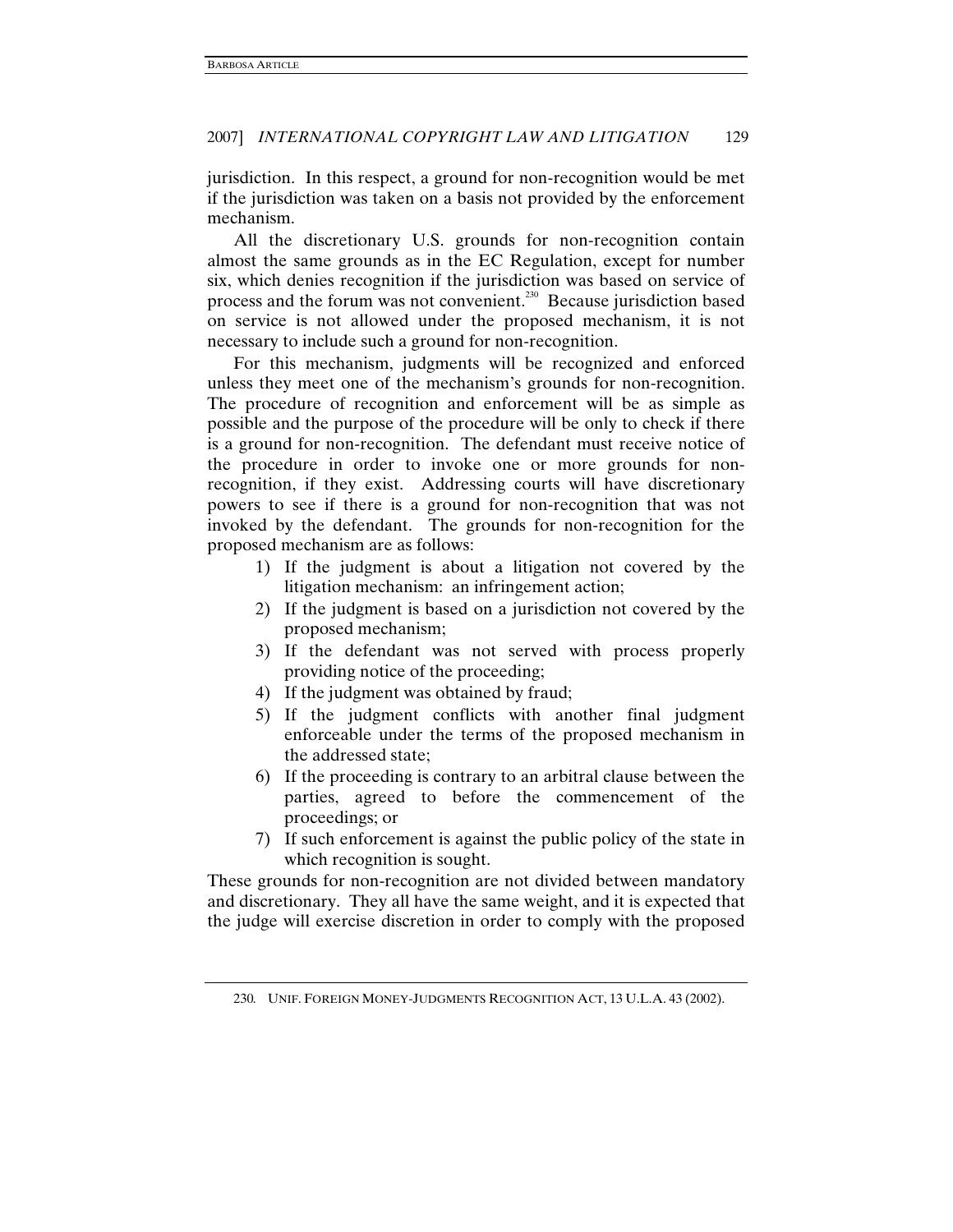mechanism, which, if negotiations succeed, will be an international treaty.

# 6. Revisiting the Basic Proposed Rules

Again, the proposed mechanism has three paths, each independent of the other. What follows is a brief enumeration of the rules of the first and most important proposed path.

The scope of the proposed mechanism covers all the questions arising from an infringement action, including succession of rights or ownership, if necessary. There are two allowed bases for jurisdiction: (1) persons domiciled in a Member State can be sued in that Member State, and (2) nonresidents conducting actions with consequences in the forum can be sued in that forum, providing that U.S. principles of minimum contacts are applied. It is additionally recommended that these principles be codified for the proposed mechanism.

For preliminary injunctions there are three possible solutions. One is to follow the European Union approach, consisting of the application of the preliminary injunction in the court where the infringement is taking place. The second solution is to have the decisions issued by the forum court and then enforced by the addressed court, which will review such decisions if the defendant files a petition for review. The third possibility is similar to the second, but the review would be done by the issuing court.

The applicable law is the law of the place where the infringement is taking place. However, courts should have wide discretion to determine the place of infringement and, consequently, the applicable law. They have to be reasonable, otherwise the judgments could be deemed as contrary to the public policy of the country in which enforcement is sought. And seven grounds for non-recognition will be available to be applied by judges with reasonable discretion.

# *B. Comity and Reciprocity*

This is the second path of the proposed mechanism. In case there is a failure of negotiations with respect to the proposed convention on copyright litigation, as outlined in the primary proposal of this Article, the parties would have to litigate with the existing means of enforcement.<sup>231</sup> Trying to enforce a judgment from an infringement

 <sup>231.</sup> Obviously, the proposed mechanism is the best option. Even without an enforcement convention, it has been suggested that enforcing foreign judgments is more cost effective; an enforcement convention would enhance those benefits. *See* Mark D. Rosen,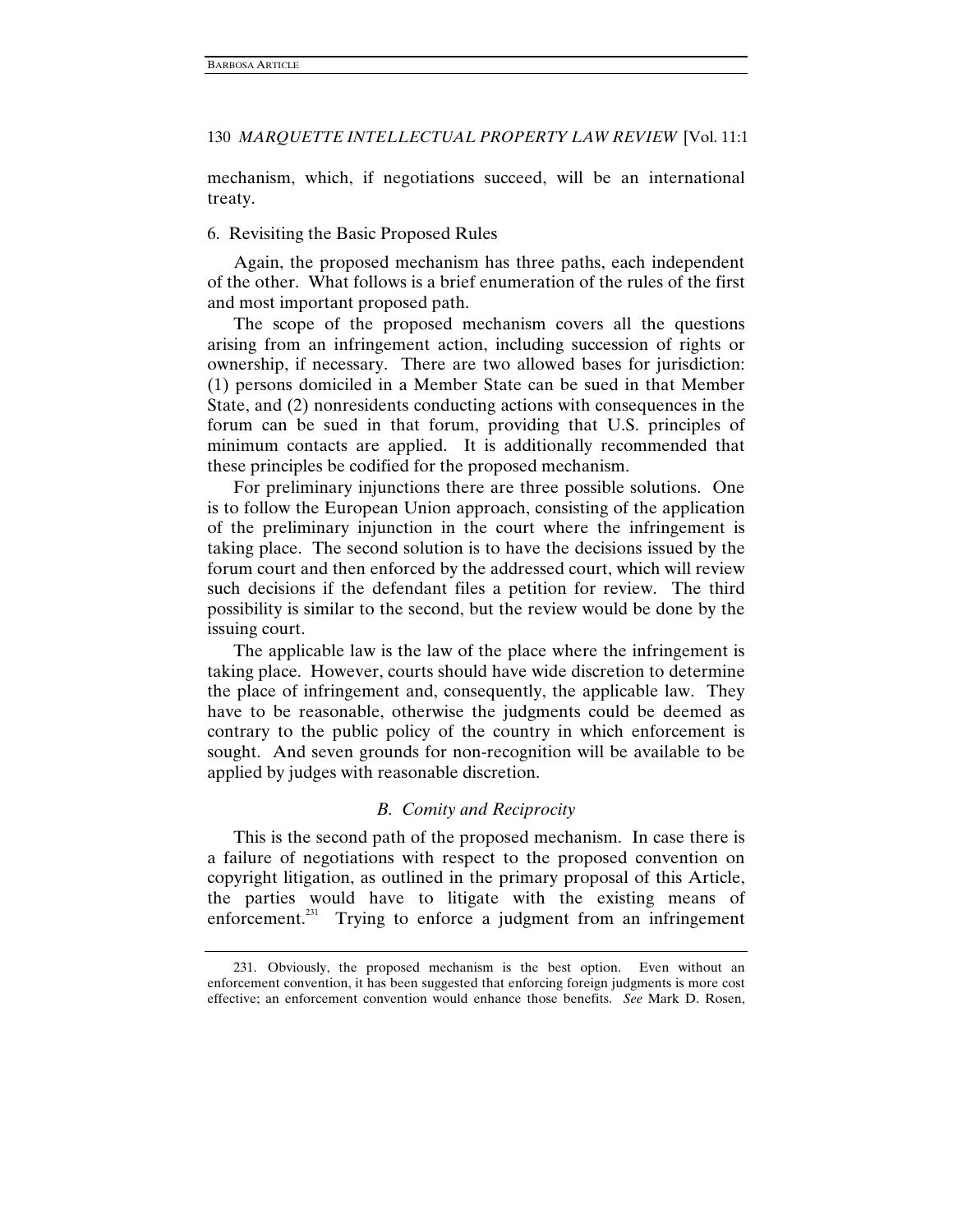action under the U.S. Foreign Money-Judgments Recognition Act or the Mexican Federal Code of Civil Procedure, for example, is more difficult than under the proposed mechanism.<sup>232</sup> The first difference is that preliminary injunctions are not covered by any of those laws, but this is the most minimal difference. Questions of public policy against the choice of law made by the rendering court and questions about the exercise of jurisdiction are the threshold problems. This part of the Article includes an analysis of the appropriate basis for copyright judgments to facilitate enforcement under existing law without any new convention.

Taking into consideration the impact of the TRIPs Agreement, one may assert that most of the infringements occurring abroad are also actionable under the respective foreign law. For instance, the sale of pirated or counterfeit CDs in flea markets is actionable in a civil action under the copyright law of most of the countries belonging to the TRIPs Agreement. The same can be established for sharing music over the Internet—an act that cannot be considered mere copying for private purposes, but rather is an act of unauthorized transmission to the public.

Due to the difficulties in enforcing local judgments abroad, I suggest two steps in order to get those judgments enforced. The first is the application of the copyright law of the place where the protection is sought, meaning the law of the place where the infringement is taking place. The second is to avoid exercising an exorbitant jurisdiction or a jurisdiction not recognized or accepted by the addressed country.

The first option, consisting of the application of the law of the place where the infringement takes place, is the easiest to achieve because of the availability of remedies among the TRIPs Agreement Member States. Moreover, in most civil law tradition countries, international treaties like the TRIPs Agreement or the Berne Convention are selfexecuting, and in cases when the international treaty establishes rights to be implemented by national legislatures, those implementations have to be in accordance with the international treaty; otherwise, the provisions of the treaty prevail.

However, an important omission can cause the entire mechanism to fail. None of the international copyright agreements provide for

*Should Un-American Foreign Judgments Be Enforced?*, 88 MINN. L. REV. 783, 805 (2004).

 <sup>232.</sup> Some scholars have noted that the fact that the United States does not have a federal statute for enforcement of foreign judgments may cause difficulties for American litigants attempting to demonstrate reciprocity when trying to enforce U.S. judgments abroad. *See* Gul, *supra* note 181, at 68.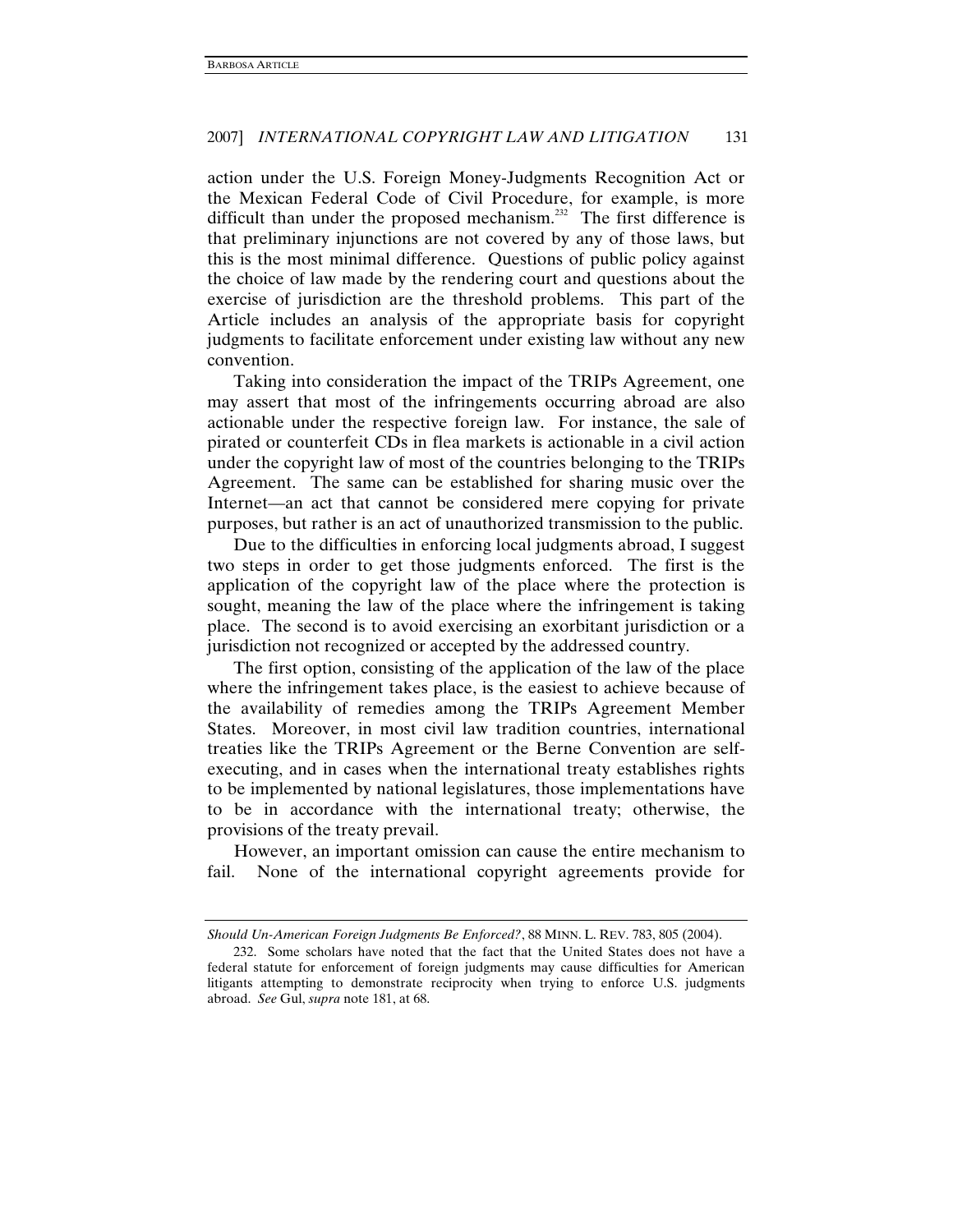secondary liability, namely contributory or vicarious infringement. Therefore, when an action is brought against an Internet service provider (ISP) located in a state whose laws do not provide for such secondary liability, the best option would probably be to consider those secondary acts as direct infringing activities.<sup> $233$ </sup> For instance, in Mexico, a company like Napster could not be held liable under contributory or vicarious infringement because there is no such legal development under Mexican Copyright Law.<sup>234</sup>

In countries where there is no such legal development, general rules of torts established in the civil code<sup>235</sup> can be invoked in order to hold persons who cause damages in common by committing a tortious act liable.<sup>236</sup> This is called joint liability. Nevertheless, there is no certainty in the outcome and it is more desirable to have expressly established secondary liability in the copyright laws or, at least, broadly recognized by case law.

Under Mexican and French laws, notions of criminal complicity may grant a remedy for secondary liability.<sup>237</sup> However, not all infringement cases are considered crimes under both laws, and criminal offenses are not part of the proposed mechanism. The proposed mechanism is simply an attempt to stop actual infringements abroad by using either civil courts or administrative agencies. The first and the second proposed options are to be applied in civil courts, and the last one is for an administrative agency.

The application of the copyright law of the place where the infringement took place may reduce the remedies available under domestic law. However, it is better to have at least one remedy than to not have a remedy at all. The primary goal is to stop acts of infringement as cheaply and simply as possible. Certainly, it would not

<sup>233</sup>*. See* J.A.L. STERLING, WORLD COPYRIGHT LAW 513 (2d ed. 2003).

 <sup>234.</sup> For additional analysis of this point, see Roberto Garza Barbosa, *Derechos de Autor, Derechos Conexos y Nuevas Tecnologías. ¿Cómo Adaptar Antiguos Principios a la Era Digital?*, 12 IUSTITIA 263, 283 (2005).

 <sup>235.</sup> For instance, Article 1917 of the Mexican Federal Civil Procedure Code establishes that "[t]hose persons that jointly have caused damages, are jointly liable to the victim and are bound to restore according to dispositions of this chapter." Código Federal de Procedimientos Civiles [C.F.P.C.] [Federal Civil Procedure Code], art. 1917, Diario de la Federación [D.O.], 1 de Septiembre de 1932 (Mex.) (translated by author).But note that there is no case law applying this principle to copyright law.

 <sup>236.</sup> Under French law, for example, the liability based on Article 1382 of the French Civil Code establishes that a person who causes damage is bound to make repairs. CODE CIVIL [C. CIV.] art. 1382 (Fr.).

 <sup>237.</sup> STERLING, *supra* note 233.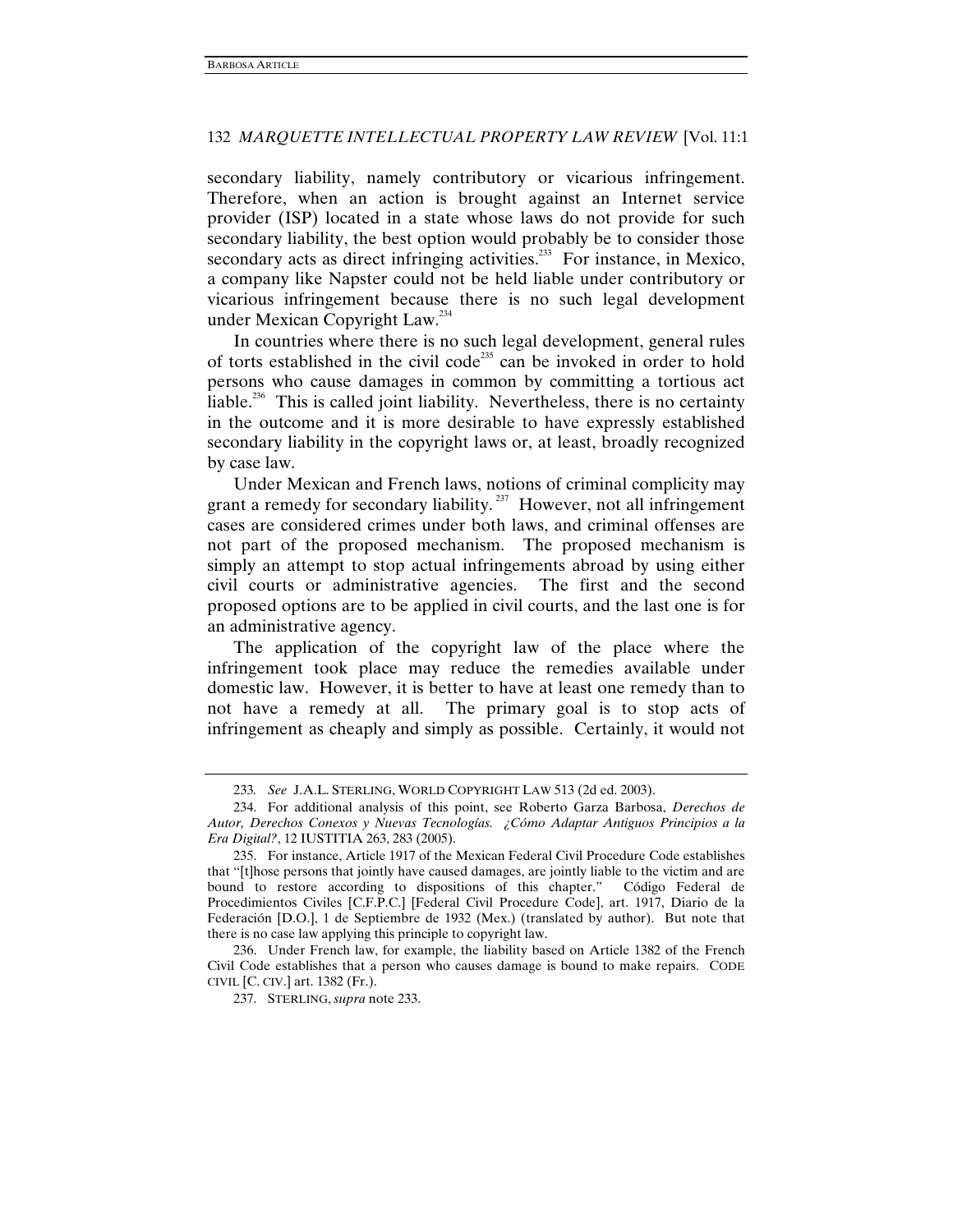be as cost effective and efficient, for example, as the ICANN Dispute Resolution Policy because the issue here is not dealing with domain names granted only by registrars subjecting all the registries to the ICANN Dispute Resolution Policy.<sup>238</sup> And unlike cybersquatting in the domain name system, copyright infringement involves a wide range of activities in different mediums regulated by different copyright laws. However, this alternative is one option that may reduce the great difference between the minimum effort needed to infringe a copyright and the huge expense and effort to enforce rights over those infringed copyrights.

The second element, consisting of the avoidance of jurisdiction, is more difficult because the basis for jurisdiction varies in each legal system, even if they are from the same legal tradition. For instance, Article 5(3) of the EC Regulation establishes that jurisdiction can be established "in matters relating to tort, *delict* or *quasi-delict*, in the courts for the place where the harmful event occurred or may occur."<sup>239</sup> However, not all civil law tradition countries have provisions similar to Article 5(3) of the EC Regulation. In Mexico and some other legal systems of Latin America, jurisdiction can be established only in the defendant's domicile and not in the place where the damages were suffered. As already explained, the Mexican Federal Civil Procedure Code establishes that foreign judgments will be recognized if the exercise of jurisdiction of the issuing court is "compatible or analogous" with national principles, unless there is no other court with jurisdiction to hear the case.<sup>240</sup> There is no case law regarding the meaning of the terms "compatible or analogous," but it is very likely that such terms will be interpreted with similar meanings. Therefore, foreign judgments and decrees will be enforced if jurisdiction is exercised under rules similar to those contained in the Federal Civil Procedure Code. As a consequence, if the jurisdiction of foreign courts on infringement cases is one other than the domicile of the defendant, it is very unlikely that judgments and orders based on this jurisdiction will be enforced in Mexico.

However, Article 565 establishes that jurisdiction not analogous or compatible with the statute will be recognized if the foreign court chooses that jurisdiction in order to avoid denegation of justice or

<sup>238</sup>*. See* ICANN, Uniform Domain-Name Dispute-Resolution Policy, http://www.icann.org/udrp/udrp.htm (last visited Dec. 15, 2006).

 <sup>239.</sup> EC Regulation, *supra* note 93, art. 5(3).

 <sup>240.</sup> C.F.P.C. [Federal Civil Procedure Code], arts. 554, 571-III.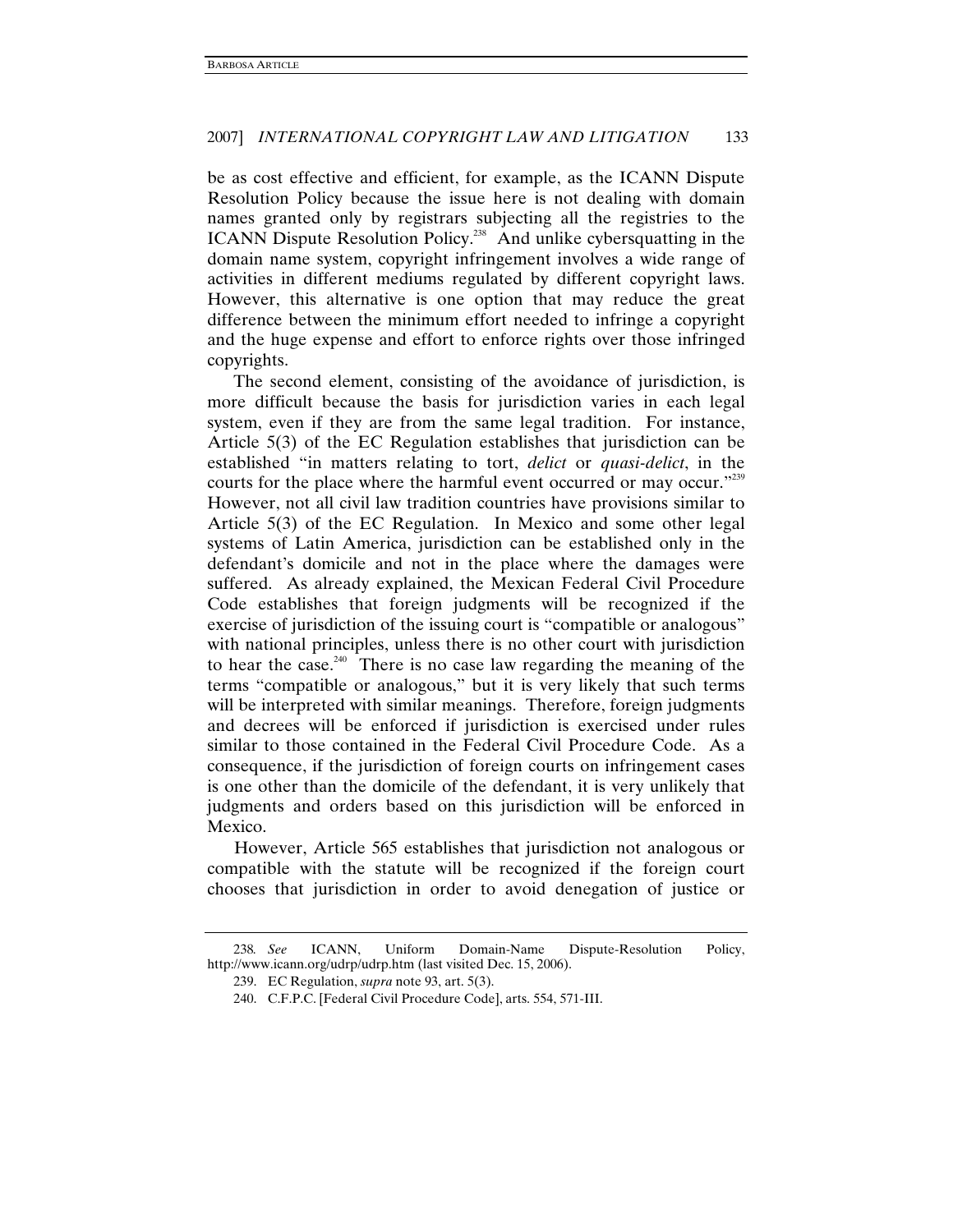because there was no other court to hear the case.<sup>241</sup> But this precept does not establish whether such reasons have to be implicitly or explicitly in the judgment. Foreign courts are not likely to explicitly establish exercise of jurisdiction for those explained reasons. $242$ However, it can be assumed that a court always takes jurisdiction to hear a case because otherwise there would be a denegation of justice.

This is one of the most difficult issues of trying to enforce a judgment with the existing means. The judgment taken in one jurisdiction may not be recognized by the court whose enforcement is sought. For all of these reasons, this path of the mechanism is the least likely to be useful.<sup>243</sup> It simply reflects the actual situation and how one can attenuate it.

### *C. Reliance on Administrative Procedures*

There is an alternative option to stop the infringing activity. Even without legal change, the mechanism of enforcement can be based on administrative cooperation. In Mexico, almost all remedies for copyright infringement cases are issued by the Mexican Institute of the Industrial Property (IMPI), which is an administrative agency created by the Mexican Industrial Property Act.<sup>244</sup> Article 234 of the Mexican Copyright Act empowers the IMPI faculties to enforce remedies for copyright infringements.<sup>245</sup> Those administrative infringements are independent from civil actions to recover damages. In the administrative procedure, there is no recovery of damages, only injunctions to stop the infringement. The plaintiff may apply for an administrative remedy, or he or she may sue in federal or state courts in order to recover damages.<sup>246</sup> Moreover, the plaintiff may apply first in the IMPI and then in a court that has jurisdiction. Even if the IMPI, in the administrative procedure, establishes that there is no infringement, the copyright holder may sue in court because both actions are different:

 246. Ley Federal del Derecho de Autor [L.F.D.A.] [Federal Copyright Act], art. 213, Diario Oficial de la Federación [D.O.], 24 de Diciembre de 1996 (Mex.).

<sup>241</sup>*. Id.* art. 565.

<sup>242</sup>*. See id.*

 <sup>243.</sup> However, it has been suggested that as global trade continues to grow, there will be increasing need for international judicial assistance based on comity. *See* Okezie Chukwumerije, *International Judicial Assistance: Revitalizing Section 1782*, 37 GEO. WASH. INT'L L. REV. 649, 650 (2005).

 <sup>244.</sup> Ley de la Propiedad Industrial [L.P.I.] [Industrial Property Act], *as amended*, art. 6, Diario Oficial de la Federación [D.O.], 27 de Junio de 1991 (Mex.).

 <sup>245.</sup> C.F.P.C. [Federal Civil Procedure Code], art. 234.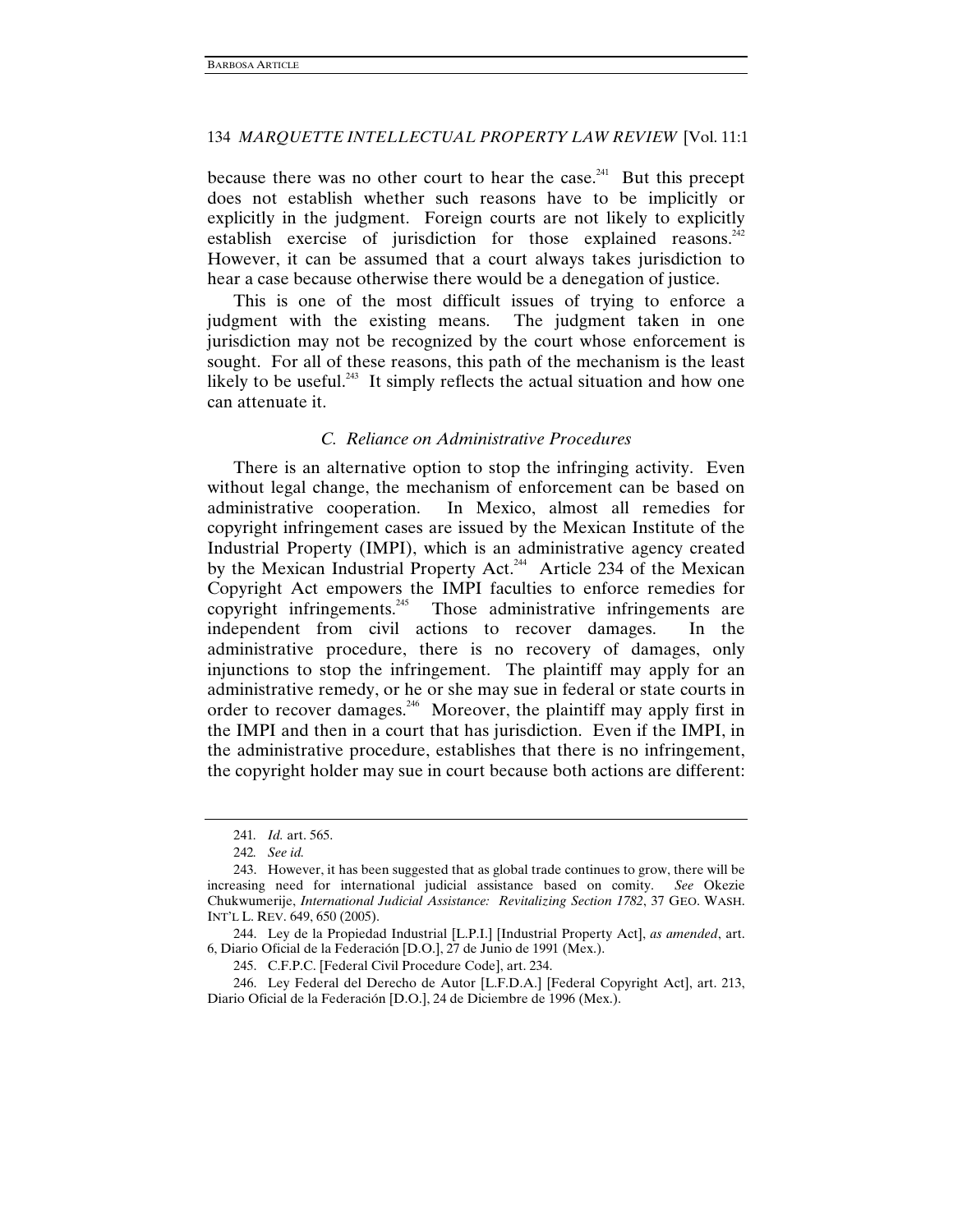one is administrative, and the other is a civil action to recover damages.<sup>247</sup>

The proposed mechanism may use the administrative procedure taken by the IMPI. The advantage of the use of IMPI proceedings is precisely IMPI's expertise. The Mexican judiciary is not familiar with copyright cases, but the IMPI is a specialized agency for those cases.<sup>248</sup> It can enforce remedies, like preliminary injunctions, more effectively than remedies available under the Federal Civil Procedure Code. It is also common in developing countries to centralize enforcement of intellectual property procedures in an administrative agency in order to have more efficient remedies. Admittedly, this can be related to several deficiencies in the judicial system, but this is not the issue of this investigation. This is one of the reasons why Article 49 of the TRIPs Agreement establishes the following:

To the extent that any civil remedy can be ordered as a result of administrative procedures on the merits of a case, such procedures shall conform to principles equivalent on substance to those set forth in this Section.<sup>24</sup>

Therefore, the provisional measures directed by Article 50 to judicial authorities can be exercised by administrative agencies like the IMPI.250 Articles 203 through 212 of the Industrial Property Act give the IMPI a wide range of tools ranging from surveillance, to visits, to the forfeiture of infringing goods.<sup>251</sup> The IMPI may order a visit to the premises where the infringing activities supposedly took place.<sup>252</sup> Those provisions are the implementation of the TRIPs Agreement civil and administrative procedures and remedies. According to Article 203 of the Industrial Property Act, those proceedings may be commenced by a petition of a copyright holder or *ex officio* at the initiative of the IMPI.<sup>253</sup>

 <sup>247.</sup> FERNANDO SERRANO MIGALLÓN, NUEVA LEY FEDERAL DEL DERECHO DE AUTOR 147 (1998).

 <sup>248.</sup> The same situation occurs in trademark infringement actions. Litigants usually look first at IMPI rather than civil judicial remedies. *See* Hedwig A. Lindner López, *Trademark Enforcement in Mexico*, 8 CURRENTS: INT'L TRADE L.J. 74, 77 (1999). But note that the author analyzes IMPI's administrative procedures and criminal remedies but does not mention civil judicial remedies.

 <sup>249.</sup> TRIPs Agreement, *supra* note 3, art. 49.

<sup>250</sup>*. See id.* art. 50.

 <sup>251.</sup> Ley de la Propiedad Industrial [L.P.I.] [Industrial Property Act], *as amended*, arts. 202–212, Diario Oficial de la Federación [D.O.], 27 de Junio de 1991 (Mex.).

<sup>252</sup>*. Id.*

<sup>253</sup>*. Id.* art. 203.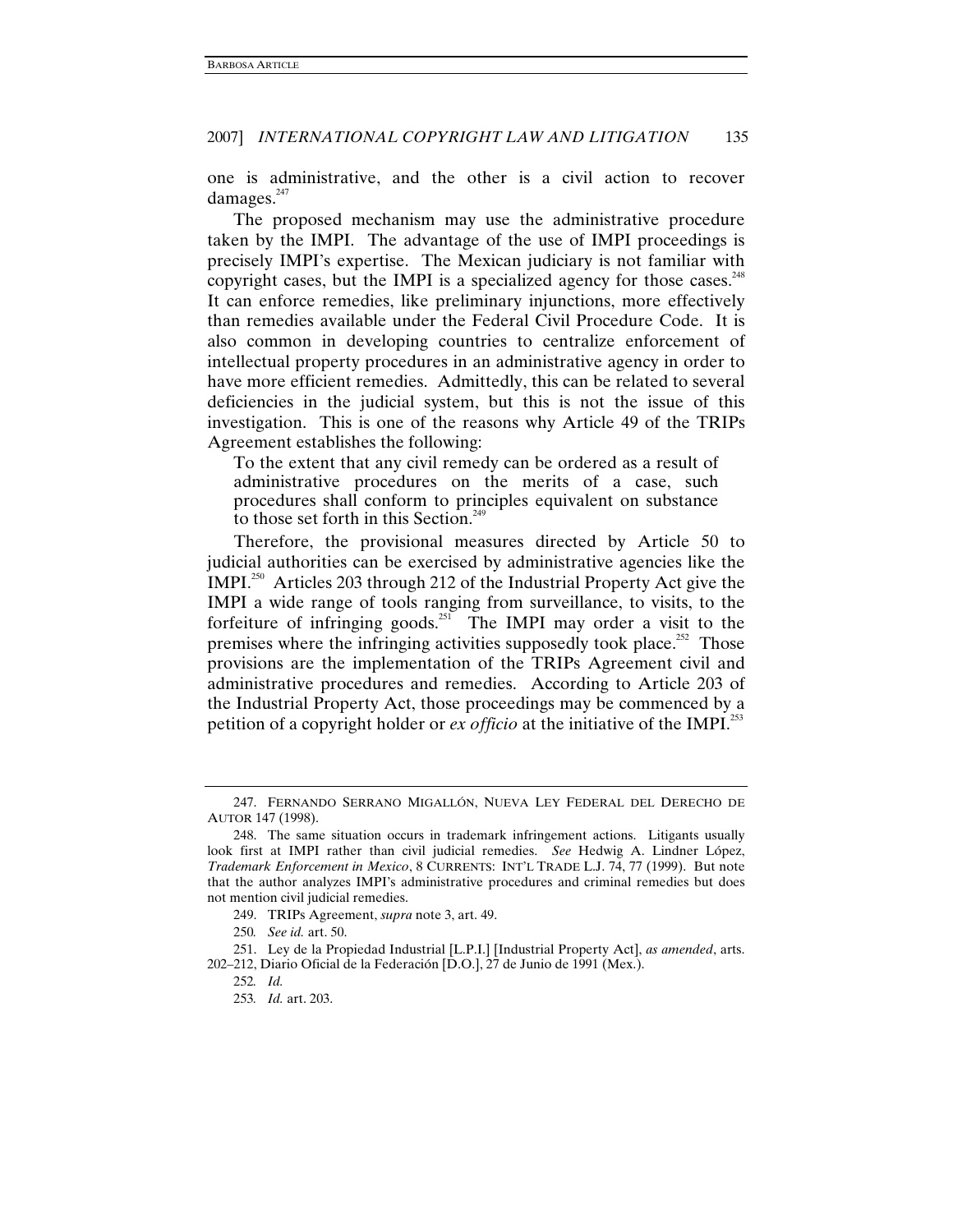Consequently, if it is not possible to enforce a preliminary injunction issued abroad due to an exercise of jurisdiction not recognized by the Federal Civil Procedure Code, then the preliminary measure may be enforced by the IMPI. In this case, the procedure taken by the IMPI will not be a procedure of recognition and enforcement of a foreign judgment or decree, but rather an independent procedure started by a petition of the issuing foreign court.<sup>254</sup> It is advantageous because it takes only a single specialized federal agency with jurisdiction to act all over the country. Consequently, after receiving those foreign injunctions electronically, the IMPI starts an independent administrative procedure that will stop the infringement.

Each country will have to establish a central office for contact that is going to be the channel to send and receive those preliminary injunctions. The most convenient situation is for this authority to be an administrative agency like the IMPI, the United States Patent and Trademark Office (USPTO), or the United States Copyright Office. In countries where these kinds of administrative agencies do not have the power to independently act on enforcement procedures, their work will consist of redirecting the orders to the appropriate court to hold enforcement proceedings according to the first path previously discussed. In countries where the administrative agency has those powers, the most convenient measure would be to start their own administrative procedures in order to prevent further infringements. If this is the case, special consideration must be given to the injunction of the foreign issuing court in order to avoid inconsistent results. It is important to clarify that this possible path is going to be used more frequently in developing countries where most of the piracy occurs. In those countries, it is common to have an administrative authority enforcing remedies for copyrights. Proceedings taken by those administrative authorities are usually more efficient than court proceedings. This is the principal reason why those administrative agencies have this type of enforcement authority.

Exporting countries rely on court proceedings to enforce intellectual property rights instead of administrative proceedings. Those countries usually have the appropriate judicial structure in order to have those rights enforced. Importing countries usually have inefficiencies in their judicial systems and the alternative is the creation of administrative agencies like the IMPI. Therefore, this third path of the proposed mechanism is conceived with this assumption.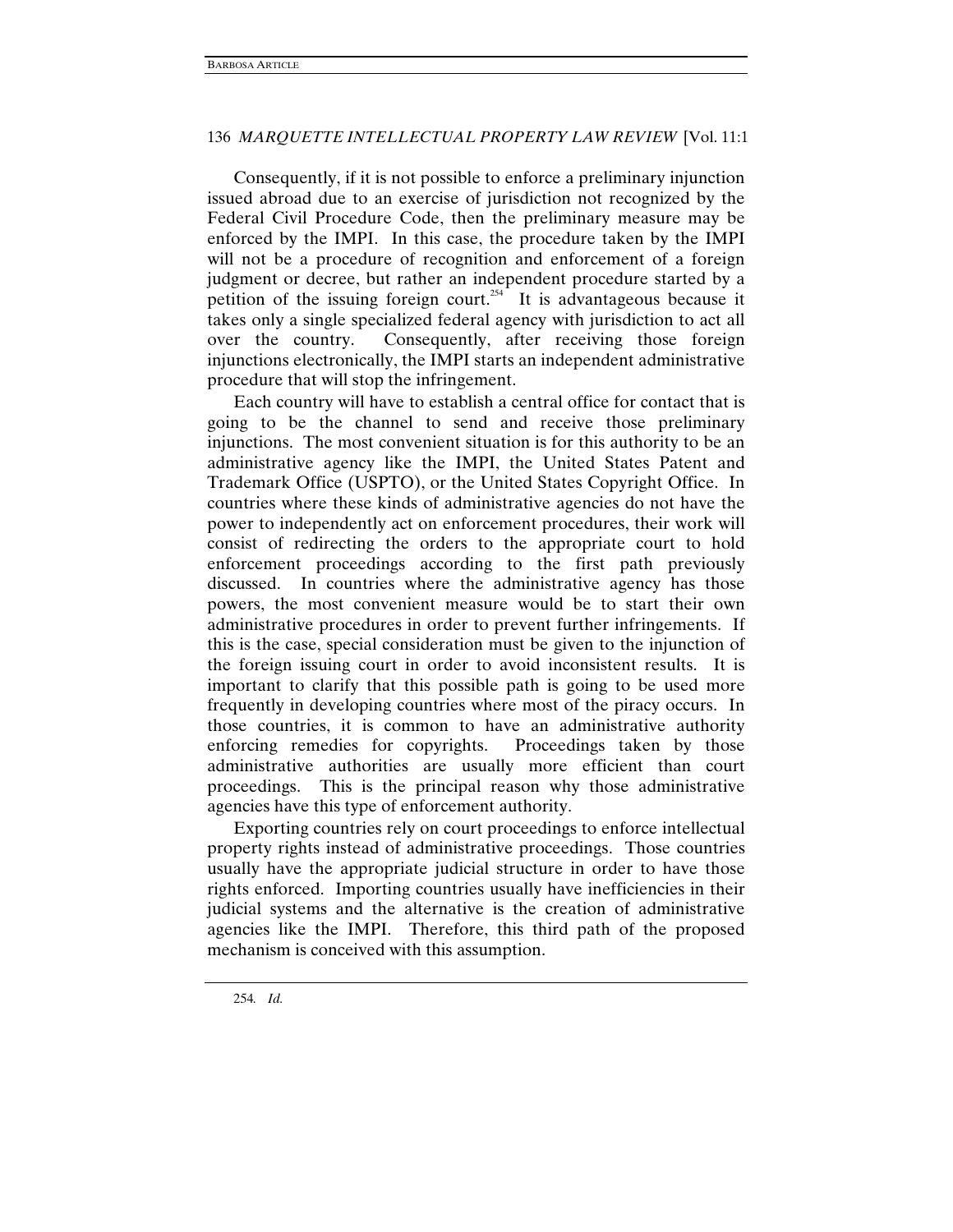If a district court in the United States grants a preliminary injunction against a Mexican resident in order to stop an infringement over the Internet through a home page hosted in a server located in Mexico, the proposed mechanism will work as follows. First, a U.S. district court will redirect its injunctive order to the American office of contact, perhaps the USPTO or the Copyright Office. Then the office of contact will redirect that order electronically to the designated Mexican office of contact, the IMPI. In this case, the defendant is not a U.S. resident and, therefore, it is probable that Mexican courts would not recognize the grounds for jurisdiction of the U.S. court. Thus, the way to overcome this difficulty would be to have an administrative proceeding started by the IMPI—the result being that the infringement is stopped.

The negotiation and implementation of the third path of the proposed mechanism is simple. It can be negotiated among different countries by an international treaty or as a mechanism of cooperation without an international treaty. Developing countries using this mechanism have the advantage that local copyright holders do not have—they do not have to compete with cheaper, foreign, unprotected materials. The advantage of having a less expensive way to stop infringement over the Internet and other technological mediums should encourage different countries to apply this mechanism.

# VI. PROBABLE EXTRATERRITORIAL EFFECTS AND A PUBLIC CHOICE DEMOCRACY PERSPECTIVE

There are several issues that have to be addressed or considered in the process of negotiating the enforcement mechanism. These issues are related to certain consequences the mechanism will produce. There are questions, not only of transnational enforcement, but also of probable recognition of higher copyright protection standards from one country to another. As can be expected, copyright exporting countries like the United States have a more rigorous copyright act than countries that are copyright importers. For instance, severe statutory damages, like those available under the U.S. law, are not present in Latin American countries.

Even if this mechanism has clear rules about jurisdiction and choice of law, courts would probably apply their own domestic law to acts occurring abroad. For example, the law of the United States—a copyright exporter country—would be applied to foreign defendants engaging in activities through the Internet. The place of infringement would tend to be declared as occurring within the United States, and this argument, though reasonable, would ignore the choice of law rules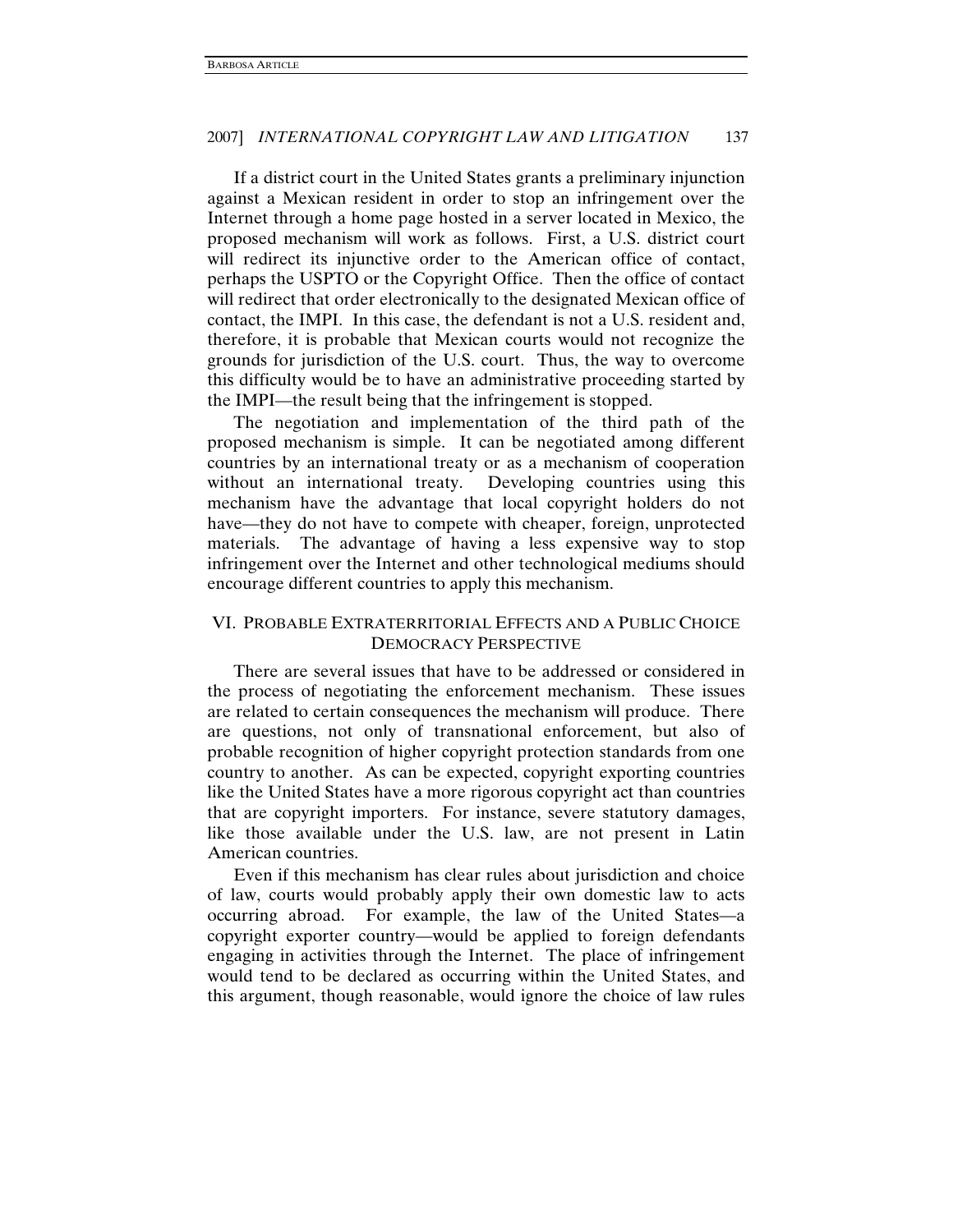proposed in this mechanism. If this is the case, and the rules of jurisdiction and choice of law of the proposed mechanism do not prevent the generalized application of U.S. law or the law of another exporting copyright country to acts occurring in another Member State, two problems would arise. First, the expansion of copyright protection always brings benefits and costs. The legislature of one country needs to balance these costs and benefits among represented players and voters of the legislative process, otherwise it may face the consequences in the next election. However, if the cost of increasing copyright protection is paid by foreign non-voters, the result could be the unjust raising of copyright protection at the cost of foreigners who are not represented in the legislature. While the harmonization provides some answers, differences among copyright statutes remain. Thus, harmonization is not enough to solve this issue.

The differences are principally related to the term of protection, statutory damages, and the availability of secondary liability under several jurisdictions. There is another proposed convention on intellectual property litigation that was outlined by Professors Rochelle C. Dreyfuss and Jane C. Ginsburg (Dreyfuss & Ginsburg proposal).<sup>255</sup> I bring up this proposed convention in order to explain how it deals with the issues discussed in this section. While the proposed mechanism is not going to deal with these problems in the same way, it is illustrative to analyze how other proposals deal with these problems. Unlike the proposed mechanism, which is designed only for copyright infringement litigation, the Dreyfuss & Ginsburg proposal deals with all intellectual property litigation, including patent and trademark litigation as well as other non-infringement actions.<sup>256</sup> It is not similar to this proposed mechanism because it has different rules and a different background. It is based on the failed Hague Draft Convention; however, it includes several specific provisions for intellectual property matters, and surprisingly, unlike the Hague Draft Convention, it provides for the doctrine of forum non conveniens.<sup>257</sup> It does, however, use the same approach of the failed Hague Draft Convention regarding preliminary injunctions.<sup>258</sup>

<sup>255</sup>*. See* Rochelle C. Dreyfuss & Jane C. Ginsburg, *Draft Convention on Jurisdiction and Recognition of Judgments in Intellectual Property Matters*, 77 CHI.-KENT L. REV. 1065 (2002).

<sup>256</sup>*. See id.* at 1066.

<sup>257</sup>*. Id.* at 1131.

<sup>258</sup>*. See id.* at 1132.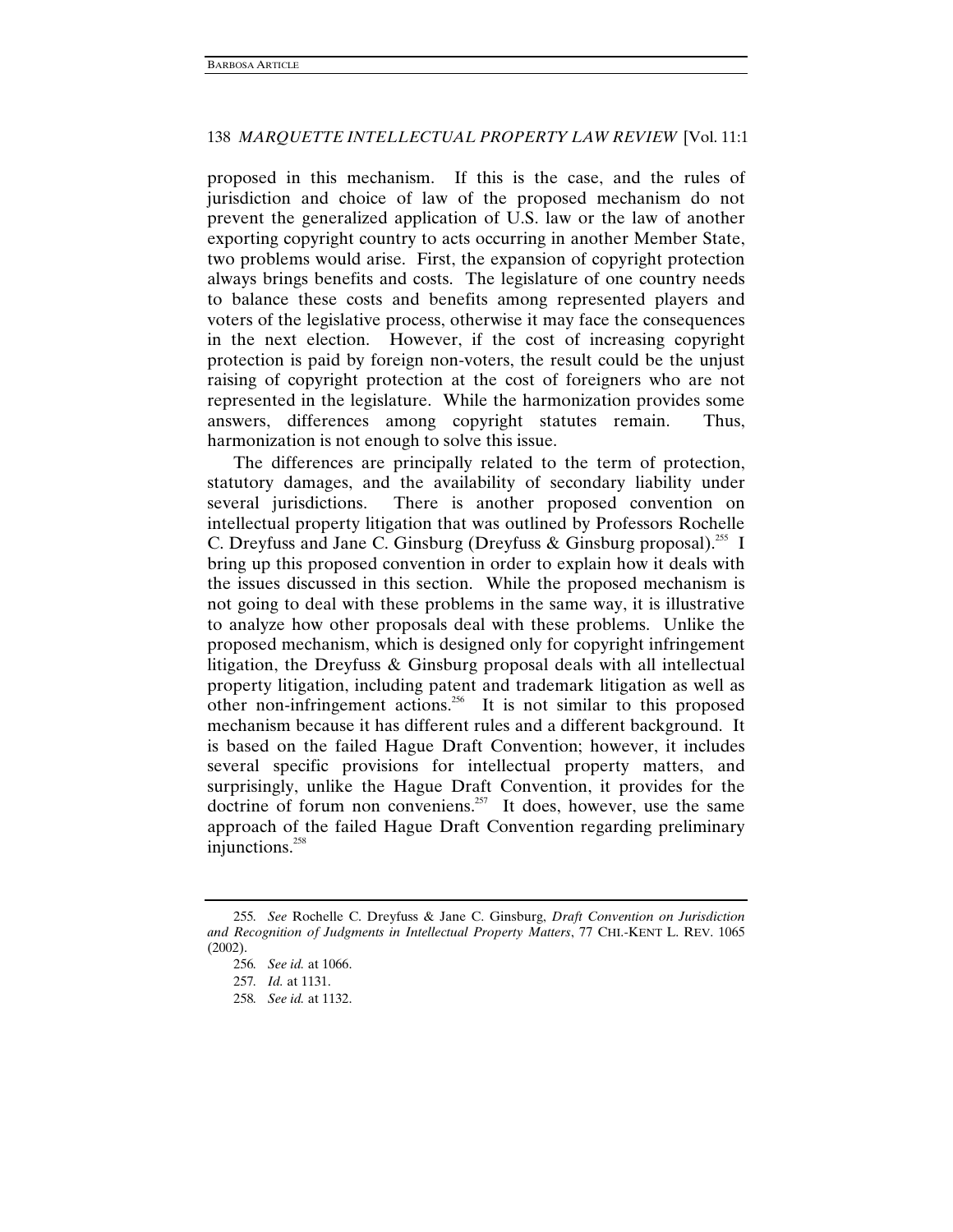Unlike my proposed mechanism, the Dreyfuss & Ginsburg proposal has a specific ground for non-recognition for cases where the choice of law is arbitrary or unreasonable. As already mentioned, the mechanism this Article proposes deals with this problem under other more general grounds for non-recognition applicable to judgments that are against the public policy of the place where recognition is sought. As mentioned before, if the judgment was based on a choice of law that was unreasonable or arbitrary, it could be against the public policy of the place whose enforcement is sought.

It is interesting, however, to note that for the Dreyfuss & Ginsburg proposal, a reasonable choice of law for Internet infringement cases is the law of the place where the operator has its residence or principal place of business, or if the infringing materials are not found on a Web site, like peer-to-peer technology, the reasonable applicable law is the law of the principal place of business or residence of the person that initiated communications. Furthermore, in the latter case, the proposed convention refers to the place where peer-to-peer communication is initiated and not the place where the distributor of peer-to-peer software has its residence. As an exception to this general rule, it also provides for the law of the place that has the most significant relationship with the controversy, for example, the law of the principal target of the infringing activities. If the infringing activities target different countries, the laws of those different countries are going to be applied to the portion of infringing activities conducted in each specific country.

Those specific provisions regarding choice of law and remedies seem to provide the proposed convention's answer to the issues discussed in this section. While they are a guide, I think that courts must decide the choice of law based on the place of infringement as considered by internal substantive legislation. The rationale for my proposed mechanism consists of the acceptance of the choice of law rule contained in the Berne Convention: the law of the place of infringement.<sup>259</sup> Therefore, courts will decide the place of infringement in a reasonable way. If courts undertake this analysis about the place of infringement lightly, they will threaten the enforcement of the judgment. An example of a good determination of the place of infringement could be the place where the infringement materials were downloaded or uploaded by others.

<sup>259</sup>*. See* Berne Convention, *supra* note 75, art. 5(2).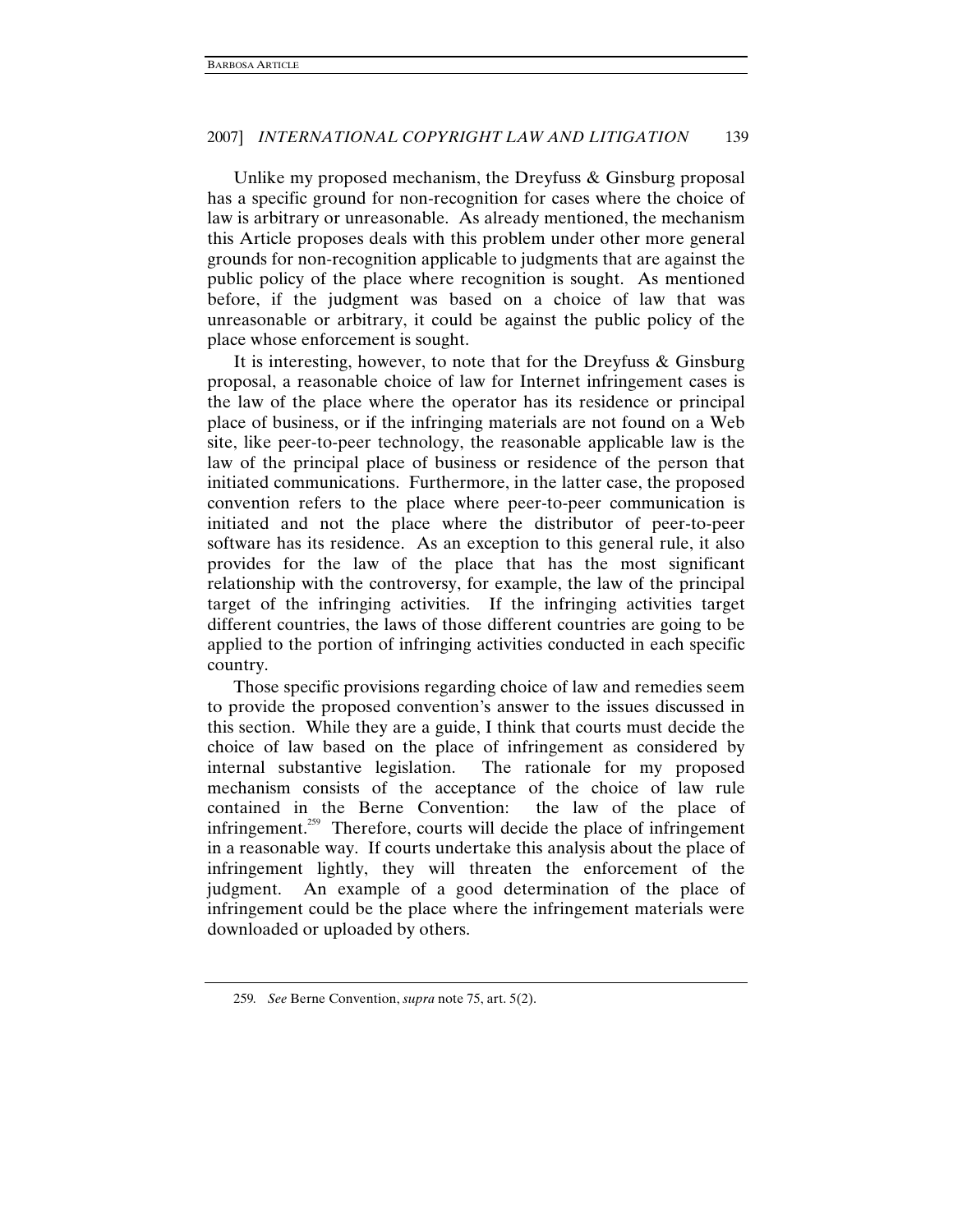As for the question of remedies, the Dreyfuss & Ginsburg proposal establishes that statutory damages are allowed, even based on statutory amounts rather than proof of actual damages. The enforcing court may order injunctive relief, but it is limited to its territory.<sup>260</sup>

However, I consider that all the provisions intended to deal with the inappropriate application of foreign copyright standards seem insufficient in the context of the Dreyfuss & Ginsburg proposal because it has exorbitant bases for jurisdiction:

 1. A plaintiff may bring an infringement action in the courts of—

 a. any State where defendant substantially acted (including preparatory acts) in furtherance of the alleged infringement, or

 b. any State to which the alleged infringement was intentionally directed, including those States for which defendant took no reasonable steps to avoid acting in or directing activity to that State, or

 c. any State in which the alleged infringement foreseeably occurred unless the defendant took reasonable steps to avoid acting in or directing activity to that State.

 2. If an action is brought in the courts of a State only on the basis of the intentional direction of the alleged infringement to that State, then those courts shall have jurisdiction only in respect to the injury arising out of unauthorized use occurring in that State, unless the injured person has his habitual residence or principal place of business in that State.

 3. If an action is brought in the courts of a State only on the basis of the occurrence of the infringement in that State, then those courts shall have jurisdiction only in respect to the injury arising out of unauthorized use occurring in that State. $261$ 

As already mentioned, the mechanism this Article proposes has only two allowed bases for the exercise of jurisdiction: (1) persons domiciled in a Member State can be sued in that Member State, and (2) nonresidents conducting actions with consequences in the forum can be sued in that forum, provided that U.S. principles of minimum contacts are applied. It is recommended to have these principles codified. Therefore, having the U.S. requirements of minimum contact in order to exercise jurisdiction makes the proposed mechanism applicable to fewer cases than the other proposed convention. Under the other

<sup>260</sup>*. See* Dreyfuss & Ginsburg, *supra* note 255, at 1072.

<sup>261</sup>*. Id.* at 1077.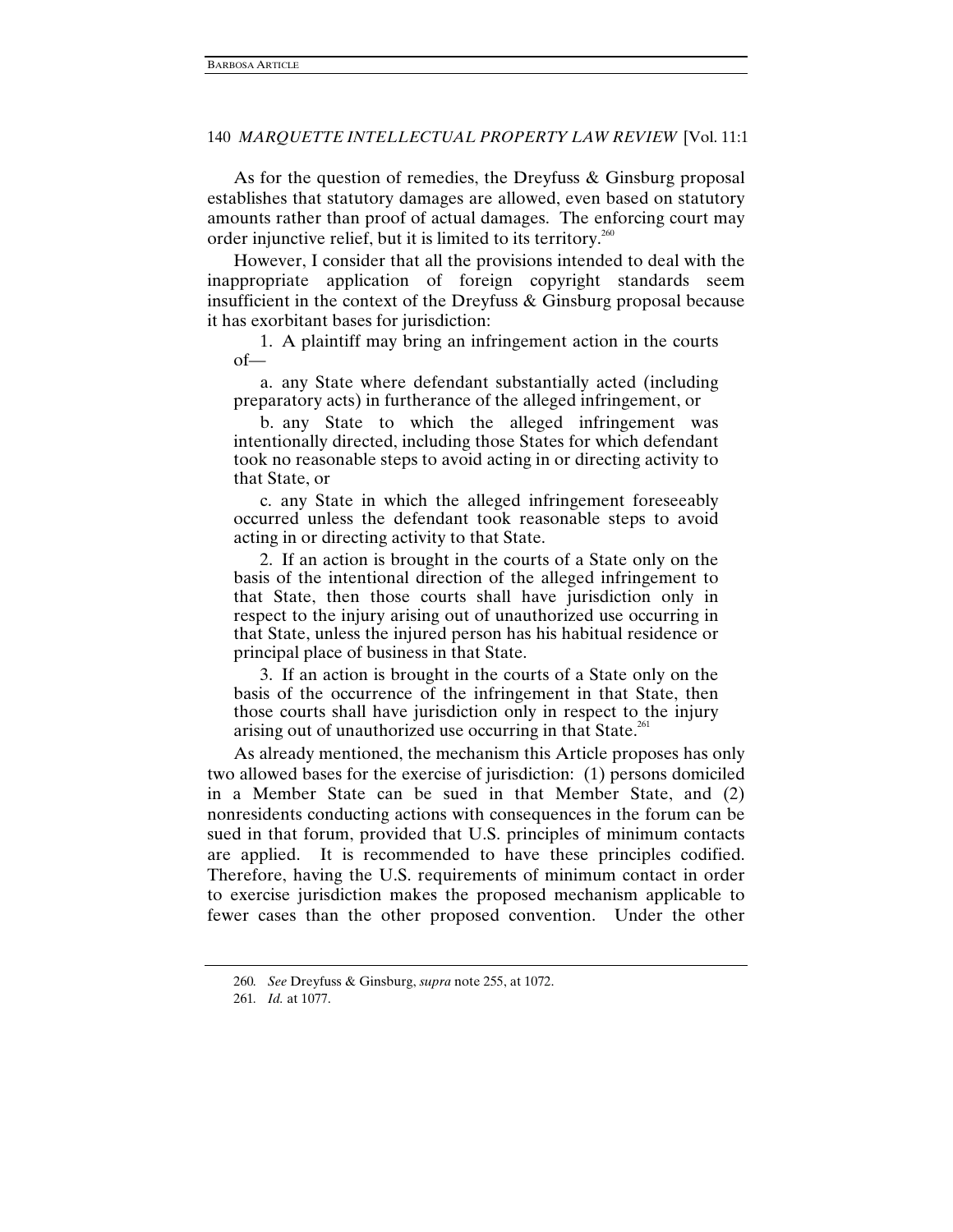proposed convention, jurisdiction may be exercised everywhere. Because the Internet may enable the infringement of protected works around the globe, the defendant under sub-section  $(1)(c)$  of the Dreyfuss & Ginsburg proposal is supposed to foresee that the infringement may occur everywhere. If this rule were applicable today, all Internet Web pages would be subject to the jurisdiction of every court around the world, despite no other contact with the forum other than the Web page being available to residents of that forum.

Admittedly, although the proposed mechanism here is less ambitious and more cautious than the Dreyfuss & Ginsburg proposal, it still does not resolve all the issues discussed in this section. Several possible answers are offered to solve these problems. During the process of negotiating the proposed mechanism, all of the answers can be applied.

The first solution is related to issues of choice of law. If the person who is engaged in what is considered an infringing activity in the forum country takes the necessary technical measures to avoid making those materials available in that forum, he or she would be insulated from the application of the law of that forum. In other words, if a Mexican operator has a Web page with protected works and takes the necessary technical steps in order to avoid that those materials would be accessible in the United States, then the applicable law would be the Mexican Copyright Act, not that of the United States. The distribution of those materials would probably not be an infringement under the Mexican Copyright Act. The same rule would be applicable if the Web page does not contain infringing materials, but instead peer-to-peer software or similar devices. Note that this is a rule of choice of law and not a rule related to jurisdiction because the jurisdictional bases for the proposed mechanism are limited to those already mentioned.

The second answer is to either limit remedies to those available in the place where recognition is sought or to limit the damages to actual damages. This is similar to the other proposed convention.<sup>262</sup> Under this rule, the enforcing judge of a judgment containing U.S. statutory damages would reduce the awards to damages available in the place where the enforcement is sought. This is an appealing rule; however, there is another alternative. Under the U.S. Copyright Act, the precondition to obtaining statutory damages is to have the work registered in the Copyright Office prior to the infringement or, in case of published works, within three months of their publication.<sup>263</sup> The

<sup>262</sup>*. See id.* at 1065.

 <sup>263. 2</sup> INTERNATIONAL COPYRIGHT LAW AND PRACTICE, *supra* note 15, ch. USA §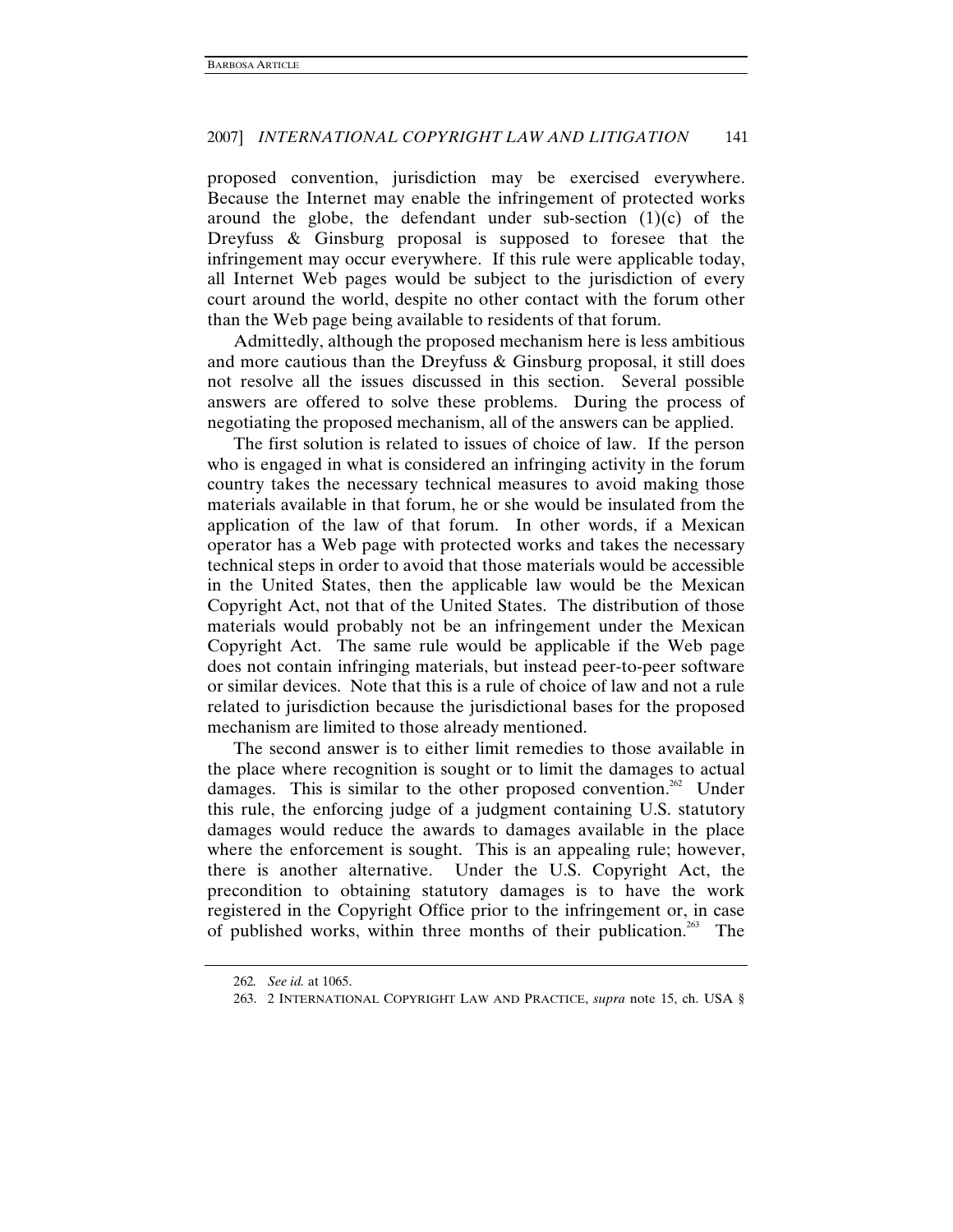recovery of those statutory damages in a third country may be conditioned on the registry of the work in that country. The determination of whether the work is registered in the country in which the enforcement is sought can be made either by the forum court or by the court whose enforcement is sought. This would not be in violation of the Berne Convention non-formality requirement because statutory damages are outside the scope of the Berne Convention. For the same reason, in the negotiation process of the mechanism, the parties may determine to set those statutory damages outside the proposed mechanism. Therefore, this second solution would be to reduce the statutory damages to those available in the country where the enforcement is sought, to subject those statutory damages to the registration of the work in that country, or to exclude statutory damages from the mechanism.

The third answer is that this mechanism would have a withdrawal provision making it simple for affected countries to resign from the convention containing the proposed mechanism. As mentioned previously, the legislative process of increasing copyright protection always has benefits and costs. While some copyright holders may enjoy the benefits of the increased protection, others must pay the costs for it. Legislators would be cautious not to burden foreign non-voters with those costs because their representatives could withdraw from the convention.

While any convention of this kind may cause members to relinquish some aspects of their sovereignty, all the members of the proposed mechanism would have the same obligations. However, from a practical point of view, it seems that the proposed mechanism would serve only the interests of developed countries, and developing countries would be faced with surrendering sovereignty in exchange for nothing. The reason for this argument is that developed countries are the major producers of protected works. A net importer copyright country has no reason to enter into the kind of agreements that favor copyright holders unless it can expect something in exchange.

If a country protects foreign works, it will obtain two favorable results in exchange: the protection of its nationals' works abroad and a market in which national authors and copyright holders do not have to compete with cheaper unprotected foreign works. Even if this is a persuasive argument, it becomes less persuasive when there are countries that have minimal or no production of protected works, in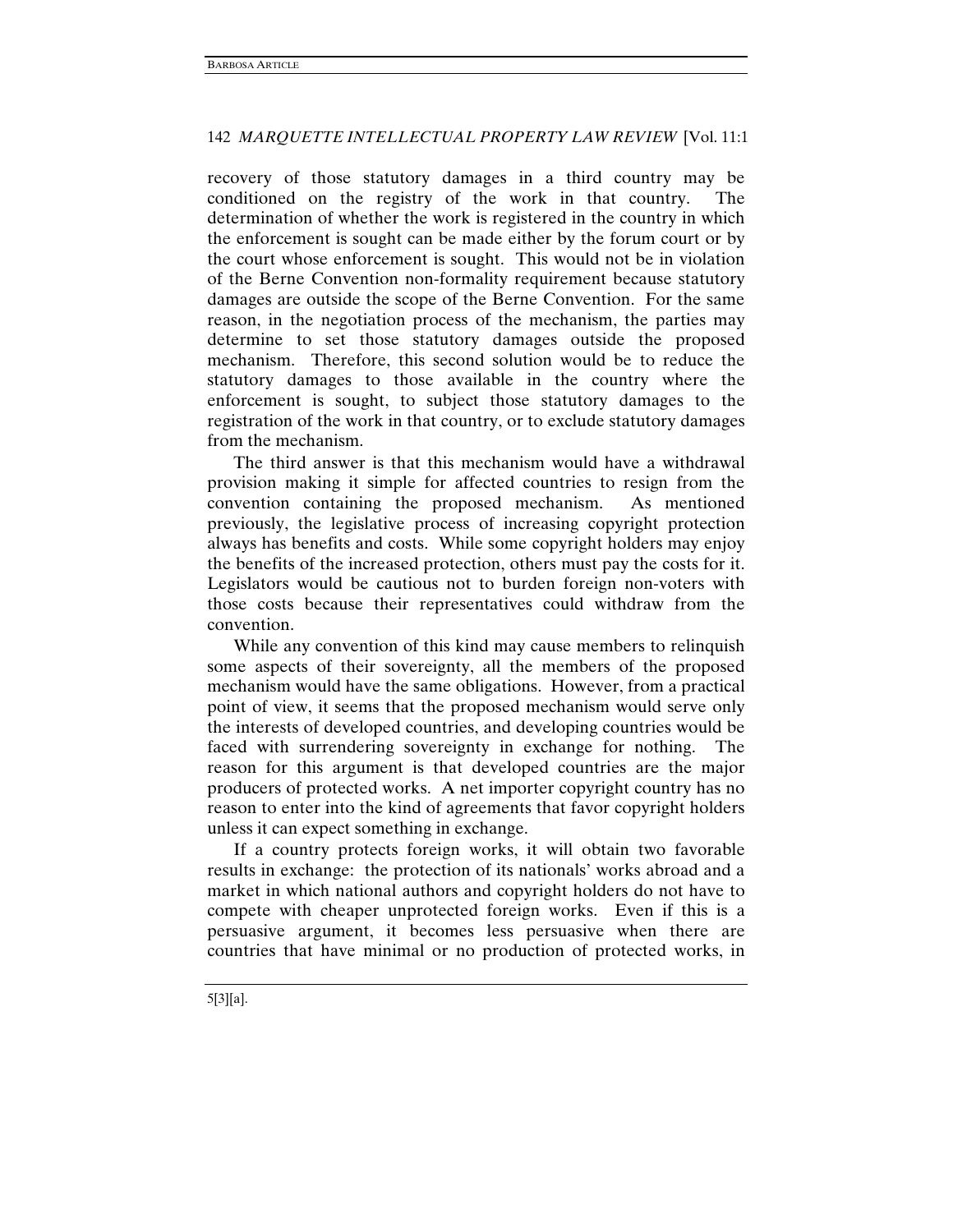contrast to other countries that produce almost all the existing copyrighted materials around the globe. Therefore, there should be more benefits for net importer countries, if they are to accept the proposed mechanism.<sup>264</sup>

The proposed mechanism can be a tool to promote the creation of protected works in order to access larger markets. There are countries like Mexico that produce a wide range of protected works, and this mechanism can serve as an incentive to enter the U.S. market where there are many Spanish speakers. This could be an inducement to promote the creation of copyrighted works. In fact, the Mexican entertainment industry is considered the major producer of television programs in Spanish around the globe.<sup>265</sup> However, this is unlikely to occur based on experiences like the TRIPs Agreement or the Berne Convention, which, by themselves, not only failed to promote the creation of works, but failed to prevent the pervasive piracy existing in Mexico.<sup>266</sup> The reasons for the great success of the Mexican producers are not related to copyrights but to other kinds of monopolies.

Therefore, in order to attract net importer countries into the proposed mechanism, there has to be an economic incentive, even if not related directly to copyrights. This incentive could broaden the internal markets of those developed countries that are the biggest exporters of

 <sup>264.</sup> It has been suggested that the TRIPs Agreement and the WTO are "transitional means for creating domestic self-interest" in enforcing copyrights in developing countries. *See* Ronald J.T. Corbett, *Protecting and Enforcing Intellectual Property Rights in Developing Countries*, 35 INT'L LAW. 1083, 1103 (2001). The author also suggests that what is needed is an approach that benefits domestic companies in order to produce internal pressures in local governments. *Id.*

 <sup>265.</sup> Grupo Televisa, S.A. de C.V*.* is considered the major producer of Spanish series and movies around the world. This is interesting considering that Spain has a larger economy than Mexico. *Compare* CIA, The World Factbook, Spain, https://cia.gov/cia/publications/ factbook/geos/sp.html#Econ (last visited Dec. 15, 2006) (stating Spain has an established GDP (purchasing power parity) of over \$1 trillion and a GDP (official exchange rate) of over \$1 trillion), *with* CIA, The World Factbook, Mexico, https://cia.gov/cia/ publications/factbook/geos/mx.html#Econ (last visited Dec. 15, 2006) (stating that Mexico has a GDP (purchasing power parity) of over \$1 trillion while it has a GDP (official exchange rate) of \$693 billion).

<sup>266</sup>*. See* Tuan N. Samahon, *TRIPs Copyright Dispute Settlement After the Transition and Moratorium: Nonviolation and Situation Complaints Against Developing Countries*, 31 LAW & POL'Y INT'L BUS. 1051, 1054 (2000) (stating that developing countries have strong incentives to under-enforce copyrights). The author also suggests that the marriage of international trade and intellectual property was necessary to overcome this underenforcement situation. *See id.* at 1071–73. I propose to use this mechanism to promote internal opportunities in developing countries rather than imposing measures. Imposition has proven helpless.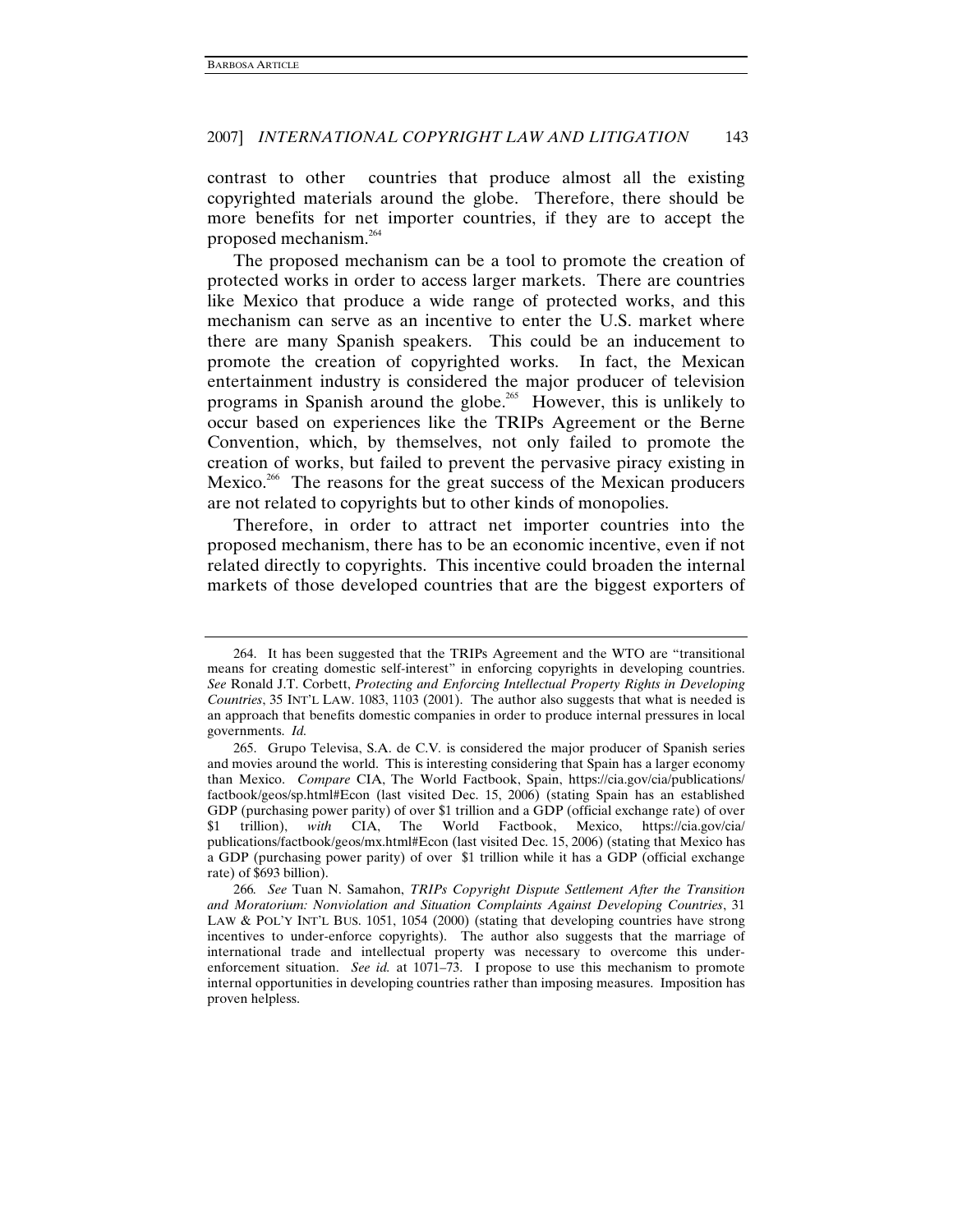copyrighted works. However, this solution seems to force one sector of the exporters' economies to pay for the advantages of another sector. Another alternative could be the copyright holders' investment in those developing countries. This investment may create jobs because some of the operations of copyright holders can be transferred to these copyright importing countries. A stronger presence in those countries may create more awareness of how copyrights can develop the economy.<sup>267</sup> People would be more sympathetic to copyright holders. The pervasive piracy today results because people either do not understand the economic advantages of copyright law or they think it is a system of unfair earnings awarded to copyright holders. A greater presence of copyright holders and the creation of jobs would help people in developing countries learn how copyrights work and would change their perspectives about copyrights. The software, phonogram, and movie industries sometimes create unwitting development in developing countries. Another alternative could be that major copyright holders sponsor universities in their research activities with sizeable grants or award scholarships in developing countries. However, there is a risk of not creating economic development but only increasing copyright holders' revenues:

[B]roadening copyright generates no real economic growth, it increases the price . . . consumers must pay for copyrighted works and transfers those additional revenues to copyright producers. Broadening copyright can thereby generate a real increase in revenue, and consequently GDP share, for the copyright industries even if it generates no real economic growth. $^{268}$ 

The internal process by which participant countries can withdraw from the enforcement mechanism could be biased by the lobbying power of copyright holders. Therefore, those countries would be at risk of not receiving any economic advantage and still be tied to the proposed mechanism:

Taken together, the advantages available to copyright owners in the political and legal battles over copyright's scope do not mean that copyright owners will win every battle over copyright's

 <sup>267.</sup> For an economic analysis of how increasing intellectual property protection affects developing countries, see Evelyn Su, *The Winners and the Losers: The Agreement of Trade-Related Aspects on Intellectual Property Rights and Its Effects on Developing Countries*, 23 HOUS. J. INT'L L. 169 (2000).

 <sup>268.</sup> Glynn S. Lunney, Jr., *The Death of Copyright: Digital Technology, Private Copying, and the Digital Millennium Copyright Act*, 87 VA. L. REV. 813, 899 (2001).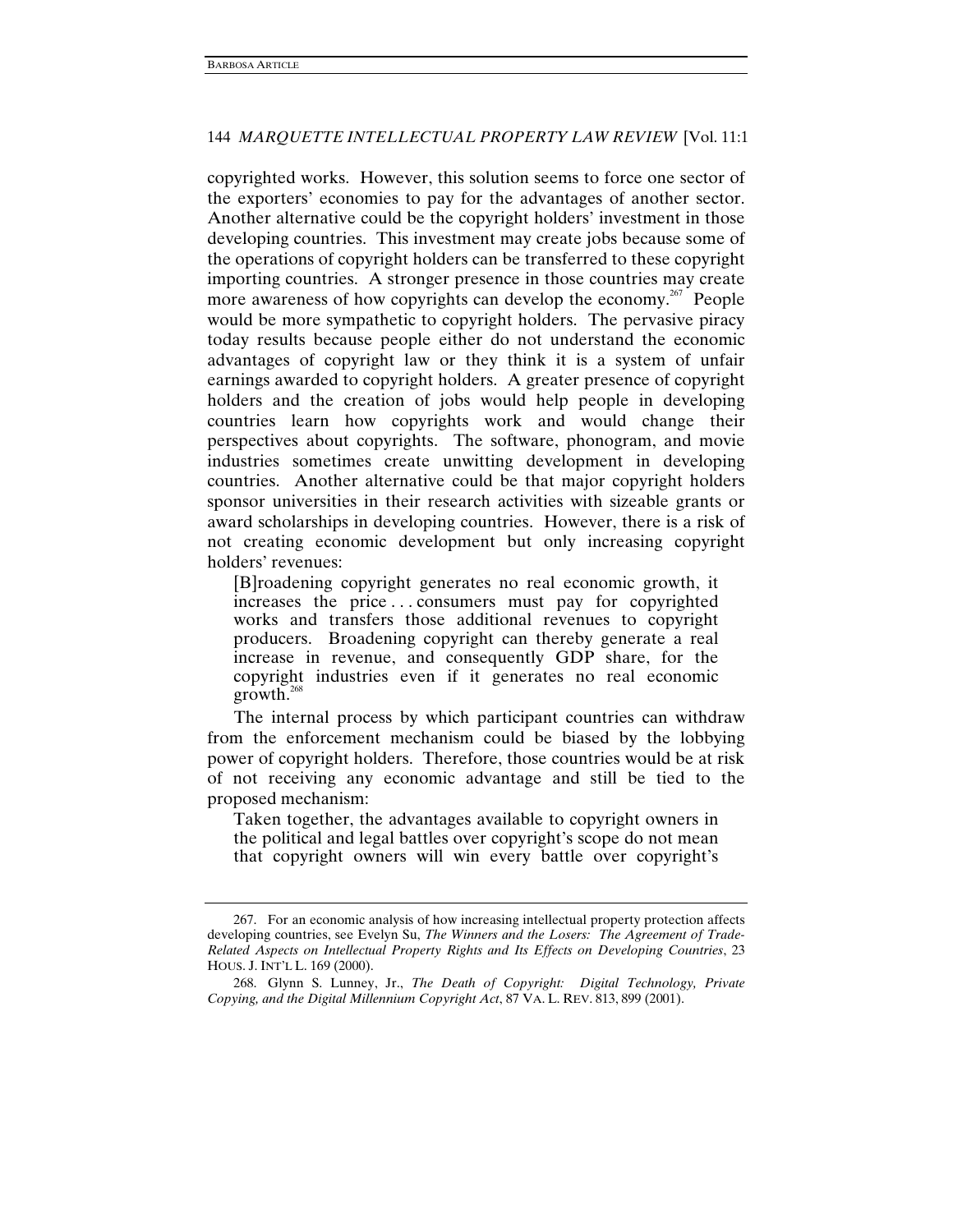expansion. Even with their disadvantages, consumers may on occasion rise up and defeat proposals for broader protection. Nevertheless, these advantages mean that copyright owners will win more such battles than they should. Whatever occasional defeats for broader protection occur will likely prove only temporary setbacks, and the disproportionate influence of copyright owners should prove decisive over the long run. A process biased in favor of overbroad protection will lead, sooner or later, to a similarly biased result. For that reason, traditional political avenues of opposition to copyright's evolution from public interest to private interest will likely fail. If copyright has not yet been fully captured by the industry it is supposed to regulate, it is only a matter of time.<sup>269</sup>

Consequently, there should be strong surveillance work by the copyright importing countries in order to balance the economic benefits they will receive from the copyright holders to determine if those benefits are real and practicable and to not be overwhelmed by the powerful copyright industry of developed countries.

In any case, in the negotiation process, developing countries may exclude some defendants from the mechanism, like twelve-year-old children or college students who engage in peer-to-peer activities. Otherwise, an environment of fear would lead to the rejection of the use of technology in developing countries. The proposal here is to use the mechanism only against distributors of peer-to-peer technology. The rationale for avoiding enforcing this mechanism against a few million users of peer-to-peer technology is based not only on practical reasons—because it is impossible to sue them all—but is also a question of social justice. It would be unacceptable to subject an ordinary citizen or a child to the jurisdiction of a foreign court applying excessively higher standards of protection. The mechanism is designed for ISPs or distributors of peer-to-peer technology engaged in infringing activities; however, those activities are defined by the applicable law accepted by the mechanism. If these entrepreneurs are making money through their infringing activities or if they receive other advantages from these activities, then they must pay the consequences. Nonetheless, private individuals engaged in such activity are probably not aware that they are individually causing such a great loss to the copyright owners.

With this proposed mechanism, it is highly probable that the income of Mexican ISPs would decrease. However, I do not see a problem with

<sup>269</sup>*. Id*. at 907 (footnote omitted).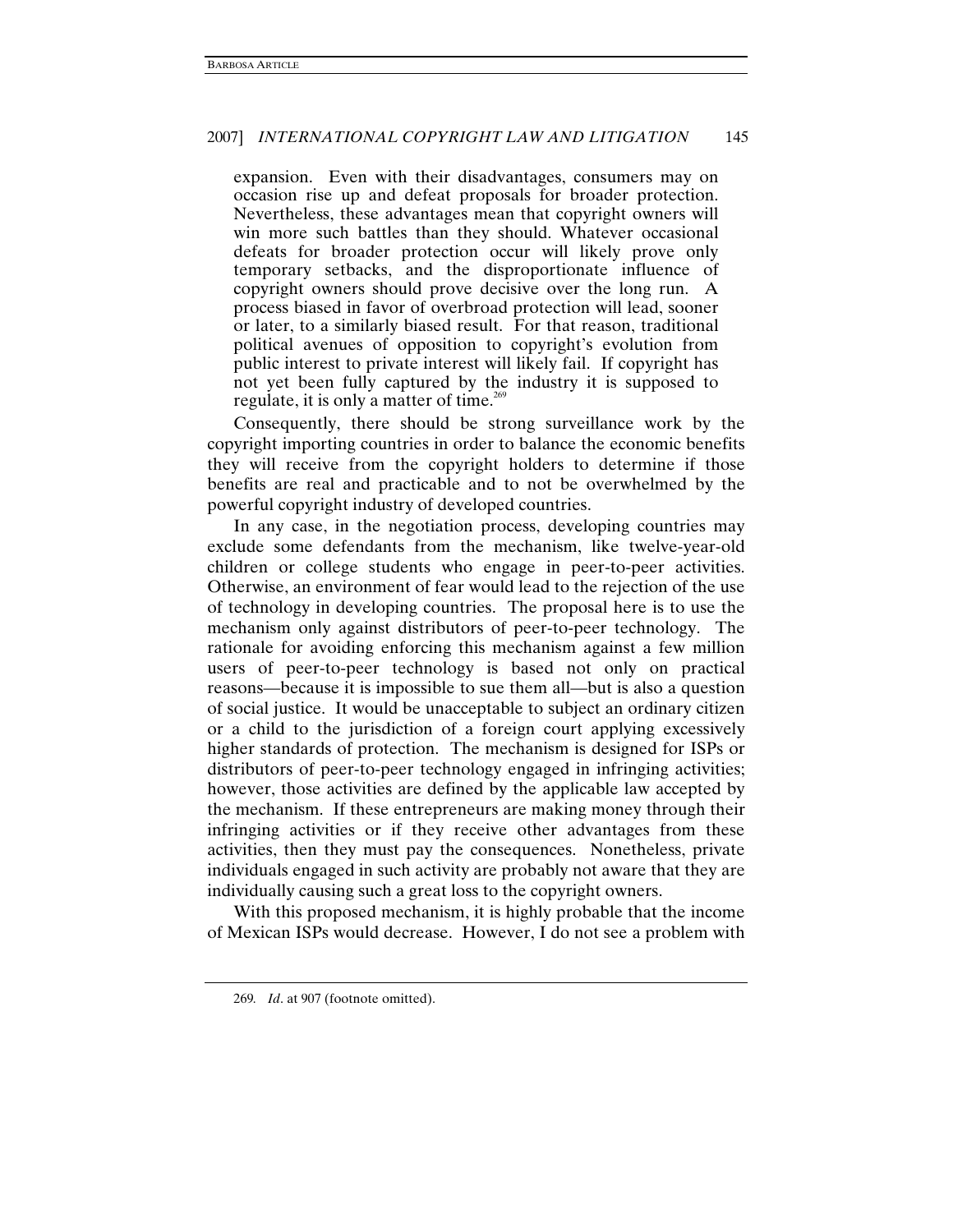this outcome. According to *Forbes*, the major stockholder of Mexico's largest ISP—Telmex—is the fourth richest man in the world.<sup>270</sup> This is a shocking truth considering that almost half of the Mexican population lives in extreme poverty. Other highly unregulated Mexican ISPs offer expensive services and low quality standards. The proposed mechanism would push them into lobbying processes and public hearings, which could be better than how those unregulated businesses are run today.

The last resource to deal with this problem is to trust in enforcing judges that are going to review if the foreign judgment is in accordance with their national public policy. As mentioned earlier, if the choice of law was arbitrary or unreasonable, the judgment would turn against the public policy of the place where the enforcement is sought. Then it would be unenforceable. The key question I propose is whether the issuing court will properly assess the place of infringement in order to determine the applicable law.

A ground for non-recognition based on public policy may be controversial because it could be interpreted broadly. However, under the proposed mechanism, it is highly recommended that this ground for non-recognition would be limited to the proper choice of law and to public policies reflected in each constitutional text. It should not be an excuse to review the foreign judgment under the eyes of national copyright law.

#### **CONCLUSION**

Copyright and neighboring rights exist because there is a public purpose behind them. This public purpose is derived from the will of each country's legislature to promote the creation of useful works. $271$ 

<sup>270</sup>*. See* Forbes.com: Forbes World's Richest People 2005, http://www.forbes.com/ static/bill2005/LIRWYDJ.html?passListId=10&passYear=2005&passListType=Person&uniq ueId=WYDJ&datatype=Person (last visited Dec. 20, 2006). Telmex ISP has signed up 600,000 broadband Internet subscribers in the last year. *Id.*

 <sup>271.</sup> The most important philosophical approaches or normative justifications for copyright law are: instrumentalism or utilitarianism, natural rights based principally on Locke, and moral rights based on Kant and Hegel. Both utilitarian and natural rights justifications are present mostly in the United States and other legal systems belonging principally to the common law tradition. Moral rights normative justifications are mostly present in civil law tradition systems. While one justification or another may predominate in any particular state, other justifications remain influential. *See* Justin Hughes, *The Philosophy of Intellectual Property*, 77 GEO L.J. 287, 288–90 (1988); Jason Lloyd*,* Note, *Let There Be Justice: A Thomistic Assessment of Utilitarianism and Libertarianism*, 8 TEX. REV. L. & POL. 229, 255–56 (2003). For an analysis of Locke's natural justification for private property and its application to copyrights, see Benjamin G. Damstedt, Note, *Limiting Locke: A Natural Law Justification for the Fair Use Doctrine*, 112 YALE L.J. 1179, 1184–96 (2003).